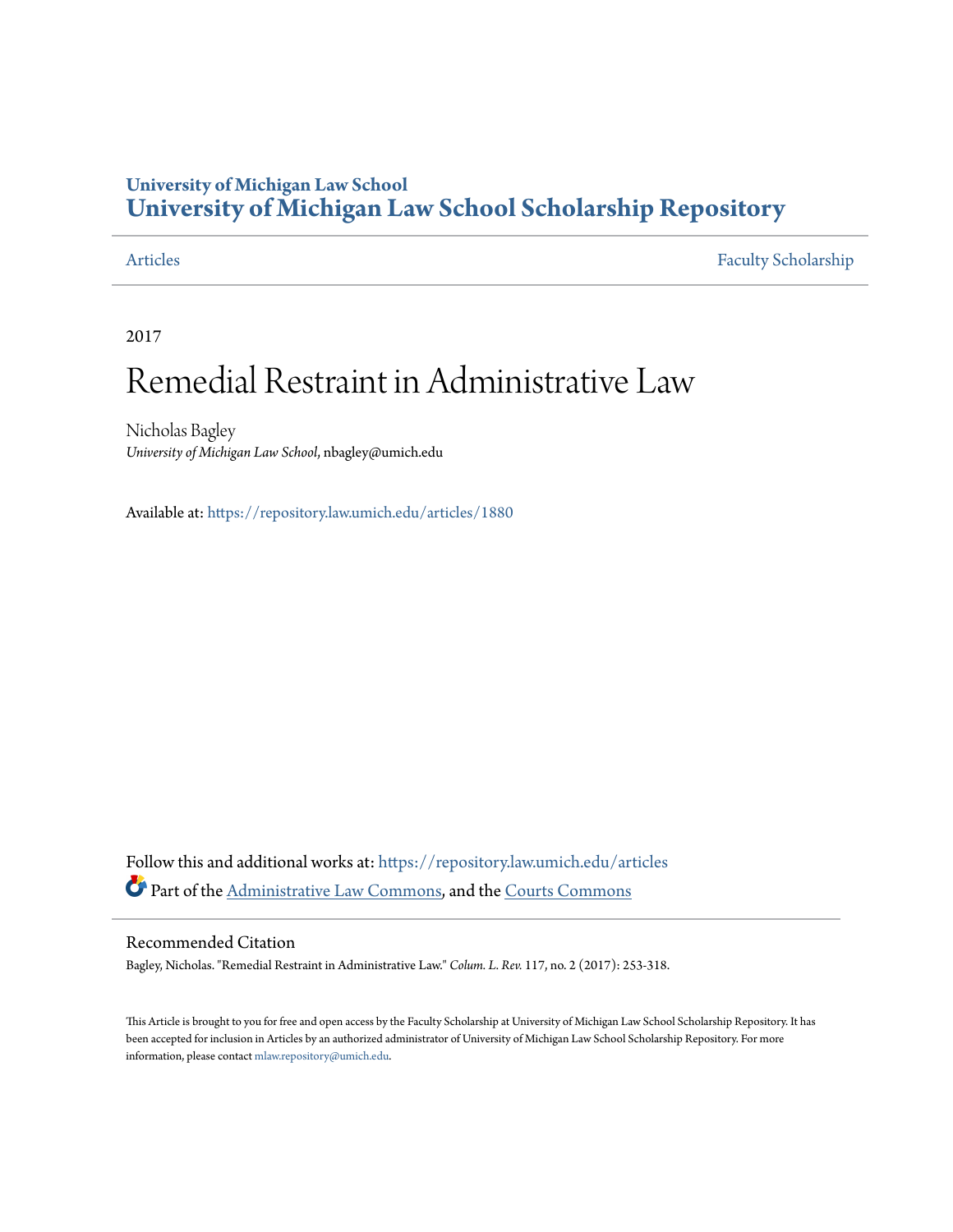# COLUMBIA LAW REVIEW

**VOL. 117 MARCH 2017 NO. 2**

## ARTICLES

# REMEDIAL RESTRAINT IN ADMINISTRATIVE LAW

*Nicholas Bagley*\*

*When a court determines that an agency action violates the Administrative Procedure Act, the conventional remedy is to invalidate the action and remand to the agency. Only rarely do the courts entertain the possibility of holding agency errors harmless. The courts' strict approach to error holds some appeal: Better a hard rule that encourages procedural fastidiousness than a remedial standard that might tempt agencies to cut corners. But the benefits of this rule-bound approach are more elusive, and the costs much larger, than is commonly assumed. Across a wide range of cases, the reflexive invalidation of agency action appears wildly excessive. Although the adoption of a context-sensitive remedial standard would increase decision costs and generate inconsistency, the exercise of remedial restraint in appropriate cases may prove superior to a clumsy approach that treats every transgression as worthy of equal sanction.*

<sup>\*.</sup> Professor of Law, University of Michigan Law School. For their invaluable comments, I would like to thank Kristina Daugirdas, Nina Mendelson, Richard Primus, Glen Staszewski, Adrian Vermeule, Chris Walker, and the participants of the 2016 Administrative Law New Scholarship Roundtable at Michigan State University.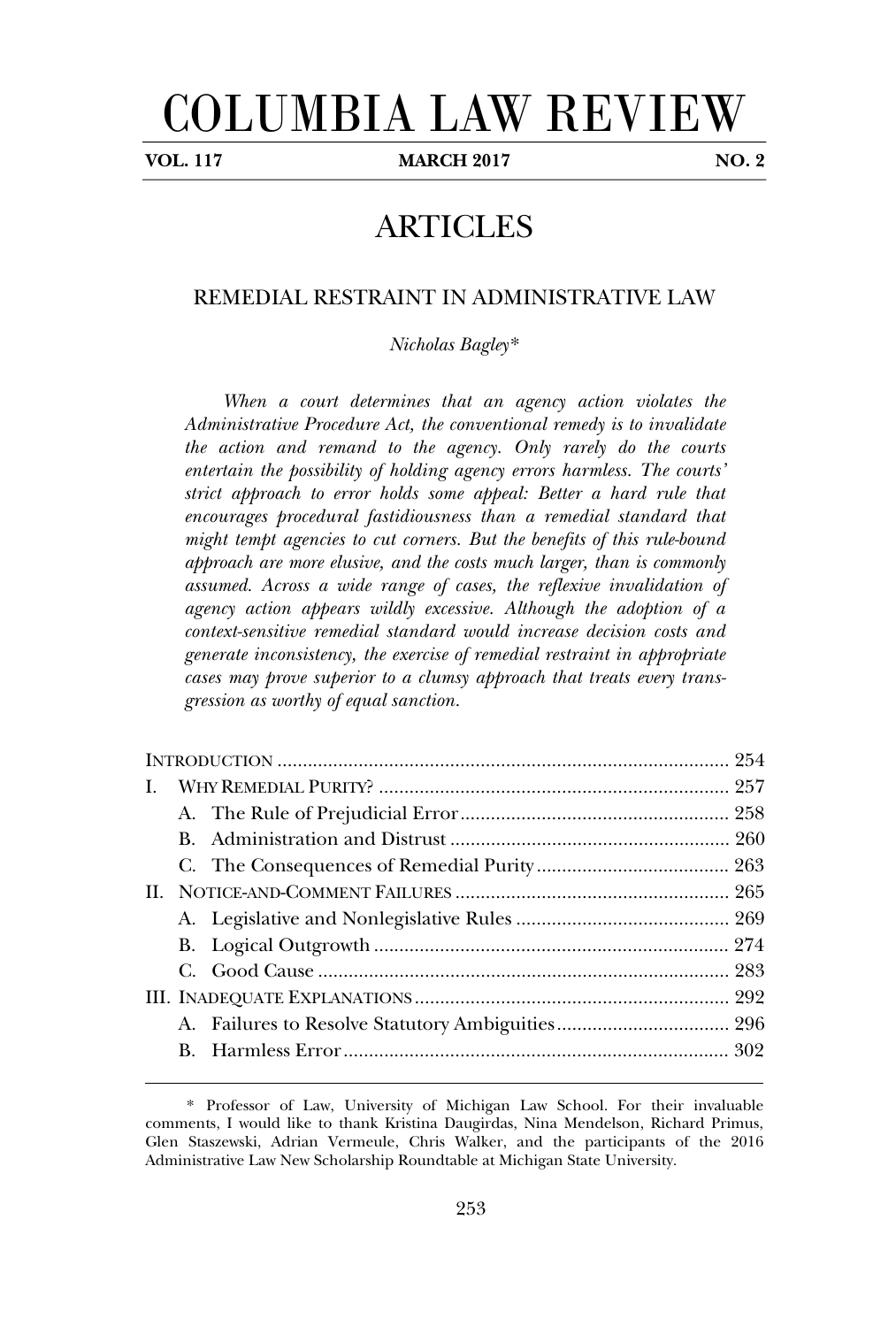#### **INTRODUCTION**

In *United States v. Texas*, the Supreme Court upheld by an equally divided vote a nationwide injunction prohibiting the Obama Administration from implementing its "deferred action program" with respect to certain groups of unauthorized aliens.<sup>1</sup> According to the Fifth Circuit opinion under review, the program, which was announced in an enforcement memo directed at officers of the Department of Homeland Security (DHS),<sup>2</sup> amounted to a new legislative rule.<sup>3</sup> Because the Administrative Procedure Act (APA) requires all such rules to pass through the noticeand-comment process prior to their adoption, the memo, which passed through no such process prior to their deepest<br>through no such process, was null and void.<sup>4</sup>

Much ink has been spilled over whether the deferred action program is in fact a legislative rule. But there's something odd about the Fifth Circuit's tacit assumption—widely shared and rarely questioned—that invalidation of the program was the appropriate remedy if DHS improperly skipped notice and comment.<sup>5</sup> Of all the possible defects in the deferred action program, lack of public input was not one of them. The Administration had been considering this deferred action program for months. Not only its broad strokes but even its details had been widely shared.<sup>6</sup> Public debate over the program was intense, and those with concerns about the rule were not shy about voicing them.<sup>7</sup> And DHS responded to those concerns at length when the program was formally announced.<sup>8</sup>

Keeping all that in mind, one can reasonably wonder what would be expansion and the matter matter of the call reasonably worked what would be gained from forcing DHS to move its deferred action program through

<sup>1. 136</sup> S. Ct. 2271, 2272 (2016) (mem.) (per curiam).

<sup>2.</sup> Texas v. United States, 809 F.3d 134, 146–47 (5th Cir. 2015), aff'd by an equally divided court, United States v. Texas, 136 S. Ct. 2271 (per curiam).

<sup>3.</sup> Id. at 184.

<sup>4.</sup> Id. at 176–78.

<sup>5.</sup> See id. at 178 (emphasizing that the proper remedy for failing to adhere to notice and comment is to "set aside" and "enjoin" the agency action).

<sup>6.</sup> See, e.g., Christi Parsons et al., White House Pursuing Plan to Expand Immigrant Rights, L.A. Times (July 25, 2014, 7:30 PM), http://www.latimes.com/nation/la-na-obamaimmigration-20140726-story.html [http://perma.cc/7W9R-UNTJ].

<sup>7.</sup> See, e.g., Texas Governor-Elect Greg Abbott Details Illegal Immigration Crisis, Fox News (Nov. 10, 2014), http://www.foxnews.com/transcript/2014/11/10/texas-governor-electgreg-abbott-details-illegal-immigration-crisis/ [http://perma.cc/4NTK-8YQQ].

<sup>8.</sup> The Dep't of Homeland Sec.'s Auth. to Prioritize Removal of Certain Aliens Unlawfully Present in the U.S. & to Defer Removal of Others, 38 Op. O.L.C. 1 (2014) [hereinafter OLC Memo].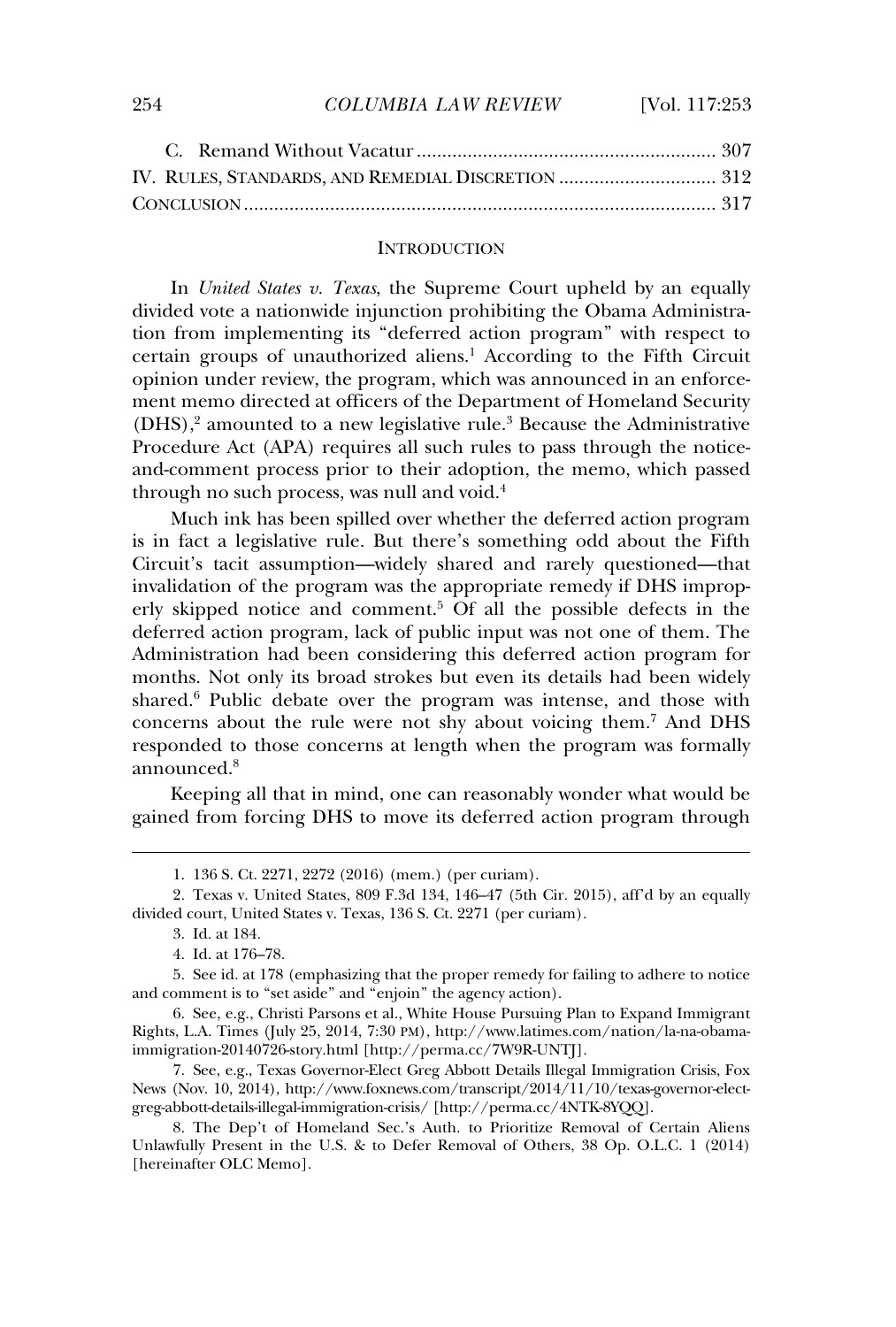the conventional rulemaking process.<sup>9</sup> The better approach might have been to find any error harmless, especially given the APA's instruction that "due account shall be taken of the rule of prejudicial error" in conducting judicial review.<sup>10</sup> That possibility, however, was so far beyond the pale that the Administration didn't even make the argument.

The arguable lack of fit between error and remedy in *United States v. Texas* exemplifies administrative law's systematic inattention to remedial questions. With rare exceptions, agency actions that contravene the APA are invalidated and returned to the agency.<sup>11</sup> Across a range of cases, the remedy appears disproportionate to the underlying infraction.<sup>12</sup> The courts' strict approach could perhaps be justified on prophylactic grounds: Better a hard rule that encourages procedural fastidiousness than a remedial standard that might tempt agencies to cut corners.<sup>13</sup> It's not obvious, however, that the benefits of a rule-bound approach outweigh its costs; indeed, there's reason to fear that they don't. But we're not even debating the question.

The lack of a robust debate is especially peculiar given the attention lavished on remedy in related contexts. Exceptions have been made to the exclusionary rule, for example, when exclusion would lead to the loss of probative evidence and would not much deter law enforcement officers from violating the Fourth Amendment.<sup>14</sup> Yet the heated debate of the proper scope of the exclusionary rule finds no counterpart in administrative law, even though the structure of the problem is the same: To what extent is a costly judicial remedy (exclusion in one context, invalidation in the other) necessary to encourage government actors to respect legal rights?

This Article aims to open that conversation. The bulk of the Article will canvass categories of cases in which there is often a mismatch which carries categories of cases in which after is often a mismatch remedy.<sup>15</sup> That mismatch is common, as *United States v. Texas* suggests, in cases in which agencies skip notice and comment because they believe a

<sup>9.</sup> See infra section II.A.

<sup>10.</sup> Administrative Procedure Act, 5 U.S.C. § 706 (2012).

<sup>11.</sup> See Ronald M. Levin, Judicial Remedies, *in* A Guide to Judicial and Political Review of Federal Agencies 251, 251 (2d ed. 2015) ("As a general rule, when an agency action fails the standards of judicial review, the court is expected to set the action aside action rans are sumalities of judicial review, the court is<br>and remand it to the agency for further consideration.").

<sup>12.</sup> See infra Parts II–III.

<sup>13.</sup> See infra Part IV.

<sup>14.</sup> See Utah v. Strieff, 136 S. Ct. 2056, 2059 (2016) ("[T]he Court has . . . held that, even when there is a Fourth Amendment violation, this exclusionary rule does not apply<br>even when there is a Fourth Amendment violation, this exclusionary rule does not apply even when there is a routan inherialment violation, and exercise when the costs of exclusion outweigh its deterrent benefits.").

<sup>15.</sup> See infra Parts II–III.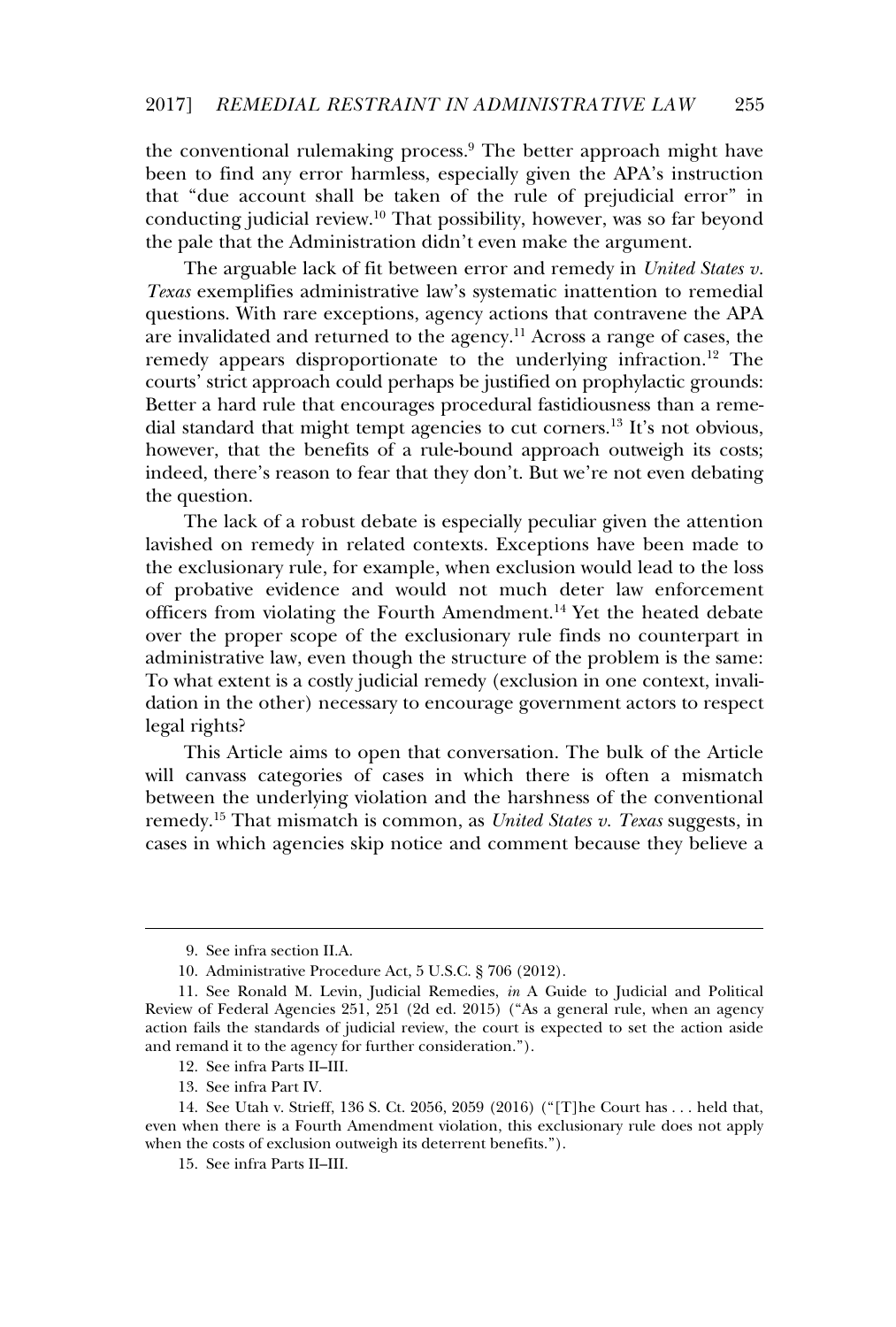rule is exempt.<sup>16</sup> Rarely do courts ask whether the agency found other means for soliciting public input; instead, prejudice is presumed. Courts have a similar blind spot when agencies offer inadequate explanations for agency action or erroneously determine that the law forecloses a particular regulatory option. They typically don't inquire into whether the agency's mistake made a difference to its decision or otherwise caused injury to the challenger.

This Article, however, only scratches the surface of overlooked remedial questions. When agencies adopt rules that exceed their legal authority, should courts invalidate entire rules or just sever the offending provisions?<sup>17</sup> Given the traditional rule that injunctions should be narrowly tailored, should the federal courts limit injunctive relief to the particular plaintiffs?<sup>18</sup> Should the lower courts eschew nationwide injunctive relief?<sup>19</sup> When the courts rule against the government, should courts more frequently enter stays to give the political branches an opportunity to respond?<sup>20</sup>

Questions like these pervade administrative law, but they don't get galessions the attention they deserve. To be sure, they are not entirely disregarded: The D.C. Circuit, for example, has developed a practice of remanding an agency action without vacating it when the defects in the agency's rule agency action without vacaling to when the derects in the agency s rate<br>are modest and invalidation would be disruptive.<sup>21</sup> But the remandwithout-vacatur innovation is controversial. Several judges believe it to be minout viewell *impoution* is controversian several judges seneve it to see<br>unlawful.<sup>22</sup> and agencies face heavy criticism for declining to respond to

20. Cf. N. Pipeline Constr. Co. v. Marathon Pipe Line Co., 458 U.S. 50, 88–89 (1982) (entering a stay of its judgment to allow Congress to respond).

21. See, e.g., Allied-Signal, Inc. v. U.S. Nuclear Regulatory Comm'n, 988 F.2d 146, 150–51 (D.C. Cir. 1993).

<sup>16.</sup> See Brief for the Petitioners at 65–73, United States v. Texas, 136 S. Ct. 2271 (2016) (No. 15-674), 2016 WL 836758 (arguing notice-and-comment rulemaking was unnecessary).

<sup>17.</sup> For recent work on this front, see generally Charles W. Tyler & E. Donald Elliott, Administrative Severability Clauses, 124 Yale L.J. 2286 (2015).

<sup>18.</sup> Cf. Summers v. Earth Island Inst., 555 U.S. 488, 491–92 (2009) (declining to address the government's argument to this effect).

<sup>19.</sup> Cf. Nat'l Mining Ass'n v. U.S. Army Corps of Eng'rs, 145 F.3d 1399, 1408–10 (D.C. Cir. 1998) (considering the appropriateness of nationwide injunctions in APA cases). See generally Samuel L. Bray, Multiple Chancellors: Reforming the National Injunction (UCLA Sch. of Law, Pub. Law Research Paper No. 16-54, 2017), http://ssrn.com/ abstract=2864175 [http://perma.cc/KB5W-ZB43] (arguing against the practice of imposing mationwide injunctions).

<sup>22.</sup> See Milk Train, Inc. v. Veneman, 310 F.3d 747, 758 (D.C. Cir. 2002) (Sentelle, J., dissenting) ("[W]hen we hold that the conclusion heretofore improperly reached should remain in effect, we are substituting our decision of an appropriate resolution for that of the agency to whom the proposition was legislatively entrusted."); Checkosky v. SEC, 23 F.3d 452, 491 (D.C. Cir. 1994) (Randolph, J., dissenting) ("Once a reviewing court determines that the agency has not adequately explained its decision, the Administrative Procedure Act requires the court—in the absence of any contrary statute—to vacate the agency's action.").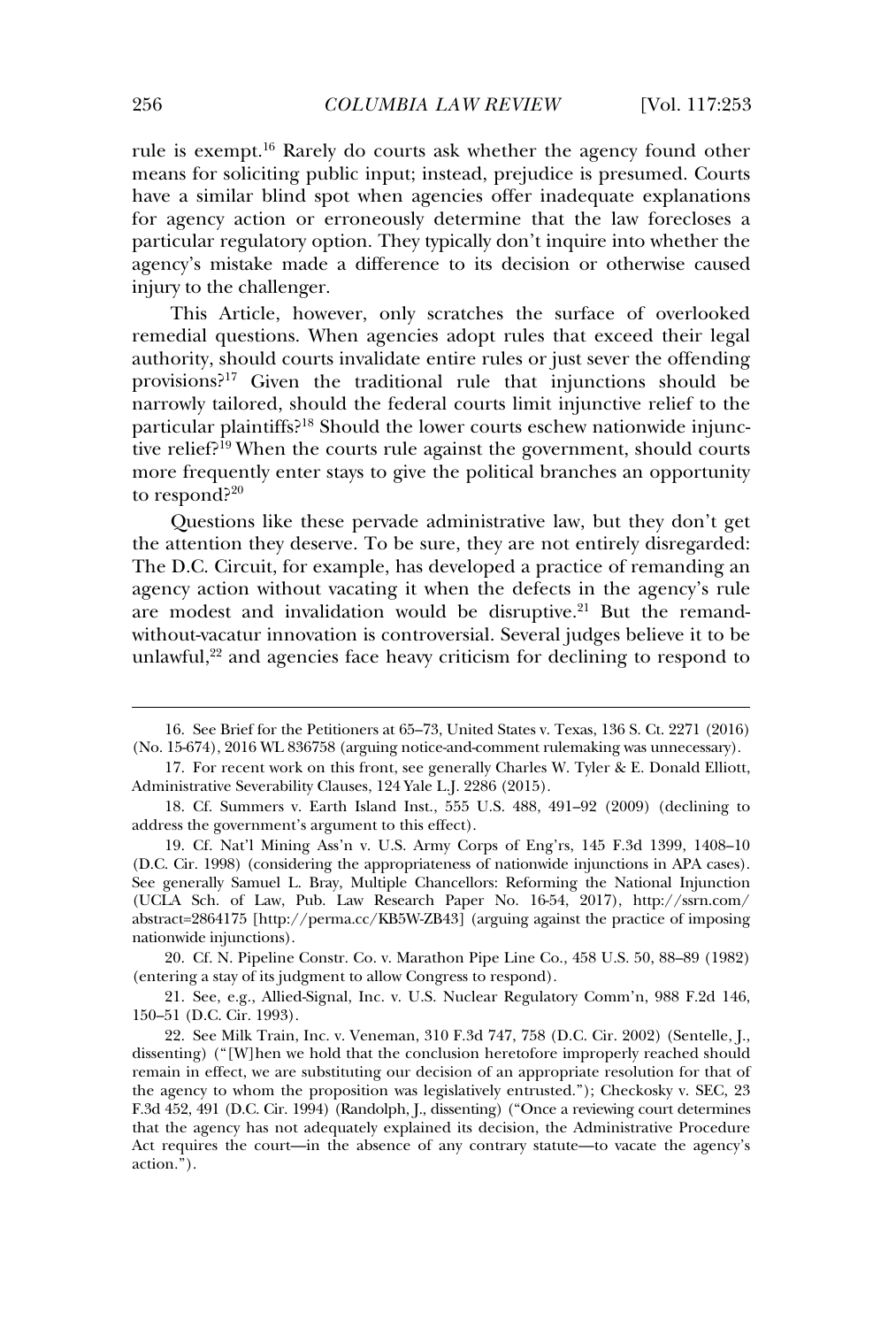remand orders.<sup>23</sup> In this Article. I hope to allay both concerns.<sup>24</sup> The instruction to take account of "prejudicial error" provides an unimpeachable statutory foundation for the practice.<sup>25</sup> And in many cases, it would be senseless to compel agencies to devote scarce resources to fixing insubstantial problems. Upholding a rule without any expectation of an agency response may reflect a basic tenet of playground justice: no harm, no foul.

The Article closes by critically assessing the enduring appeal of a rulelike approach to administrative remedies.<sup>26</sup> In part, the approach responds to lingering discomfort with delegations of discretionary authority to federal agencies and a concomitant assumption that only the vigilance of the courts prevents those agencies from running amok. A strict remedial approach is also attractive because of the serious epistemic challenges associated with the exercise of remedial discretion. Courts little understand how their decisions influence agency behavior. How can they possibly tell whether a given exercise of remedial restraint might encourage conduct that the courts believe it their duty to discourage?

Neither objection is compelling, however. Holding more agency errors harmless may not much affect agency incentives; to the extent it does, any uptick in agency misbehavior may not be sufficiently worrisome to warrant the reflexive invalidation of agency action. In any event, uncertainty about how agencies might respond is not sufficient reason, by itself, to justify a rule-like approach to remedy. The adoption of any remedial approach—including a default rule of invalidation—necessarily reflection approach therefore a definite the of invariant on the resessantly rests on uncertain and untested beliefs about how agencies respond to judicial review. Yet courts make context-sensitive remedial judgments in a host of other areas in which they have only a rough sense of their effects.<sup>27</sup> Why not in administrative law? Although a standard will increase decision costs and generate inconsistency, the exercise of remedial restraint in appropriate cases may well prove superior to a clumsy approach that treats every transgression as worthy of equal sanction.

### I. WHY REMEDIAL PURITY?

Modern administrative law reflects the dominance of those whom Judge Henry Friendly once called remedial "purists," who

<sup>23.</sup> See Kristina Daugirdas, Note, Evaluating Remand Without Vacatur: A New Judicial Remedy for Defective Agency Rulemakings, 80 N.Y.U. L. Rev. 278, 301–05 (2005) (providing examples of cases in which agencies did not prioritize responding to remand-withoutmg examples of ea<br>vacatur decisions).

<sup>24.</sup> See infra section III.C.

<sup>25.</sup> See Administrative Procedure Act, 5 U.S.C. § 706 (2012).

<sup>26.</sup> See infra Part IV.

<sup>27.</sup> See infra Part IV.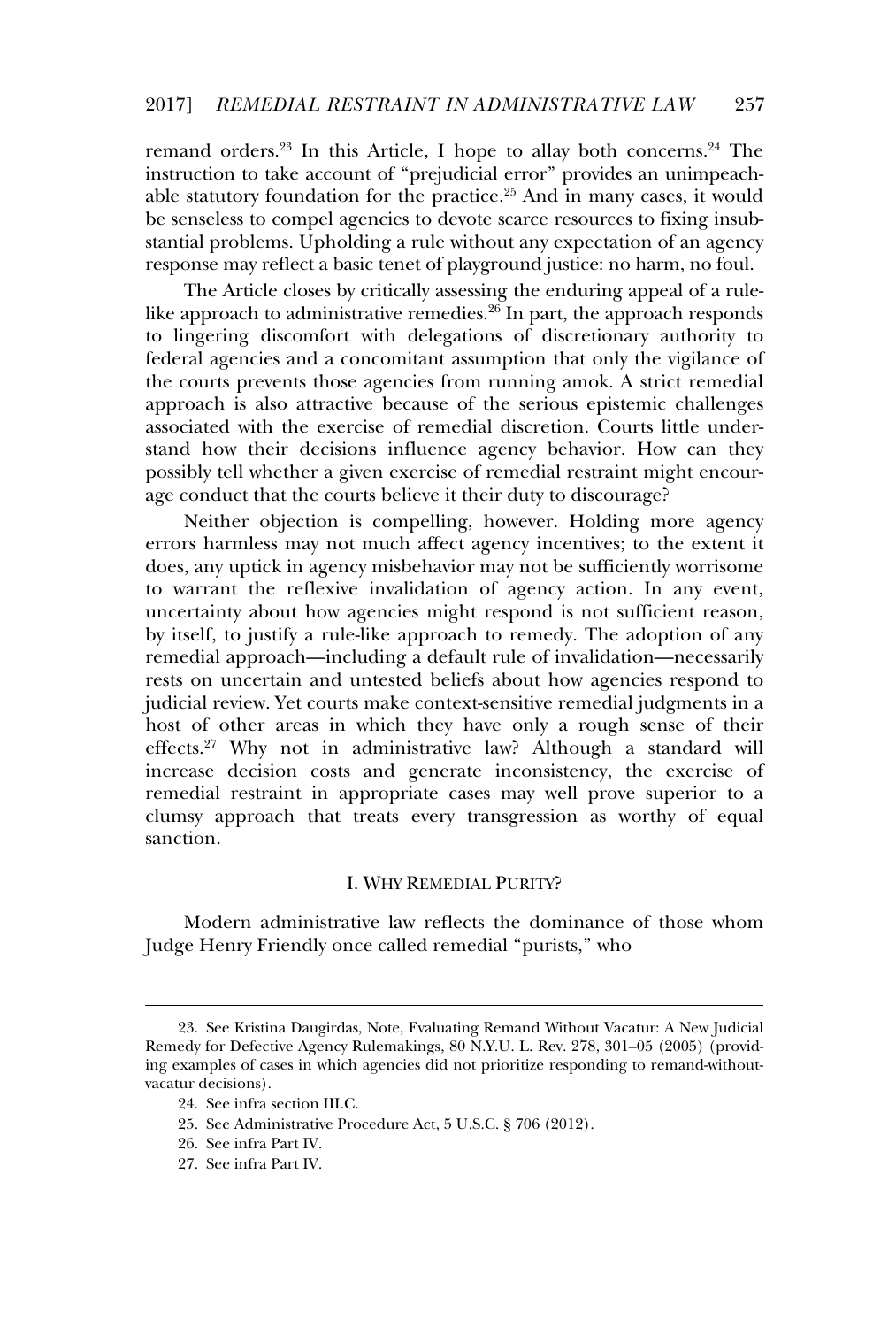insist that any guessing by a court about what the agency might do when apprised of . . . an error is an unlawful intrusion into the sanctity of the administrative process, and once such an error is detected, the case must go back so that the agency, as the sole repository of authority, can decide it right.<sup>28</sup>

This Part offers some thoughts about why the purists have won the day, before turning, in Part II, to those categories of cases in which the lack of attention to remedy is most troubling.

#### A.*The Rule of Prejudicial Error*

The APA instructs federal courts to "hold unlawful and set aside" arbitrary or unlawful agency action.<sup>29</sup> When the APA was enacted in 1946, that instruction reflected a consensus that judicial review of agency action should be modeled on appellate review of trial court judgments.<sup>30</sup> The APA's embrace of the appellate model reflected the contemporaneous fact that agencies overwhelmingly operated through adjudication, not rulemaking. Just as a district court judgment infected with error should be invalidated and returned for reconsideration, so too with agency action. At the same time, some errors were harmless and could properly be treated as such: "[D]ue account shall be taken of the rule of properi<sub>)</sub> be treated<br>prejudicial error."<sup>31</sup>

The open-textured commands of the APA papered over considerable disagreement in Congress over the stringency of judicial review.<sup>32</sup> able disagreement in congress over the stringency of judicial review.<br>Measured against today's standards, however, the APA anticipated that reviewing courts would take a light touch. Arbitrariness review was thought to require little more from agencies than the courts would insist upon from an act of Congress.<sup>33</sup> In contemplating only limited judicial superintendence of the administrative state, the APA reflected the era's optimism that expert agencies could largely be trusted to advance the public interest.<sup>34</sup>

<sup>28.</sup> Henry J. Friendly, *Chenery* Revisited: Reflections on Reversal and Remand of Administrative Orders, 1969 Duke L.J. 199, 223.

<sup>29. 5</sup> U.S.C. § 706(2).

<sup>30.</sup> See Thomas W. Merrill, Article III, Agency Adjudication, and the Origins of the Appellate Review Model of Administrative Law, 111 Colum. L. Rev. 939, 942–43 (2011) ("The appellate review model was fully entrenched before the onset of the New Deal and was later incorporated into the Administrative Procedure Act in 1946.").

<sup>31. 5</sup> U.S.C. § 706.

<sup>32.</sup> See Nicholas Bagley, The Puzzling Presumption of Reviewability, 127 Harv. L. Rev. 1285, 1307–09 (2014).

<sup>33.</sup> See Pac. States Box & Basket Co. v. White, 296 U.S. 176, 182 (1935) (applying arbitrariness review to a state regulation and noting that the standard presumes the existence of facts that would sustain the action in question).

<sup>34.</sup> See generally James Landis, The Administrative Process 123–34 (1938).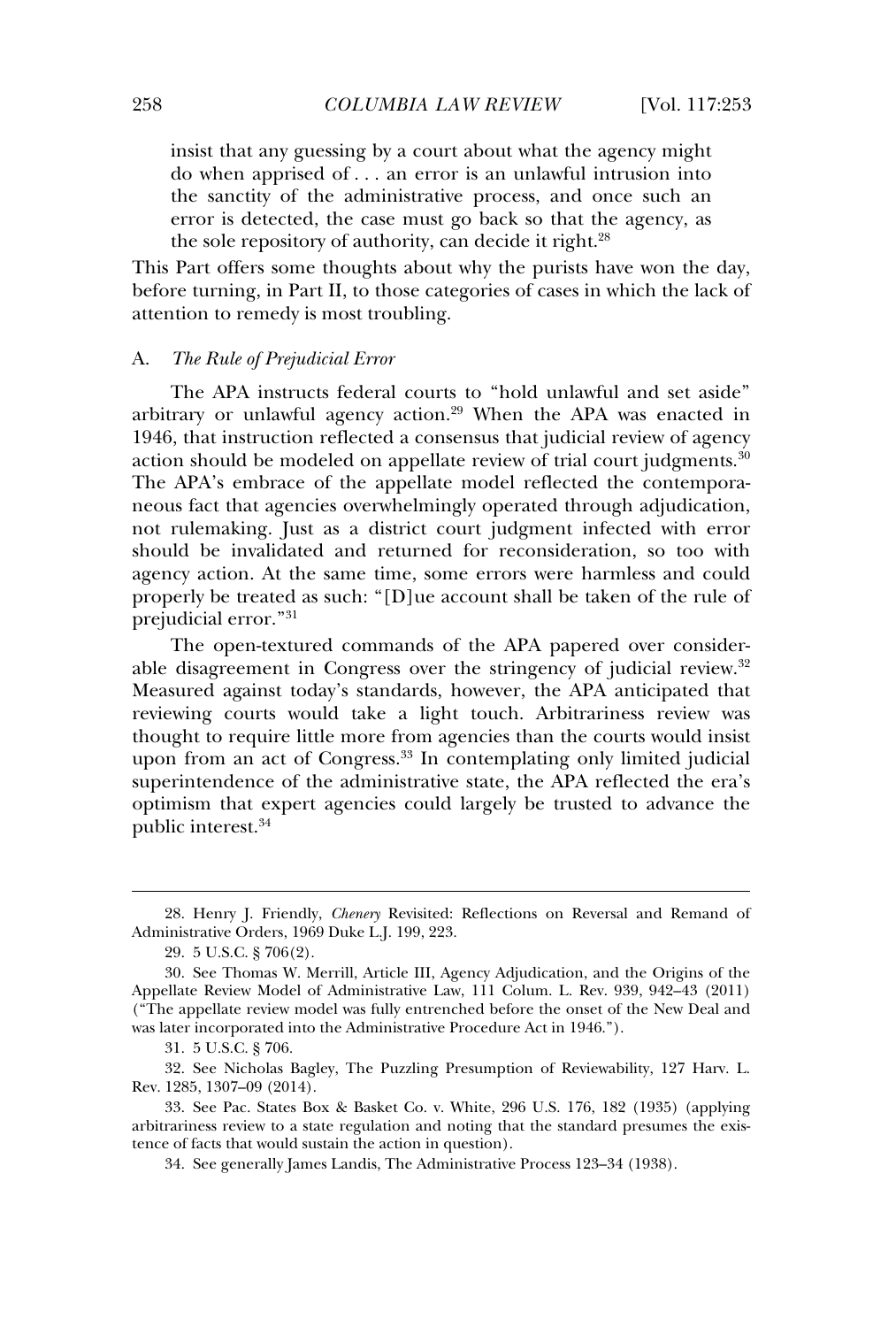By the same token, the instruction to take account of prejudicial error was meant to prevent judges from needlessly overturning agency decisions. According to the final lines of the Attorney General's influential 1947 manual on the APA, the instruction "sums up in succinct fashion the 'harmless error' rule applied by the courts in the review of lower court decisions as well as of administrative bodies."<sup>35</sup> What did that rule estart declisions as went as or daministance bodies. What and that rate<br>entail? "[E]rrors which have no substantial bearing on the ultimate rights of the parties will be disregarded."<sup>36</sup> The Attorney General's articulation of the rule echoed, probably consciously, Rule 61 of the Federal Rules of Civil Procedure, which had been adopted a decade earlier and applied in all federal civil litigation.<sup>37</sup> For support, the Attorney General cited *Market Street Railway Co. v. Railroad Commission of California*, in which the Supreme Court, in 1945, had upheld an agency ratemaking decision that supreme court, in re-to, had applied an agency ratemating decision that was improperly premised on evidence outside the record.<sup>38</sup> "It does not appear," the Court wrote, "that the Company was in any way prejudiced thereby, and it makes no showing that, if a rehearing were held to introduce its own reports, it would gain much by cross-examination, mercured its own reports,

As a matter of what the APA says, then, harmless error review should be as central to administrative law as it is to conventional litigation. In the decades since the APA's adoption, however, the rule of prejudicial error has been all but forgotten. The Supreme Court never invoked the rule to decide an agency case until 2007,<sup>40</sup> and it wasn't until 2009, in *Shinseki v. Sanders*, that the Court offered any discussion of the provision at all.<sup>41</sup> There, the Court simply quoted the final lines of the Attorney General's Manual for the proposition that the APA's harmless error rule was no

<sup>35.</sup> U.S. Dep't of Justice, Attorney General's Manual on the Administrative Procedure Act 110 (1947) [hereinafter AG's Manual]. In his earlier comments on the draft bill that became the APA, the Attorney General similarly emphasized that the "prejudicial error" language was meant to track the common law: "[N]ot every failure to observe the requirements of this statute or of the law is ipso facto fatal to the validity of an order. The statute adopts the rule now well established as a matter of common law in all jurisdictions that error is not fatal unless prejudicial." S. Rep. No. 79-752, at 44–45 (1945) (reprinting the Attorney General's comments). The committee reports in both the House and the Senate are more grudging in tone: "The requirement that account shall be taken 'of the rule of prejudicial error' means that a procedural omission which has been cured prior to the finality of the action involved by affording the party the procedure to which he was originally entitled is not a reversible error." H.R. Rep. No. 79-1980, at 46 (1946); S. Rep. No. 79-752, at 28.

<sup>36.</sup> AG's Manual, supra note 35, at 110.

<sup>37.</sup> See Fed. R. Civ. P. 61 ("At every stage of the proceeding, the court must disregard all errors and defects that do not affect any party's substantial rights.").

<sup>38. 324</sup> U.S. 548, 561–62 (1945); AG's Manual, supra note 35, at 110.

<sup>39.</sup> *Market Street Ry. Co.*, 324 U.S. at 562.

<sup>40.</sup> See Nat'l Ass'n of Home Builders v. Defs. of Wildlife, 551 U.S. 644, 659 (2007).

<sup>41.</sup> See 556 U.S. 396, 406–11 (2009).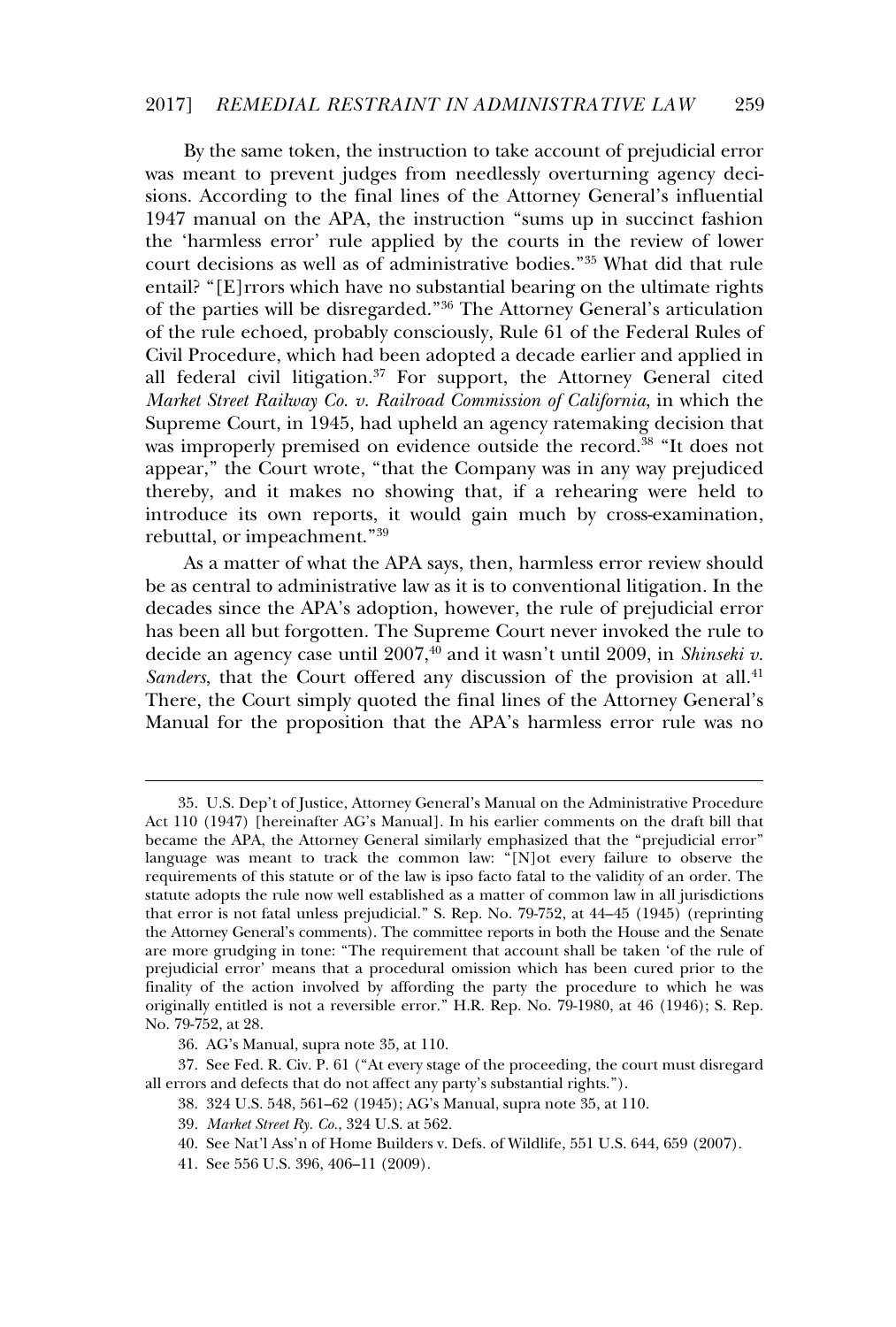different from the rule applied in everyday civil litigation.<sup>42</sup> In the scholarly literature, the significance of the prejudicial error provision is either downplayed or ignored.<sup>43</sup> The lower courts have not been as deaf to the rule of prejudicial error as the Supreme Court and commentators harmlessness has worked its way into the corners of the law.<sup>44</sup> But it's only mannessness has worked to say that the rule of prejudicial error has been lost to modest hyperbole to say that the rule of prejudicial error has been lost to administrative law. Why?

#### B.*Administration and Distrust*

By the 1960s, postwar optimism about the administrative state had  $\omega_j$  are 10000, postuar openness about the administrative state has dimmed.<sup>45</sup> Uneasiness about the public mindedness of agencies brought to the fore concerns about agency capture—the notion, bolstered by public choice theory, that concentrated interests would exploit their organizational advantages over a diffuse public to twist agency decisions to their private ends.<sup>46</sup> Courts and commentators also grew disenchanted with the idea that expertise was sufficient to enable agencies to identify some determinate public good. $47$  Even as agencies made the sorts of contestable value judgments that had traditionally been reserved to Congress, they lacked Congress's democratic pedigree or its institutional congress, and *accord congress* s

To reconcile agencies' democratic deficit with their immense power, the courts began to insist on agencies' adherence to procedures that would assure some measure of public input and deliberation. Bare rationality would no longer suffice; agencies would have to defend the reasonableness of their decisions based on a record compiled at the time they were made.<sup>48</sup> And the courts transformed notice and comment from the almost-ministerial act contemplated by the spare text of the APA into an elaborate justificatory process that would, it was hoped, foster mean-

44. See infra section III.B–.C.

45. See generally Richard B. Stewart, The Reformation of American Administrative Law, 88 Harv. L. Rev. 1669 (1975) (noting the influence of the claim that agencies exercise their discretion in favor of organized and regulated interests).

<sup>42.</sup> Id. at 406 (quoting AG's Manual, supra note 35, at 110).

<sup>43.</sup> The major exception is Professor Ronald Levin. See Ronald M. Levin, Scope-of-Review Doctrine Restated: An Administrative Law Section Report, 38 Admin. L. Rev. 239, 284 (1986) (describing the APA's prejudicial error principle); Ronald M. Levin, "Vacation" at Sea: Judicial Remedies and Equitable Discretion in Administrative Law, 53 Duke L.J. 291, 312 (2003) [hereinafter Levin, Vacation] ("This clause, a harmless error principle, necessarily implies that the 'shall . . . set aside' language found earlier in the provision must mean 'shall generally,' not 'shall always.'" (quoting Administrative Procedure Act, 5 U.S.C. § 706 (2000))).

<sup>46.</sup> See generally George J. Stigler, The Theory of Economic Regulation, 2 Bell J. Econ. & Mgmt. Sci. 3, 3 (1971) (arguing regulations will inevitably favor regulated interests).

<sup>47.</sup> See Stewart, supra note 45, at 1683 (observing agency decisionmaking requires interest balancing, which requires more than technical expertise).

<sup>48.</sup> See Citizens to Pres. Overton Park, Inc. v. Volpe, 401 U.S. 402, 416 (1971).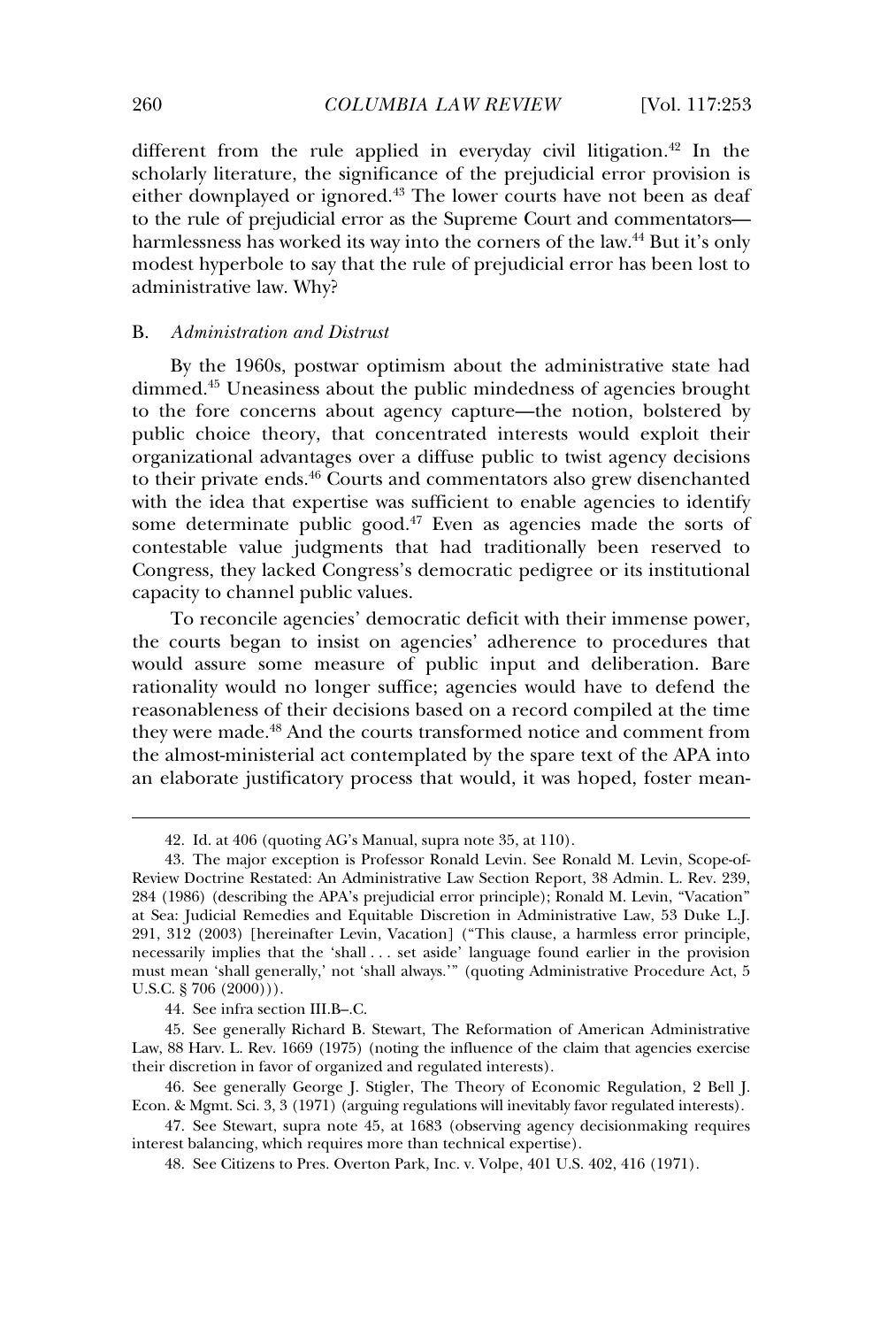ingful public input, force agencies to grapple with objections, and enable judicial oversight.<sup>49</sup>

Around the same time, the rise of rulemaking put pressure on the traditional notion that an agency action could be challenged only in an enforcement proceeding.<sup>50</sup> Regulated entities pointed out that, as a practical matter, they would have no choice but to come into compliance practical matter, they would have no enotee but to come med comphanice with agency rules long before the rules were ever enforced.<sup>51</sup> Fearing that agencies might exploit that fact to evade legal restraints or to shirk their procedural obligations, the Supreme Court in *Abbott Laboratories v. Gardner* blessed preenforcement review of agency rulemaking.<sup>52</sup>

Together with the advent of hard-look review, preenforcement review made judicial oversight into something resembling the final step in the adoption of any major agency policy. No longer episodic and unusual, judicial review became the norm—and it has stayed the norm. Indeed, it is fair to say that the necessity of robust judicial review has hardened into an infrequently challenged convention of administrative law.

Against this backdrop, it's natural to see judicial review primarily as a mechanism to stop agencies from evading the procedural safeguards and legal constraints that make agency action functionally and constitutionally tolerable.<sup>53</sup> A tacit presumption of agency distrust has all but displaced the presumption of regularity. Reinforcing the point are the canonical arbitrariness cases—*Chenery*, 54 *Overton Park*, 55 *State Farm*, 56 *Massachusetts v. EPA*<sup>57</sup>—which are widely admired for their flinty refusal to accept agency half-measures. Going easy on errant agencies, the cases seem to teach, would license sloppiness and sidestepping. The systemic consequences of remedial restraint would be especially disquieting: Instead of hewing to the procedural rules and statutory constraints that

<sup>49.</sup> Compare Administrative Procedure Act, 5 U.S.C. § 553 (2012) (setting out the APA's rulemaking requirements), with United States v. N.S. Food Prods. Corp., 568 F.2d 240, 251–53 (2d Cir. 1977) (requiring the agency to disclose all the scientific data upon which it relied and to respond to all "vital questions").

<sup>50.</sup> On the rise of rulemaking, see Thomas W. Merrill & Kathryn Tongue Watts, Agency Rules with the Force of Law: The Original Convention, 116 Harv. L. Rev. 467, 545–  $70$  (2002).

<sup>51.</sup> See Abbott Labs. v. Gardner, 387 U.S. 136, 152–53 (1967).

<sup>52.</sup> Id. at 148.

<sup>53.</sup> For recent articulations of deep anxiety about the administrative state, see generally Dep't of Transp. v. Ass'n of Am. R.Rs., 135 S. Ct. 1225, 1240–55 (2015) (Thomas, J., concurring in the judgment); Philip Hamburger, Is Administrative Law Unlawful? (2014). For the classic exposition, see generally Theodore J. Lowi, The End of Liberalism (2d ed. 1 or div<br>1979).

<sup>54.</sup> SEC v. Chenery Corp., 318 U.S. 80 (1943).

 $55.$  Citizens to Pres. Overton Park, Inc. v. Volpe,  $401$  U.S.  $402$  (1971).

<sup>56.</sup> Motor Vehicle Mfrs. Ass'n v. State Farm Mut. Ins., 463 U.S. 29 (1983).

<sup>57. 549</sup> U.S. 497 (2007).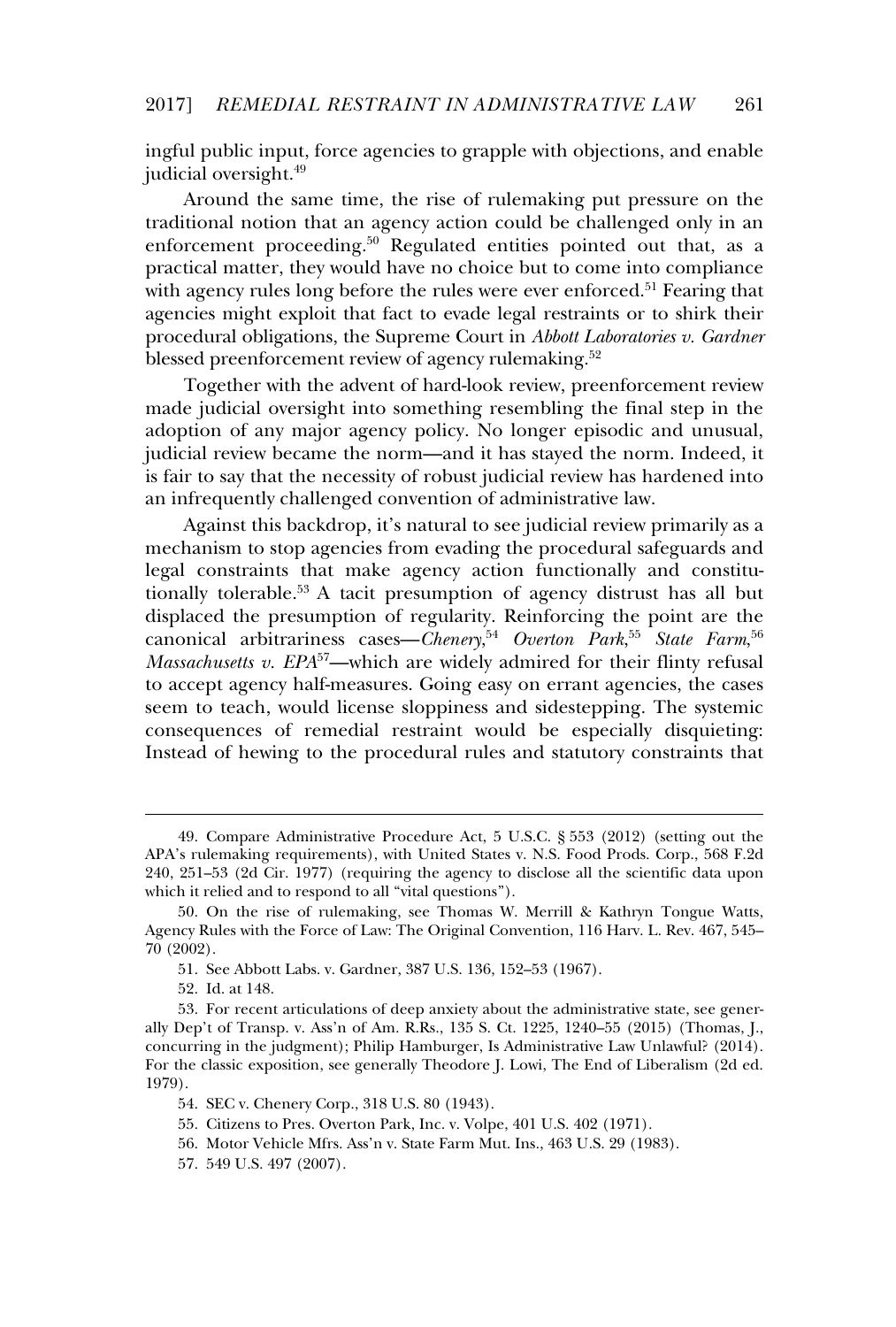cleanse agency action of the taint of executive diktat, agencies would flout those rules in the service of their narrow agendas.

Excusing agency errors as harmless would thus run counter to the broader project of using judicial review to discipline executive discretion. Indeed, harmless error could send courts down a slippery slope. For any given agency action, the costs of vacating and remanding are relatively given agency action, the costs of vacatur, and remaining are relatively<br>concrete. The systemic benefits of vacatur, however, are diffuse and speculative. If licensed to hold errors harmless, courts might too readily sustain agency actions that ought to be invalidated. Best hold the line with a rule than risk the inexorable expansion of harmless error.<sup>58</sup>

And so, as the common law of agency review has developed, the rule of prejudicial error has gone missing.<sup>59</sup> It stays missing, in part, because of the Supreme Court's discretionary docket, which enables it to opine on agency error while leaving remedial questions to the lower courts. The Court, for example, has never passed on the validity of the D.C. Circuit's practice of remand without vacatur, despite opportunities to do  $\mathrm{so.}^{60}$ 

Remedial questions also receive little attention in briefing.<sup>61</sup> In part, that's because remedial arguments are unlikely to find a receptive audience. But it's also risky for a federal agency to argue for remedial restraint. Emphasizing the triviality of an error is another way of admitting how easy it would have been to address the error in the first place, suggesting the arbitrariness of the agency's failure to do it right the first time around. $62$  And arguing that the agency would have reached the same conclusion even if it had adhered religiously to the APA can alienate  $\frac{1}{2}$  is the conclusion even in a natural different religiously to the  $\frac{1}{2}$  can alternate procedures seriously. Often, it's better to press a confident argument on the merits and hope for the best.

<sup>58.</sup> Cf. Plaut v. Spendthrift Farm, Inc., 514 U.S. 211, 239 (1995) ("[T]he doctrine of separation of powers is a *structural safeguard* rather than a remedy to be applied only when specific harm, or risk of specific harm, can be identified. In its major features . . . it is a prophylactic device . . . .").

<sup>59.</sup> Cf. United States v. Johnson, 632 F.3d 912, 931 (5th Cir. 2011) (noting that concerns an agency might evade procedural rules "support the limited role of the harmless error doctrine in administrative law").

<sup>60.</sup> See Stephanie J. Tatham, Admin. Conference of the U.S., The Unusual Remedy of Remand Without Vacatur 8–9 (2014), http://www.acus.gov/sites/default/files/ documents/Remand%20Without%20Vacatur%20Final%20Report.pdf [http://perma.cc/ 2WVD-ZDH2] (identifying two such opportunities).

<sup>61.</sup> See Daugirdas, supra note 23, at 310. As Professor Kent Barnett has recently argued, a similar inattention to remedy plagues much separation-of-powers litigation. See Kent Barnett, To the Victor Goes the Toil—Remedies for Regulated Parties in Separationof-Powers Litigation, 92 N.C. L. Rev. 481, 486–87 (2014).

<sup>62.</sup> See Daugirdas, supra note 23, at 310.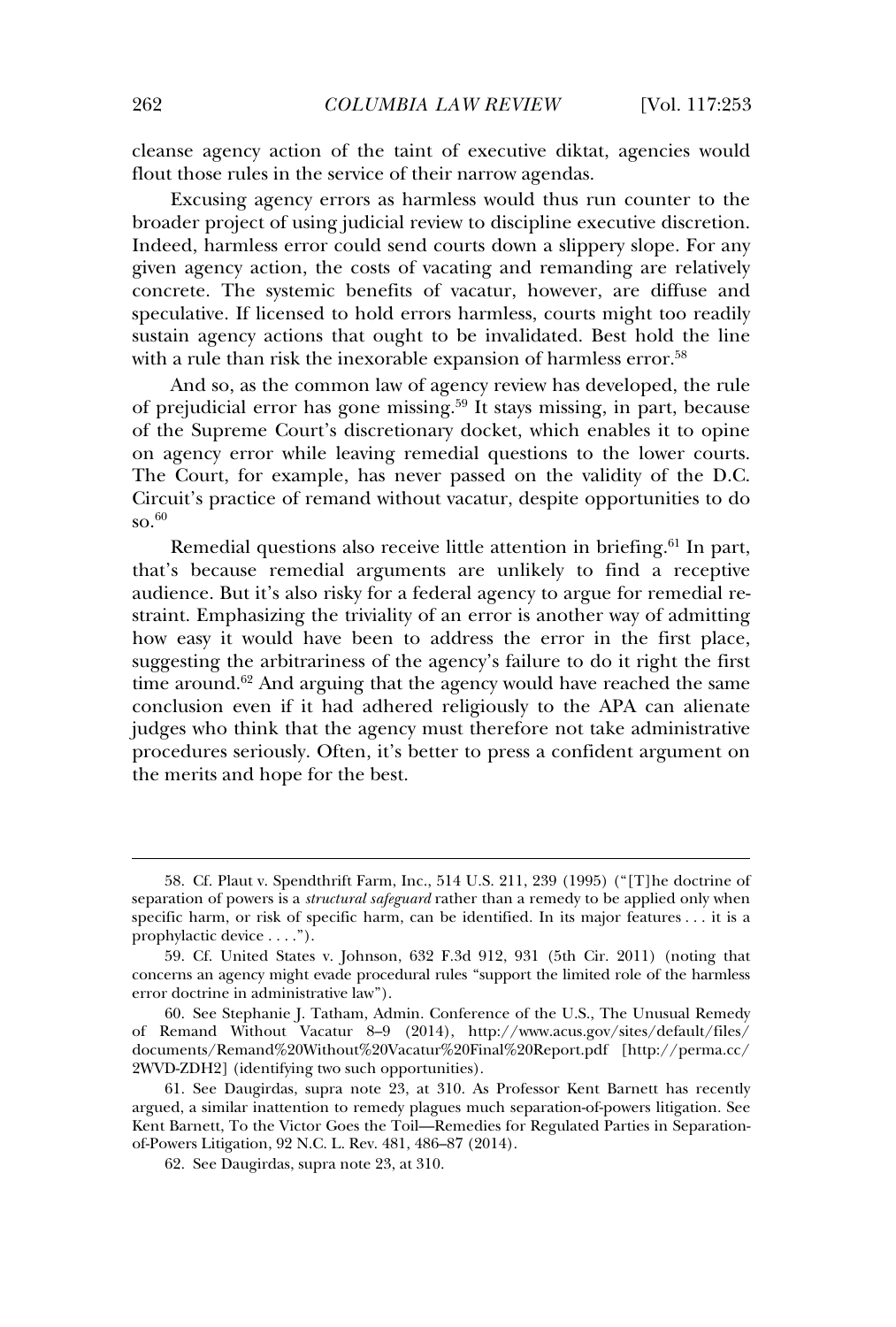### C. *The Consequences of Remedial Purity*

The common law development of administrative law could have gone in a different direction, one that was more tolerant of agency mistakes and less insistent that judicial review holds the key to agency accountability and legitimacy. Nothing in the APA precludes that approach; if anything, it is more faithful to the APA's original meaning than the severe interpretation that governs today.

As it stands, however, the courts are committed to remedial purity. Whatever the merits of that approach, its costs are large. When a court value of the merits of that approach, it's costs are large. When a court whatever deficiency the court has identified. Rectifying the mistake may be no mean feat, especially if doing so requires the agency to trudge through the procedural thicket surrounding notice and comment.<sup>63</sup> In the meantime, the agency action will be put on hold—delayed, often for years, as the agency decides how to respond. In the end, the agency might choose to abandon the action altogether: Its priorities may have changed, its staff may have been reassigned, or the external groups supporting action may have been reassigned, or are external groups delay significant government programs, sometimes at substantial cost to the public welfare.<sup>65</sup>

The harshness of the vacate-and-remand remedy may also affect the standards that courts employ to gauge the legality of agency action. As Professor Daryl Levinson has argued, a disproportionate remedy can lead courts to reshape the substance of constitutional rights.<sup>66</sup> So too with administrative law, in which the prospect of invalidation may push courts to narrow the scope of what counts as arbitrary. It's an open secret in agency cases, for example, that the right question is not *whether* the agency eases, for example, that the right question is not among the as inevitable in agency action as they are in any complex human activity. The right question is *how* arbitrarily the agency has acted. A court can indeed, must—set the stringency of review to suit whatever rough sense

<sup>63.</sup> See ICF Consulting, The Reg Map: Informal Rulemaking (2003), http:// www.reginfo.gov/public/reginfo/Regmap/regmap.pdf [http://perma.cc/8SN3-8BP6] (representing visually the extensive process required for informal rulemaking).

<sup>64.</sup> See Jerry L. Mashaw & David L. Harfst, Regulation and Legal Culture: The Case of Motor Vehicle Safety, 4 Yale J. on Reg. 257, 295 (1987) ("The idea that an agency can or will quickly turn to remedying the factual or analytic defects in its remanded rule is surely naive, however minor those problems might appear in the abstract.").

 $\overline{6}$   $\overline{6}$   $\overline{6}$   $\overline{7}$   $\overline{1}$  review can harm the public, see generally Jerry L. Mashaw & David L. Harfst, The Struggle for Auto Safety (1990): R. Shep Melnick, Regulation and the Courts: The Case of the Clean Air Act (1983); Richard J. Pierce, Jr., The Unintended Effects of Judicial Review of Agency Rules: How Federal Courts Have Contributed to the Electricity Crisis of the 1990s, 43 Admin. L. Rev. 7 (1991).

<sup>66.</sup> See Daryl J. Levinson, Rights Essentialism and Remedial Equilibration, 99 Colum. L. Rev. 857, 884–85 (1999).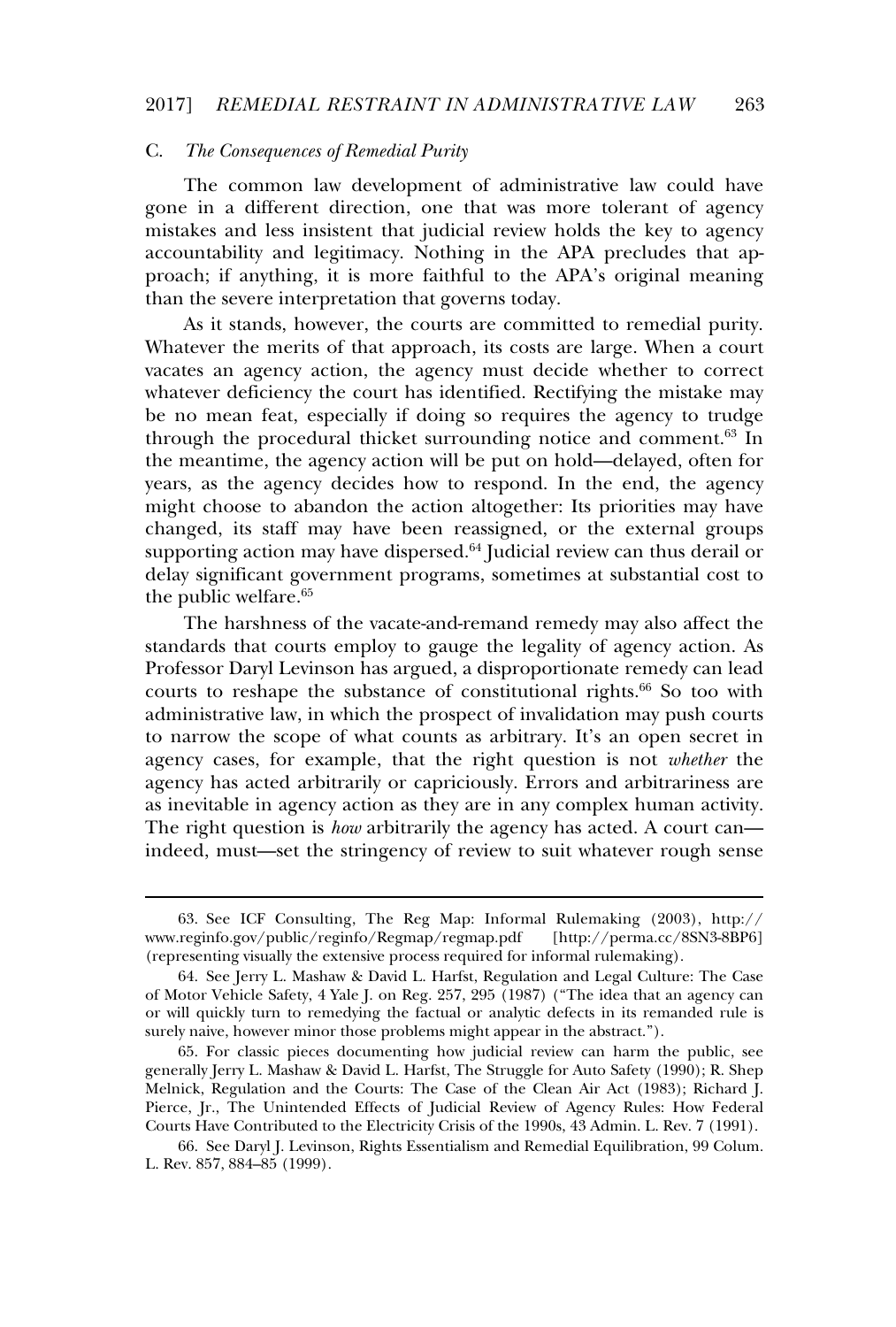of policy guides it in reviewing agency action. Courts may therefore water down the substantive standard to avoid a remedy that seems disproportionate to the perceived error.

Some evidence suggests that this occurs. Professors Jacob Gersen and Adrian Vermeule have recently found, for example, that arbitrariness review is much less rigorous in practice than cases like *Overton Park* and *State Farm* would suggest—not only at the Supreme Court, but in the lower courts as well.<sup>67</sup> To match their descriptive account, Gersen and Vermeule offer a theory to support what they call "thin rationality review.<sup>"68</sup> As they see it, agencies are obliged only to decide on the basis of reasons, not necessarily to examine the full range of feasible options and offer a convincing explanation for why the chosen policy is superior to alternatives. $69$  Given resource constraints and uncertainty, agencies might reasonably leave some options unexamined.<sup>70</sup> And, given the cost might reasonably leave some options unexamined.<sup>70</sup> And, given the cost and difficulty of conveying the tacit knowledge that underwrites their expertise, agencies may be unwilling or unable to fully explain the basis  $\epsilon$  apertise, agencies may be diffeomorphic of their decisions to generalist judges.<sup>71</sup>

As theory, Gersen and Vermeule's account is compelling. It is also provocative: Most judges would bristle at the suggestion that agencies need not ventilate all plausible options or fully explain themselves. If that's right, however, what accounts for the pattern that Gersen and Vermeule observe of "soft look" review?<sup>72</sup> It could be that the courts have relaxed the stringency of hard-look review out of some unexpressed and inchoate appreciation of what agencies can be expected to communicate. But latent remedial concerns may also contribute to the disconnect that Gersen and Vermeule observe between the law in the casebooks and the law on the ground.<sup>73</sup> Judges weaned on *Overton Park* and *State Farm* need some motivation to overcome their doctrinal commitment to reason-giving and thoroughness. The felt obligation to avoid a harsh remedy might supply that motivation.

 $\overline{\text{S} }$ uppressing the remedial debate thus might not only distort the law on the books. It might also hamper forthright discussion of agency error. As it stands, courts face an unappealing choice: Either the agency has acted arbitrarily (and its action must fall) or it hasn't (and its action will stand). That binary fails to capture that arbitrariness is a matter of degree: Even the best-considered agency actions contain gaps, inconsistencies,

<sup>67.</sup> Jacob E. Gersen & Adrian Vermeule, Thin Rationality Review, 114 Mich. L. Rev. 1355, 1361–67 (2016).

<sup>68.</sup> Id. at 1357.

<sup>69.</sup> Id.

<sup>70.</sup> Id.

<sup>71.</sup> Id.

<sup>72.</sup> See id. at 1361–67.

<sup>73.</sup> See id.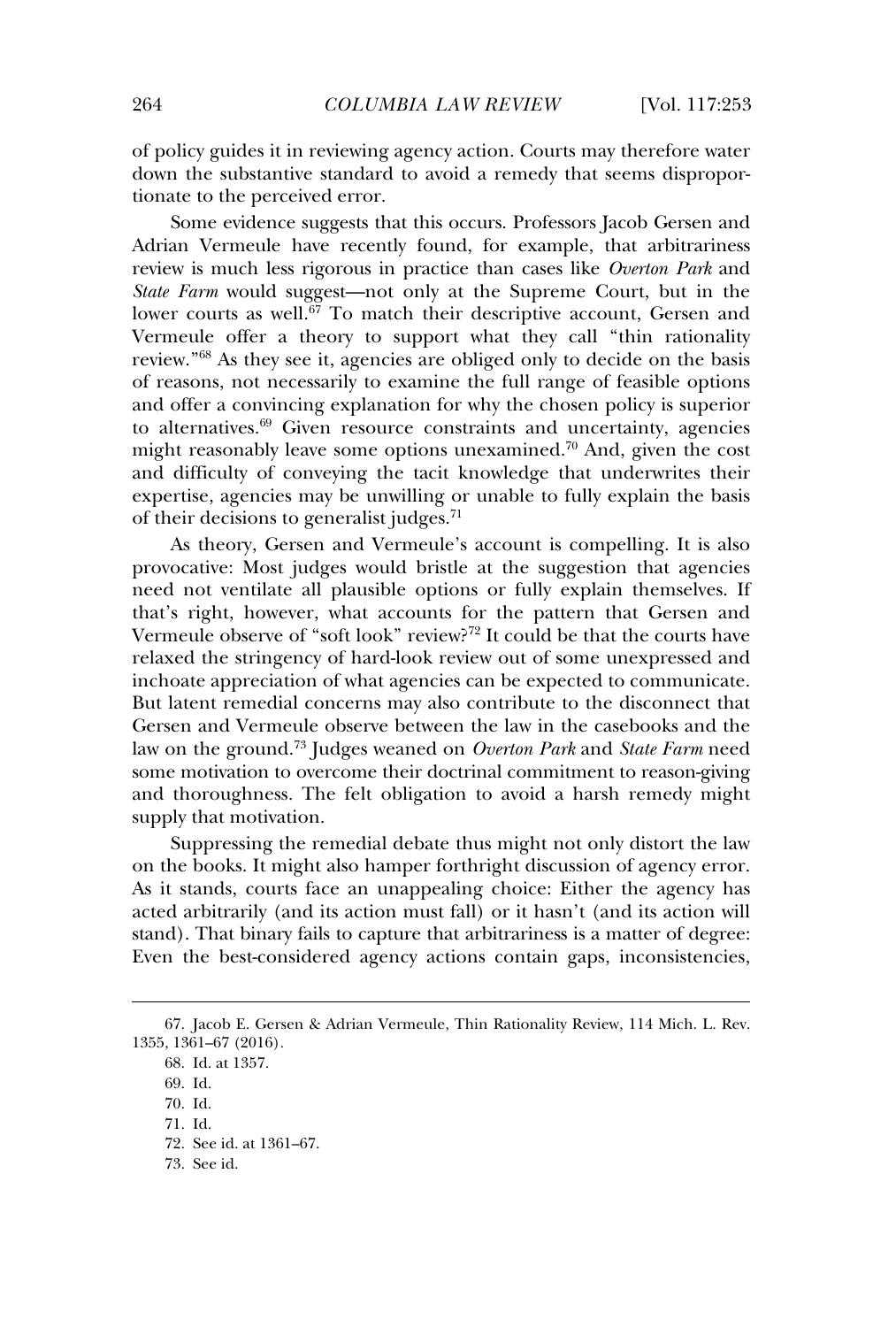and stupidities. Under current doctrine, it's easier to deny the existence of those problems than to explain why they do not require invalidation.

#### II. NOTICE-AND-COMMENT FAILURES

Under § 553 of the APA, an agency that wishes to adopt a rule must publish a "[g]eneral notice of proposed rule making" in the Federal Register, allow the public to comment, and "incorporate in the rule[] adopted a concise general statement of their basis and purpose."<sup>74</sup> The courts have built on that spare language to impose wide-ranging procedural obligations on agencies in connection with their adoption of new rules.<sup>75</sup> That practice can be criticized on any number of grounds, including that it can't really be derived from the APA.<sup>76</sup> Nonetheless, courts tend to deal harshly with agencies that skip notice and comment.<sup>77</sup> In the circuits, the typical standard is that "the failure to provide notice and comment is harmless only where the agency's mistake 'clearly had no bearing on the procedure used or the substance of decision reached.'"<sup>78</sup> In application, that means that notice-and-comment errors are almost m appneation, that<br>never held harmless.

Closer attention to remedy would require the courts to ask whether the deficiencies of the agency process have materially frustrated the values that notice and comment is meant to serve. Broadly speaking, notice-and-comment rulemaking serves both *informational* and *participatory* functions: It assures that agencies incorporate all relevant information into their decisionmaking and guarantees that members of the public have a voice in the decisions that affect their lives.<sup>79</sup> Better information and more robust participation are thought to improve the quality of agency rules, enhance rules' legitimacy, and make agencies more accountagenc<sub>1</sub> rates, emance 1

78. Riverbend Farms, Inc. v. Madigan, 958 F.2d 1479, 1487 (9th Cir. 1992) (quoting Sagebrush Rebellion, Inc. v. Hodel, 790 F.2d 760, 764–65 (9th Cir. 1986)); see also Animal Legal Def. Fund v. U.S. Dep't of Agric., 789 F.3d 1206, 1225 n.13 (11th Cir. 2015); United States v. Utesch, 596 F.3d 302, 311–13 (6th Cir. 2010); U.S. Steel Corp. v. EPA, 595 F.2d 207, 215 (5th Cir. 1979).

80. See id.

<sup>74. 5</sup> U.S.C. § 553 (2012).

<sup>75.</sup> See Jack M. Beermann & Gary Lawson, Reprocessing *Vermont Yankee*, 75 Geo. Wash. L. Rev. 856, 857 (2007).

<sup>76.</sup> See id. at 866–68.

<sup>77.</sup> See, e.g., Allina Health Servs. v. Sebelius, 746 F.3d 1102, 1109 (D.C. Cir. 2014) ("We have not been hospitable to government claims of harmless error in cases in which the government violated § 553 of the APA by failing to provide notice.").

<sup>79.</sup> See Cass R. Sunstein, Democratizing Regulation, Digitally, Democracy (Fall 2014), http://democracyjournal.org/magazine/34/democratizing-regulation-digitally/ [http:// perma.cc/VQ4V-QW3A] (identifying the two primary functions of notice-and-comment permate, vs<br>rulemaking).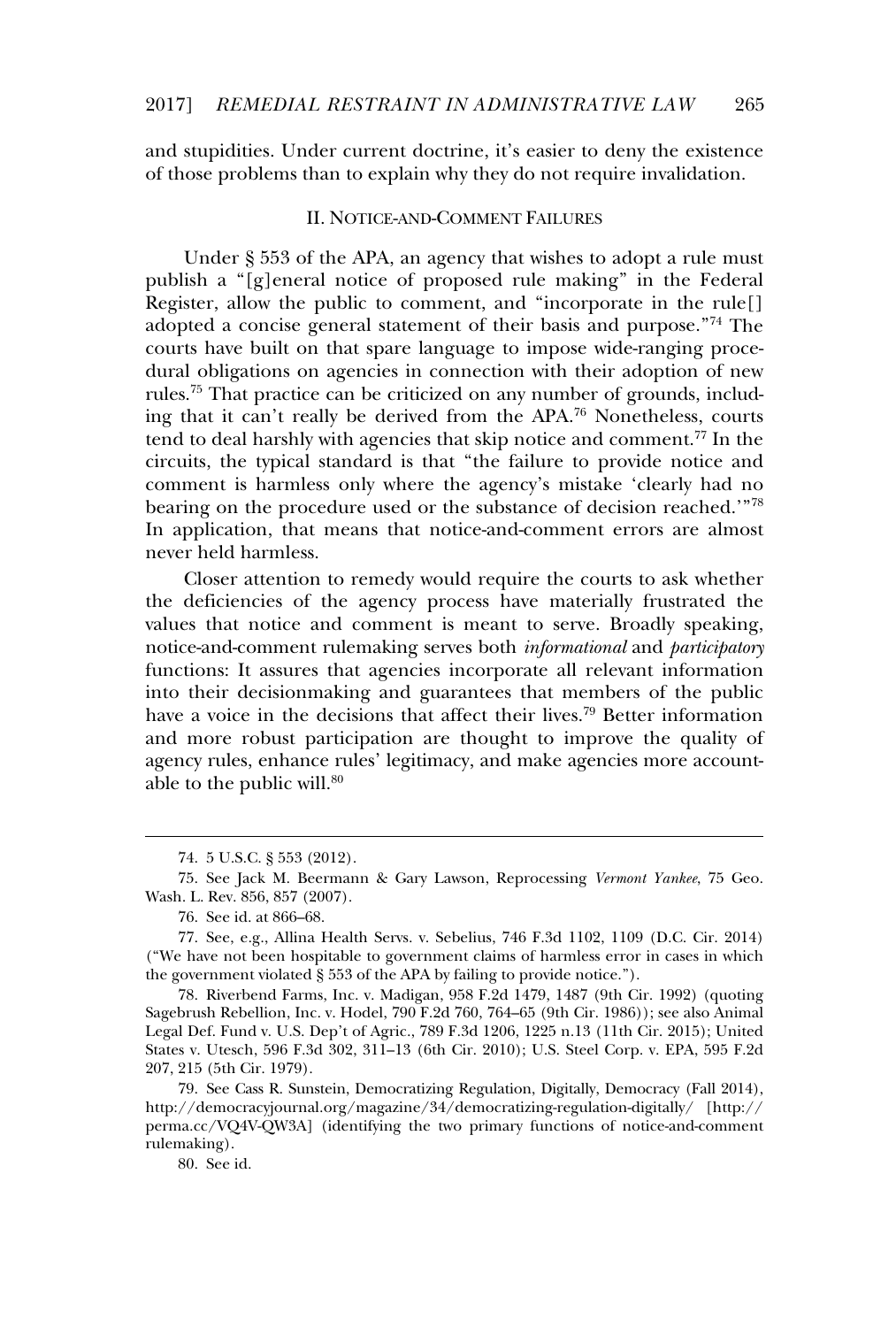But these functions can be served by means other than formal notice and comment. Start with the informational function. Did the agency tell the party complaining of the lack of notice and comment what it intended to do? Did it open lines of communication with that party about its proposed action? What comments would the complaining party have submitted through the formal process that it didn't or couldn't have submitted in older the formal process that it did to it couldn't concerns that the party would have raised? Were they the kinds of comments that might have made a difference?

These questions are rarely asked and even more rarely answered, even though agencies solicit a lot of input outside the formal notice-andcomment process. Especially for significant actions, agencies use listening sessions, workshops, conference calls, informal discussions, interest-group meetings, and strategic leaks to learn about whether their proposals are meetings, and strategic really to rearn about meeting their proposals are<br>workable, legal, and politically acceptable.<sup>81</sup> Indeed, the very regulated entities that file suit to challenge the absence of notice and comment are often intimately involved in crafting agency policy through these alternative channels.

Agencies solicit input for a simple reason: They generally *want* feedback.<sup>82</sup> That's one reason why agencies adhere to the notice-and-comment process even when they don't have to.<sup>83</sup> And it helps explain, too, why agencies that skip notice and comment prior to issuing a final rule will usually ask for public comments upon publication and, when they do, respond publicly.<sup>84</sup>

<sup>81.</sup> See Steven P. Croley, Regulation and Public Interests: The Possibility of Good Regulatory Government 258 (2008) (highlighting how agencies engaged in three highprofile rulemakings in the 1990s "provided more notice, data, and opportunities for prome running of the 1990s provided more notice, data, and opportunities for participation ... [than] the APA (or any other legal authority) demanded"); Nicholas Bagley & Helen Levy, Essential Health Benefits and the Affordable Care Act: Law and Process, 39 J. Health Pol. Pol'y & L. 441, 460 (2014) ("At least for salient policy questions of substantial importance  $\dots$  agencies have a number of incentives having little or nothing to do with formal legal requirements to secure public input and ensure political oversight."); Elizabeth Magill, Agency Self-Regulation, 77 Geo. Wash. L. Rev. 859, 860 (2009) (describing how agencies "*voluntarily* constrain their discretion" and "limit their procedural freedom by committing to afford additional procedures, such as hearings, notices, and appeals, that are not required by any source of authority"); Adrian Vermeule, Deference and Due Process, 129 Harv. L. Rev. 1890, 1924 (2016) ("It is not the case that agencies want to offer as little procedure as possible.").

<sup>82.</sup> Cf. Vermeule, supra note 81, at 1925 ("[O]ne of the major reasons agencies go beyond the legal minimum is that, precisely *when and to the extent that agencies are missionoriented, they will have an interest in accuracy*, and will sometimes provide extra procedure in order to ensure accuracy . . . .").

<sup>83.</sup> See, e.g., 36 Fed. Reg. 2532, 2532 (Jan. 28, 1971) (subjecting all Department of Health, Education, and Welfare rules to notice and comment, even though Medicare and Medicaid rules are exempt under the APA because they relate to "benefits").

<sup>84.</sup> See U.S. Gov't Accountability Office, GAO-13-21, Federal Rulemaking: Agencies Could Take Additional Steps to Respond to Public Comments 24–25 (2012) (providing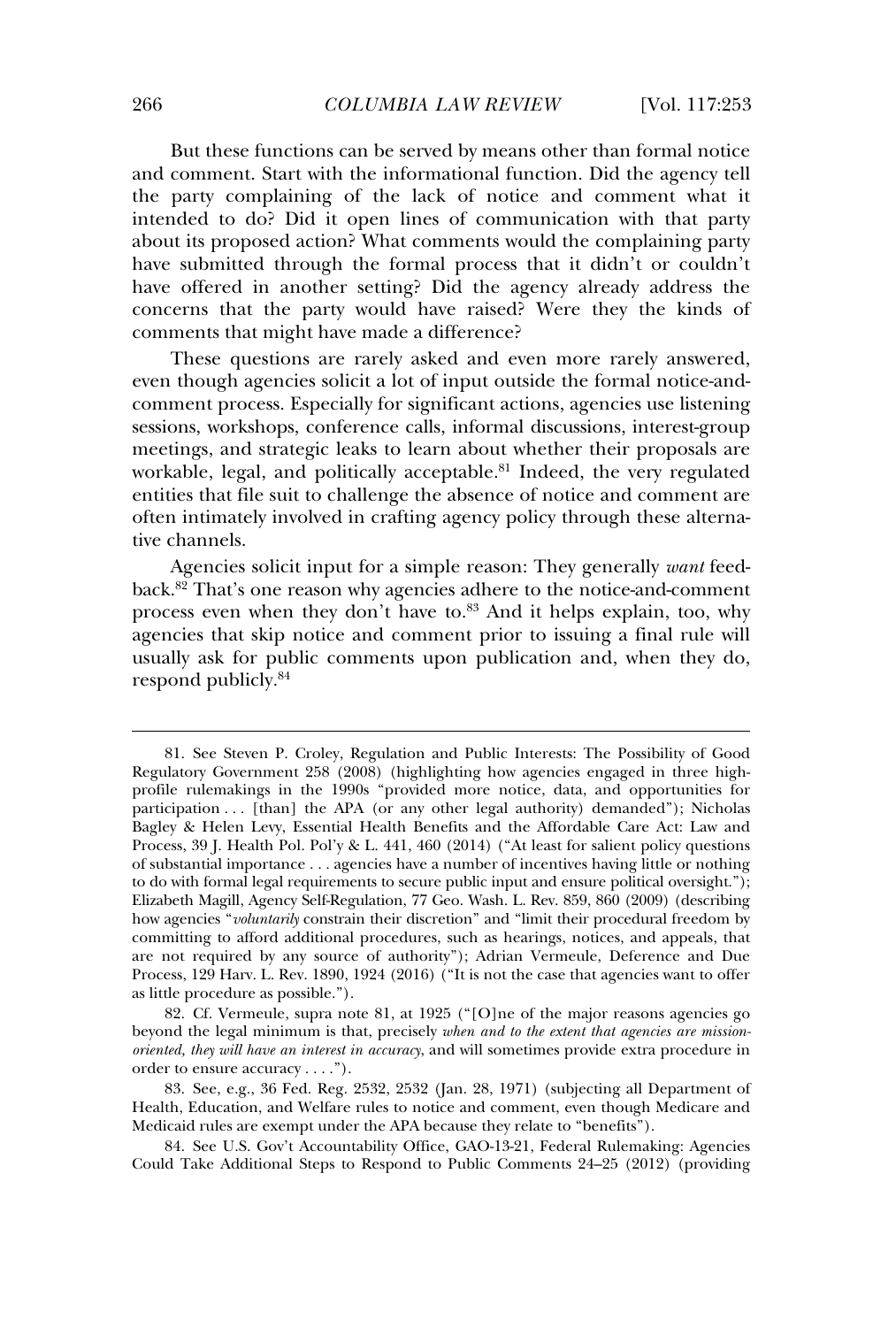Stringent judicial review may therefore not be as essential to assuring public input as courts and commentators assume. That's especially so because the executive branch has an institutional commitment to notice and comment. Under executive orders, agencies are obliged to solicit public feedback prior to issuing a notice of proposed rulemaking.<sup>85</sup> The Office of Information and Regulatory Affairs (OIRA) takes a similar view:

[The Office] . . . promot[es] public comment on all significant regulatory actions, including guidance documents and interpretive rules—not because such comment is required and merpreate rates and seculate such comment is required<br>as a matter of law, and not because it is necessary or desirable in every instance, but because when the stakes are high and the issues novel, obtaining public comment is good practice as a way of avoiding mistakes.<sup>86</sup>

To an agency that has its own reasons to secure public input and that must answer to OIRA anyhow, the prospect that a court might someday excuse any breach of its notice-and-comment obligation might not affect its behavior. The marginal incentive effects of remedial purity may well approach zero.

Consider next the participatory function of notice-and-comment rulemaking. At a high level of abstraction, arguments about the need for assertive judicial review to address agencies' "democracy deficit" have real force. But those arguments tend to come apart in concrete cases. Many, if not most, challenges to agency rules are brought by regulated firms and advocacy groups that have been in close contact with administrative agencies throughout a lengthy process of rule development.<sup>87</sup> Participatory concerns recede when the agency has found other ment. Tardelpatory concerns is

Matters are different when a member of the public is blindsided by the adoption of a rule that should have, but did not, go through notice and comment. When such a person brings suit, there's an argument for vacating the rule on the ground that the agency deprived her of her right to participate—a right with intrinsic value apart from the possibility that it might have affected the agency's substantive decision. Much as depriving someone of her day in court can work an injury, it's plausible to

data showing that even those agencies that are not required to use notice and comment will frequently request and respond to comments).

<sup>85.</sup> See Exec. Order No. 13,563, 76 Fed. Reg. 3821, 3822 (Jan. 21, 2011); Exec. Order No. 12,866, § 6(a)(1), 3 C.F.R. 638, 644 (1994), reprinted as amended in 5 U.S.C. § 601 app. at 802, 804 (2012).

<sup>86.</sup> Cass R. Sunstein, Commentary, The Office of Information and Regulatory Affairs: Myths and Realities, 126 Harv. L. Rev. 1838, 1854 (2013).

<sup>87.</sup> Cf. Cary Coglianese, Litigating Within Relationships: Disputes and Disturbance in the Regulatory Process, 30 Law & Soc'y Rev. 735, 743 (1996) ("Both in rulemaking and in litigation, industry groups are the most common players.").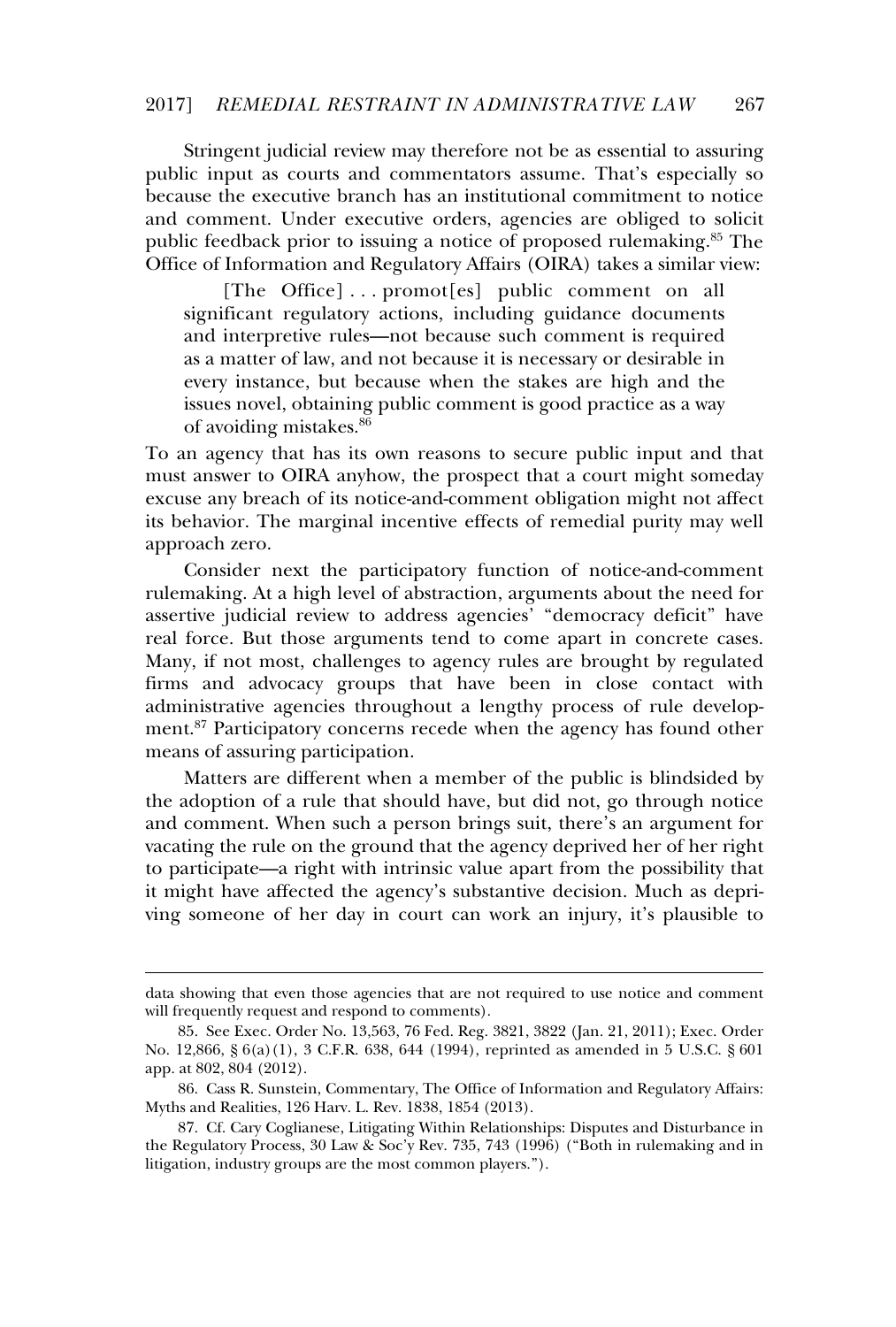think that an individual suffers harm if she's deprived of her chance to contribute to an agency rule.

Still, it pays to be skeptical of claims of prejudice arising purely from the deprivation of a participation right. As Matthew Lawrence has emphasized in a related context, "the *inherent* value of process—the value that comes from giving a claimant her 'day in court,' win or lose—can vary from claimant to claimant and . . . we can take advantage of that variation in distributing scarce procedural protections.<sup>"88</sup> A small-business owner who is unwittingly ensnared by a new rule that never went through notice and comment may understandably be aggrieved by the loss of a chance and comment may dindersum<br>chance to participate, even if the agency has heard and considered the objections she would have raised. But a public corporation's loss of the right to participate, absent a showing of some reason to think that participation might have changed the outcome, will typically not inflict the kind of dignitary harm that would support a finding of prejudice with respect  $\frac{1}{100}$  to a real person. $89$ 

In any event, there's no reason to credit a challenger's participatory objections if the challenger actually participated in the agency's deliberations. Yes, rebuking an agency for erroneously skipping notice and comment might deter other agencies from skipping notice and comment in the future, whether or not a particular challenger has suffered a participatory injury. To that extent, the challenger may serve as a kind of participatory injury. To that extent, the enancinger may serve as a kind of<br>private attorney general to vindicate the public's participatory rights. But there are at least two difficulties with this line of argument. First, it assumes that the marginal incentive effects are large enough, and the public's right to formal notice and comment precious enough, that the benefits of remedial purity inevitably outweigh the costs to effective governance that such an approach entails. On that absolutist view, no notice-and-comment error, however trivial, could ever be harmless. Second, the public might not thank the courts for invalidating procedurally defective rules at the behest of regulated firms that purport to represent the public's interests. Instead, the public might believe that such rules advance their interests and ought to stand, even if agencies may be slightly less assiduous about soliciting public input in the future. What's good for General Motors, in other words, might not be good for the public.

Some judicial humility may thus be in order. The notice-and-comment process is valuable, but it is not the only value—and judicial enforcement may make less of a difference than courts assume. Several discrete categories of cases appear to call for the exercise of more remedial discretion gones of eases appear to eal.<br>than courts typically display.

<sup>88.</sup> Matthew J.B. Lawrence, Procedural Triage, 84 Fordham L. Rev. 79, 82 (2015).

<sup>89.</sup> A lawsuit brought by a closely held corporation could present a borderline case. See Burwell v. Hobby Lobby Stores, Inc., 134 S. Ct. 2751, 2759 (2014).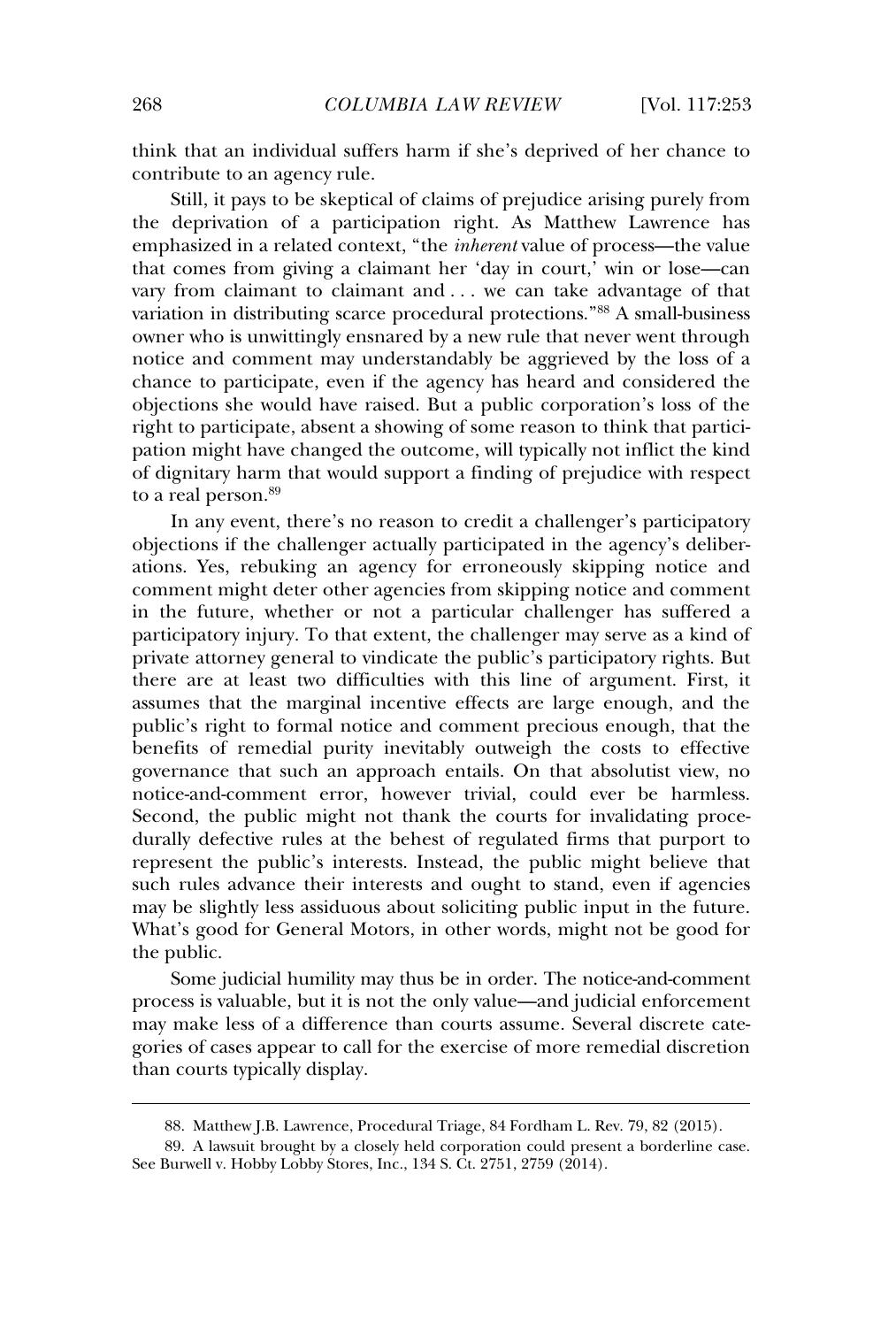### A. *Legislative and Nonlegislative Rules*

The APA requires only "legislative rules" to pass through notice and comment.<sup>90</sup> In contrast, agencies can issue nonlegislative rules—specifically, policy statements and interpretive rules—without adhering to any particular procedural formalities.<sup>91</sup> To prevent evasion of the notice-andcomment obligation, courts will invalidate policy statements and interpretive rules that are really disguised legislative rules. Policy statements are considered legislative when (1) they impose immediate, specific obligations on the regulated community and  $(2)$  the agency lacks genuine discretion to deviate from the policy in appropriate cases.<sup>92</sup> Interpretive rules are deemed legislative when they depart too far from the statute or regulation that they purport to interpret.<sup>93</sup>

Not infrequently, however, it can be hard to distinguish nonlegislative from legislative rules. Since a regulated entity that ignores a policy statement or interpretive rule risks an enforcement proceeding, all pone, statement of meep cure rule risks an emorement proceeding, an implementation and constrain agency discretion. at least to some extent. When do those effects become so serious that the policy statement or interpretive rule must pass through notice and comment? Agencies have to guess—and without much helpful guidance from the courts.<sup>94</sup> Guess wrong and the courts will invalidate the nonlegislative rule and, when necessary, enjoin the agency from relying on it.<sup>95</sup> islative rule and, when necessary, enjoin the agency from relying on it.<sup>95</sup>

In many cases, however, that remedy appears disproportionate to an agency's failure to anticipate how a future court would apply an indeterminate standard. Return to *United States v. Texas*, for example. The Fifth Circuit held that Deferred Action for Parents of Americans (DAPA) was a legislative rule that never went through the formal notice-and-comment process.<sup>96</sup> But what exactly did DHS fail to do? True, the agency never

<sup>90.</sup> See Perez v. Mortg. Bankers Ass'n, 135 S. Ct. 1199, 1206–07 (2015).

<sup>91.</sup> See Administrative Procedure Act, 5 U.S.C. § 553(b)(3)(A) (2012) (exempting "general statements of policy" and "interpretative rules" from notice and comment).

<sup>92.</sup> See Am. Bus. Ass'n v. United States, 627 F.2d 525, 529–30 (D.C. Cir. 1980).

<sup>93.</sup> See Paralyzed Veterans of Am. v. D.C. Arena L.P., 117 F.3d 579, 588 (D.C. Cir. 1997) (explaining the distinction between interpretive and substantive rules "turns on how tightly the agency's interpretation is drawn linguistically from the actual language of the statute or rule"), abrogated on other grounds by *Perez*, 135 S. Ct. 1199.

<sup>94.</sup> See Am. Mining Cong. v. Mine Safety & Health Admin., 995 F.2d 1106, 1108 (D.C. Cir. 1993) ("The distinction between those agency pronouncements subject to APA notice-and-comment requirements and those that are exempt has been aptly described as 'enshrouded in considerable smog.'" (quoting Gen. Motors Corp. v. Ruckelshaus, 742 F.2d 1561, 1565 (D.C. Cir. 1984))). For arguments that the courts should get out of the business of policing the distinction, see Jacob E. Gersen, Legislative Rules Revisited, 74 U. Chi. L. Rev. 1705, 1718–21 (2007); John F. Manning, Nonlegislative Rules, 72 Geo. Wash. L. Rev. 893, 894–97 (2004).

<sup>95.</sup> See Chamber of Commerce v. OSHA, 636 F.2d 464, 470–71 (D.C. Cir. 1980) (enjoining an agency from relying on a nonlegislative rule).

<sup>96.</sup> Texas v. United States, 809 F.3d 134, 150 (5th Cir. 2015).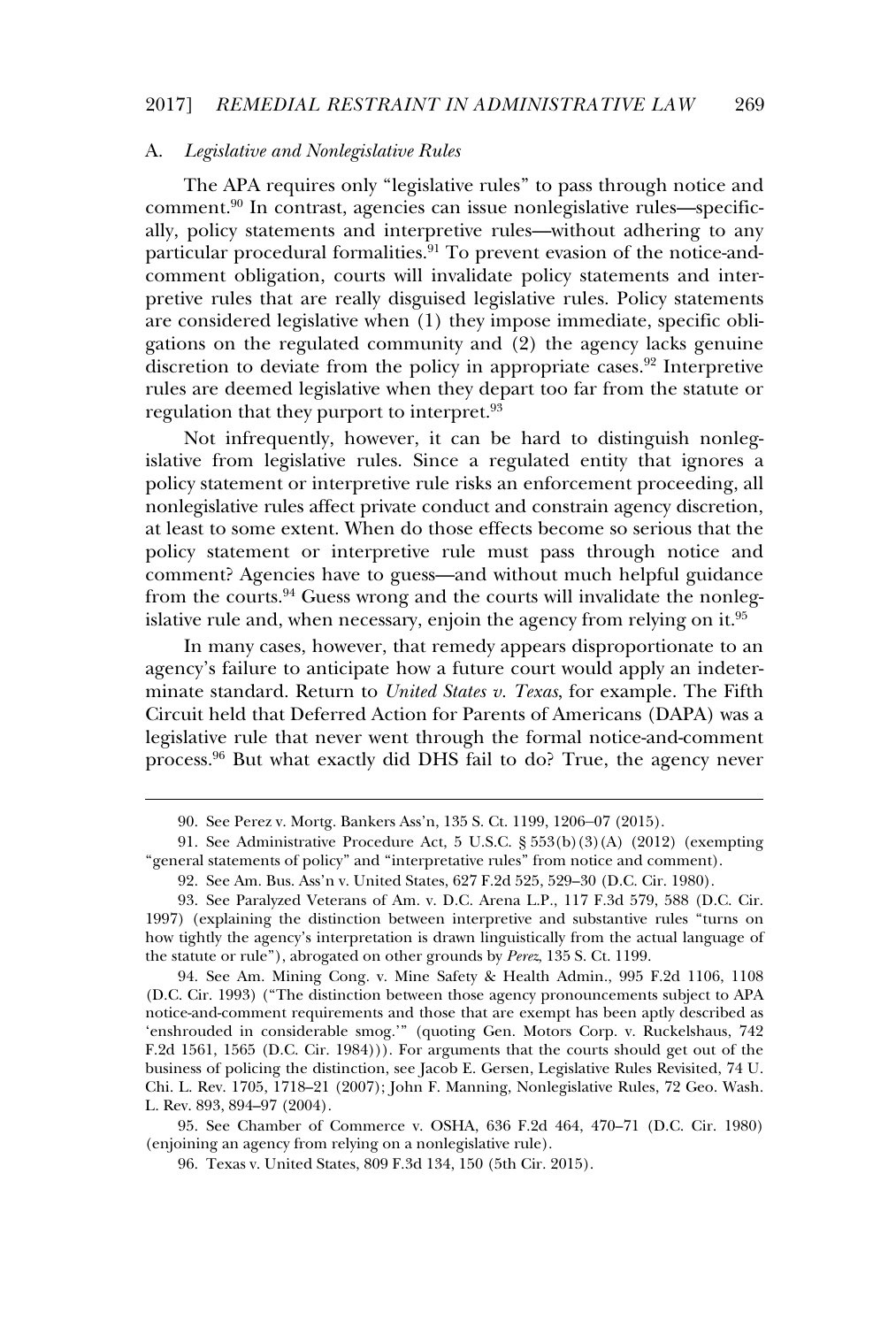published the proposed policy in the Federal Register, as the APA passistication of proposed policy in the Teachar Register, as the THTT<br>requires.<sup>97</sup> But DHS provided notice in a much more effective manner: It leaked the proposal to the national media.<sup>98</sup> Those hungry for additional details could find them in the extensive program rules governing the Administration's prior exercise of enforcement discretion—the Deferred Action for Childhood Arrivals (DACA) program—that DHS proposed to expand.<sup>99</sup>

Was the problem that the public had no chance to voice its objections? That also can't be right. The wisdom and legality of the Administration's proposal became a flashpoint in the 2014 midterm elections, so much so that the Administration delayed announcing DAPA until after the elections in a (failed) effort to protect vulnerable Senate Democrats.<sup>100</sup> Public officials, including many from Texas, objected vociferously to expanding DACA to cover more unauthorized immigrants. The governor-elect of Texas, Greg Abbott, for one example among many, said on Fox News that he was "concerned that there will be a new surge in border activity in part because of the potential action the Firesident may take" and warned President Barack Obama not to overstep his constitutional authority.<sup>101</sup> And, on the eve of DAPA's announcement. CNN reported that congressional Republicans "have spent months"

A second option would be to allow temporary legal status for the parents of young people already granted deportation deferrals by the Obama administration. That would affect a smaller, but still sizable, number of people.

Parsons et al., supra note 6.

99. See Memorandum from Janet Napolitano, Sec'y, U.S. Dep't of Homeland Sec., on Exercising Prosecutorial Discretion with Respect to Individuals Who Came to the United States as Children to David V. Aguilar, Acting Comm'r, U.S. Customs & Border Prot., Alejandro Mayorkas, Dir., U.S. Citizenship & Immigration Servs. & John Morton, Dir., U.S. Immigration & Customs Enf't (June 15, 2012), http://www.dhs.gov/xlibrary/assets/s1 exercising-prosecutorial-discretion-individuals-who-came-to-us-as-children.pdf [http://perma.cc/336T-8267].

100. See Michael D. Shear, Obama Delays Immigration Action, Yielding to Democratic Concerns, N.Y. Times (Sept. 6, 2014), http://www.nytimes.com/2014/09/07/us/politics/ obama-said-to-delay-executive-action-on-immigration.html (on file with the *Columbia Law Review*); see also Senate Election Results, N.Y. Times, http://elections.nytimes.com/2014/ results/senate (on file with the *Columbia Law Review*) (last updated Dec. 17, 2014).

101. See, e.g., Texas Governor-Elect Greg Abbott Details Illegal Immigration Crisis, supra note 7.

<sup>97.</sup> See 5 U.S.C. § 553(b) (2012).

<sup>98.</sup> The proposal was described as follows:

One option would allow immigrants who are parents of U.S. citizens to apply for temporary legal status which would let them work legally in the U.S. Because children born in the country automatically regary in the U.S. Because emitted from in the country automated by receive U.S. citizenship, that option could affect about 5 million people. researchers estimate.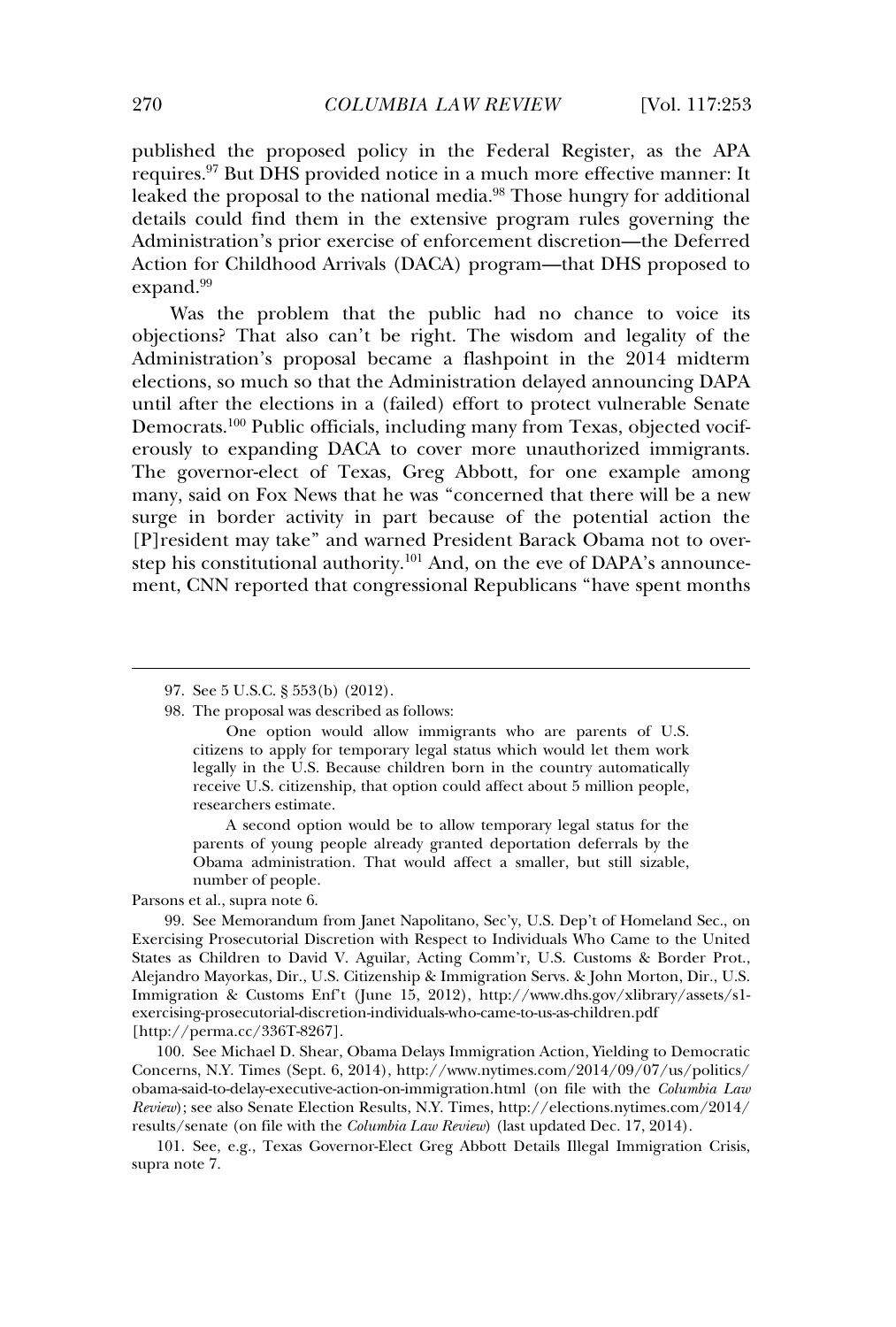preparing for the announcement by warning of executive overreach and preparing for the amodificant by mariling of spokes.

Is the problem that DHS didn't respond point by point to the criticisms it received, as is usual in the announcement of a final rule? There, too, the criticism rings hollow. When DHS finally adopted DAPA, the administration offered lengthy explanations of both the desirability and legality of its program.<sup>103</sup> Those explanations addressed the most important criticisms that had been lodged against the program in the public debate, including in particular the claim that DHS lacked the passive dessate, including in particular the claim that *DTS* memoral and authority to adopt the program at all.<sup>104</sup> Indeed, the Office of Legal Counsel (OLC) publicly released a dense and closely reasoned legal opinion justifying the program.<sup>105</sup> The opinion shows that OLC took the legal concerns raised by the program's critics seriously—so seriously, in fact, that it concluded that DHS couldn't extend DAPA to the parents of children who were neither citizens nor legal permanent residents.<sup>106</sup>

Against this backdrop, why isn't it incumbent on Texas to explain what a more formalized notice-and-comment procedure might have accomplished? After all, the Administration loudly signaled what it planned to do. It acknowledged the criticisms aired in a raucous debate. And it responded at length to the most serious of those criticisms.<sup>107</sup> By any measure, DHS's actions substantially fulfilled the requirements the APA laid out. What more does Texas want?

It's possible that Texas has an explanation for why it was harmed when the agency dodged notice and comment. Maybe Texas couldn't formulate adequate comments because the notice it received was too scant.<sup>108</sup> Maybe DHS refused to meet with Texas officials or sent its letters back unopened. Maybe the agency never addressed an important concern<br>back unopened. Maybe the agency never addressed an important concern about DAPA's effect on Texas's economy. Indeed, the very fact that DHS

105. See OLC Memo, supra note 8, at 2–11.

107. See id.

<sup>102.</sup> Kevin Liptak & Dana Bash, The Immigration Waiting Game Will End Soon, CNN (Nov. 13, 2014, 7:24 PM), http://www.cnn.com/2014/11/13/politics/obama-immigration/  $[http://perma.c/R2QE-VR74]$ .

<sup>103.</sup> See OLC Memo, supra note 8; Memorandum from Jeh Charles Johnson, Sec'y, U.S. Dep't of Homeland Sec., to León Rodriguez, Dir., U.S. Citizenship & Immigration Servs., Thomas S. Winkowski, Acting Dir., U.S. Immigration & Customs Enf't & R. Gil Kerlikowske, Comm'r, U.S. Customs & Border Prot. (Nov. 20, 2014), http://www.dhs.gov/ sites/default/files/publications/14\_1120\_memo\_deferred\_action.pdf [http://perma.cc/ P7E8-MS7R].

<sup>104.</sup> Cf. Jerry L. Mashaw et al., Administrative Law: The American Public Law System 619 (7th ed. 2014) ("Rarely has an agency rule been overturned because the required explanation failed to appear in the Federal Register text.").

<sup>106.</sup> See id. at 31–33.

<sup>108.</sup> See Fla. Power & Light Co. v. United States, 846 F.2d 765, 771 (D.C. Cir. 1988) (holding an agency's notice must "provide sufficient factual detail and rationale for the rule to permit interested parties to comment meaningfully").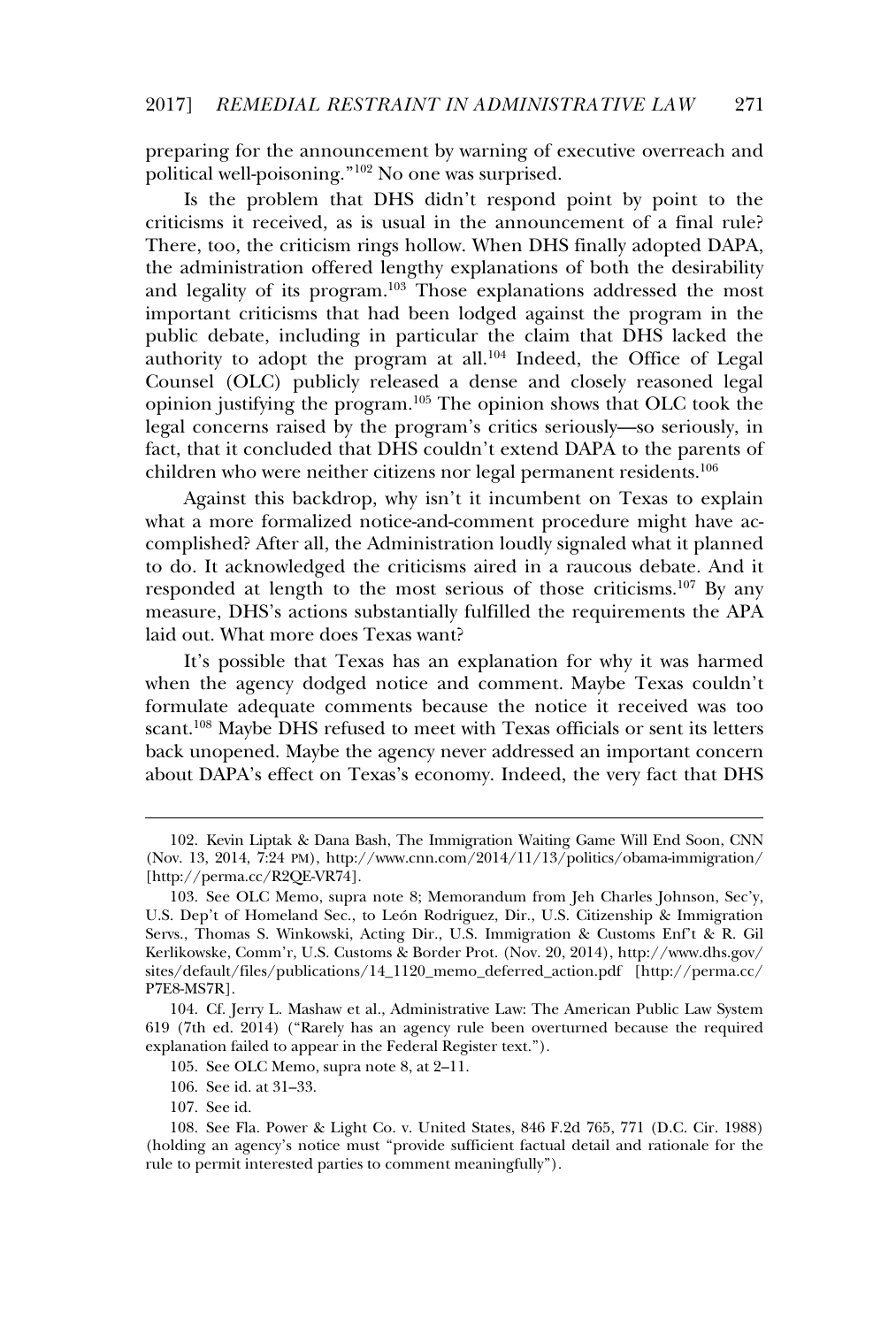declined to go through the notice-and-comment process is arguably evidence that the agency wanted to avoid a gloves-off public debate.<sup>109</sup> evidence that the agency wanted to avoid a gloves-off public debate.<sup>109</sup> But why not at least insist that Texas offer up that explanation? It's otherwise hard to resist the conclusion that Texas has tripped DHS up on a technicality.

For another high-profile example, consider the D.C. Circuit's decision in *General Electric Co. v. EPA*. 110 Pursuant to the Toxic Substances Control Act, EPA had adopted rules governing the cleanup and disposal of certain kinds of toxic waste associated with polychlorinated biphenyls (PCBs).<sup>111</sup> Two of those rules laid out default compliance methods but also allowed companies to apply to use alternative methods, which EPA would approve if the alternative method did "not pose an unreasonable risk of injury to health or the environment."<sup>112</sup> EPA then prepared a document describing what alternative approaches might look like.<sup>113</sup> In particular, EPA said that it would approve methodologies that employed a particular toxicity factor in measuring the risk of any cleanup and disposal efforts.<sup>114</sup>

General Electric (GE) wanted a less protective toxicity factor. In a lawsuit, GE argued that the guidance document's incorporation of the specific toxicity factor made it a legislative rule that should have passed through notice and comment.<sup>115</sup> The D.C. Circuit agreed and promptly vacated the rule: "[H]aving held that . . . the Guidance Document is a  $r$ ule' . . . . it is clear that GE must prevail on the merits."<sup>116</sup>

As a matter of doctrine and practice, the remedy was unsurprising. EPA even confessed that vacatur would be appropriate if the guidance document was found to be a legislative rule.<sup>117</sup> Taking a step back, though, the remedy appears extravagant. GE was no ordinary bystander to EPA's decision. The company had been intimately involved in PCB-remediation efforts since its epic pollution of the Hudson River came to light in the mid-1970s.<sup>118</sup> Between 1990 and 2005, GE spent nearly one billion dollars on PCB remediation, not including an additional "\$11 million to monitor

110. 290 F.3d 377 (D.C. Cir. 2002).

111. Id. at 379.

112. See 40 C.F.R.  $$$   $$$  761.61(c)(2), 761.62(c) (2015).

- 113. *Gen. Elec.*, 290 F.3d at 379.
- 114. Id.

115. Id.

- 116. Id. at 385.
- 117. Id.

<sup>109.</sup> See Adam B. Cox & Cristina M. Rodríguez, The President and Immigration Law Redux, 125 Yale L.J. 104, 217–18 (2015) (arguing that "[s]ignificant policymaking of this sort would have benefitted from public scrutiny and involvement" through the formal notice-and-comment process).

<sup>118.</sup> See Harold Faber, Issue & Debate; Plan to Purify Upper Hudson Waters, N.Y. Times (Oct. 1, 1983), http://www.nytimes.com/1983/10/01/nyregion/issue-debate-planto-purify-upper-hudson-waters.html (on file with the *Columbia Law Review*).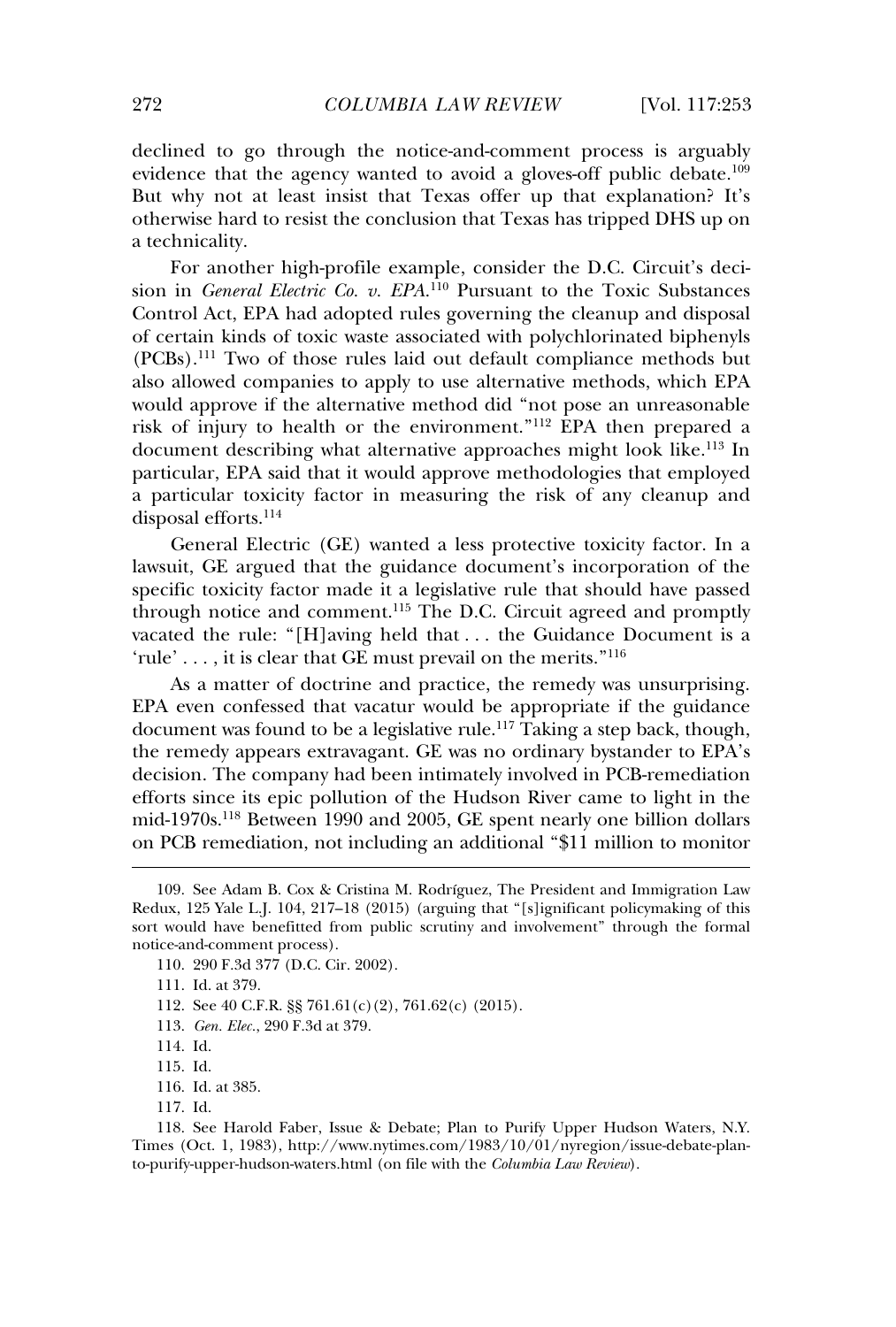and participate in the legislative and regulatory process related to the development of PCB and hazardous waste laws and regulations."<sup>119</sup>

In particular, GE had been fighting with EPA for years over the proper toxicity factor to use in judging alternative methods of cleaning proper toxieny factor to use in judging and matter includes or cleaning<br>up PCBs. EPA issued an advance notice of proposed rulemaking on that precise question in 1991 and a notice of proposed rulemaking on that<br>precise question in 1991 and a notice of proposed rulemaking in 1994.<sup>120</sup> precise question in 1881 and a notice of proposed ratemating in 1881;<br>receiving comments on each, including many from GE.<sup>121</sup> In 1998, EPA issued a final rule adopting the same toxicity factor that it later incorporated in the guidance document.<sup>122</sup> In a lengthy response to comments, the agency acknowledged that a recent study suggested that the toxicity factor might be too stringent when it came to cancer risks. EPA nonetheless concluded that a more protective standard was appropriate given the uncertainty associated with noncancer risks.<sup>123</sup> Two years later, GE challenged the 1998 rule in the Fifth Circuit.<sup>124</sup> Because EPA had just begun conducting a comprehensive evaluation of noncancer risks associated with PCBs, the agency raised no objection to vacating that portion of its rule.<sup>125</sup> During the pendency of that evaluation, EPA incorporated the toxicity factor into a guidance document.<sup>126</sup>

EPA's evaluation of the noncancer risks—an evaluation in which GE actively participated<sup>127</sup>—was still ongoing in 2002, when the D.C. Circuit decided *General Electric v. EPA*. 128 Remember, the court invalidated the guidance document because it hadn't gone through notice and comment. Never mind that the toxicity factor had actually been through seven years of notice and comment. Never mind that GE had been grousing to EPA about the toxicity factor for more than a decade and that the agency had responded, publicly and at length, to its concerns. Never mind that EPA had a convincing explanation for why it thought its guidance document mas a convincing explanation for why it along it as gaidance document was nonlegislative. Never mind that GE offered no explanation of what mas nonegastative. Hever him a that of one red no explanation of what more it would have said that might have led EPA to change its mind.

<sup>119.</sup> Gen. Elec., Report on PCB Expenditures, 1990–2005, http://www.ge.com/files/ usa/en/citizenship/pdfs/PCB.pdf [http://perma/cc/LLX9-TZZ2] (last visited Nov. 7, 2016).

<sup>120.</sup> See 59 Fed. Reg. 62,788 (proposed Dec. 6, 1994) (codified at 40 C.F.R. pt. 761); 56 Fed. Reg. 26,738 (proposed June 10, 1991) (codified at 40 C.F.R. pt. 761).

<sup>121.</sup> See Office of Prevention, Pesticides & Toxic Substances, EPA, Response to Comments Document on the Proposed Rule—Disposal of Polychlorinated Biphenyls 232– 33 (1998), http://www.epa.gov/sites/production/files/2015-08/documents/response.pdf [http://perma.cc/87TD-VFRM].

<sup>122.</sup> See 63 Fed. Reg. 35,384 (June 29, 1998) (codified at 40 C.F.R. pts. 750, 761).

<sup>123.</sup> See Office of Prevention, Pesticides & Toxic Substances, supra note 122, at 128–29.

<sup>124.</sup> Cent. & S.W. Servs., Inc. v. EPA, 220 F.3d 683, 683 (5th Cir. 2000).

<sup>125.</sup> Id. at 695.

<sup>126.</sup> Brief for Respondent United States EPA at 11, Gen. Elec. Co. v. EPA, 290 F.3d 377 (D.C. Cir. 2002) (No. 00-1394), 2001 WL 36039627 [hereinafter EPA Respondent Brief].

<sup>127.</sup> Id. at 3.

<sup>128. 290</sup> F.3d 377.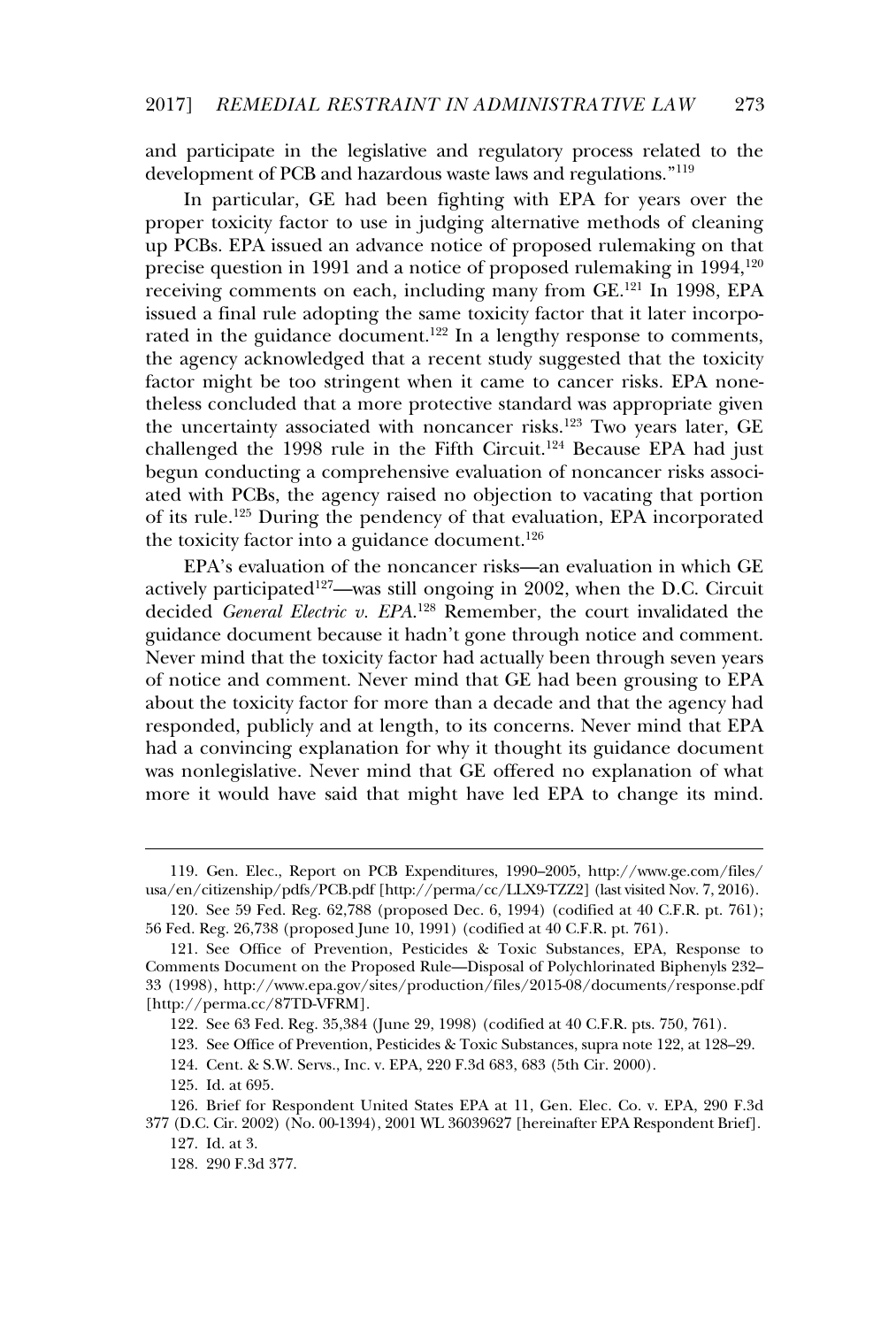Never mind that the guidance document "was prepared with industry input," including GE's.<sup>129</sup>

With all this, why wasn't the appropriate response to hold EPA's error harmless—to take due account of prejudicial error?<sup>130</sup> After all, there's no reason to think the dispute between GE and EPA is unusual. when industry groups challenge agency failures to conduct notice-andcomment rulemaking, it often turns out that they worked closely with the agency on that very issue. Instead of assuming—often contrary to evidence that those groups haven't been heard, why not require them to explain why additional notice and comment would have done any good?

Yet the courts are hostile to that common-sense approach in cases involving nonlegislative rules.<sup>131</sup> As the D.C. Circuit explained in *Sugar Cane Growers Cooperative of Florida v. Veneman*, "if the government could skip [notice-and-comment] procedures, engage in informal consultation, and then be protected from judicial review unless a petitioner could show a new argument—not presented informally—section 553 obviously would be eviscerated."<sup>132</sup> As a statement of remedial purity, it is difficult to improve on this. But the court's conclusion is by no means "obvious." To the contrary, it depends on the false assumption that judicial review is the only reason agencies bother to solicit public input.

#### B.*Logical Outgrowth*

When an agency proposes a rule, the APA requires it to supply "either the terms or substance of the proposed rule or a description of the subjects and issues involved."<sup>133</sup> Because the point of proposing a rule is to notify the public about what the agency means to do, it would be troubling if the agency issued a final rule that bore little resemblance to its proposal. The courts have thus insisted that the final rule be a to the proposal. The courts have thus missived that the final rule be a<br>"logical outgrowth" of the proposed rule.<sup>134</sup> The touchstone of that inquiry is fair notice: Did the agency's proposal give the public enough information to enable it to offer cogent comments.<sup>2135</sup>

It's often tricky to discern whether some aspect of a final rule is the logical outgrowth of a proposed rule. In particular, at what level of

135. Id.

<sup>129.</sup> EPA Respondent Brief, supra note 126, at 2.

<sup>130.</sup> See Administrative Procedure Act, 5 U.S.C. § 706 (2012).

<sup>131.</sup> See McLouth Steel Prods. Corp. v. Thomas, 838 F.2d 1317, 1324 (D.C. Cir. 1988) ("Even if the challenger presents no bases for invalidating the rule on substantive grounds, we cannot say with certainty whether petitioner's comments would have had sources, we cannot say with certainly whencef performed some effect if they had been considered when the issue was open.").

<sup>132. 289</sup> F.3d 89, 96 (D.C. Cir. 2002).

<sup>133. 5</sup> U.S.C. § 553(b)(3).

<sup>134.</sup> Long Island Care at Home, Ltd. v. Coke, 551 U.S. 158, 174 (2007) (internal quotation marks omitted) (quoting Nat'l Black Media Coal. v. FCC, 791 F.2d 1016, 1022 (2d Cir. 1986)).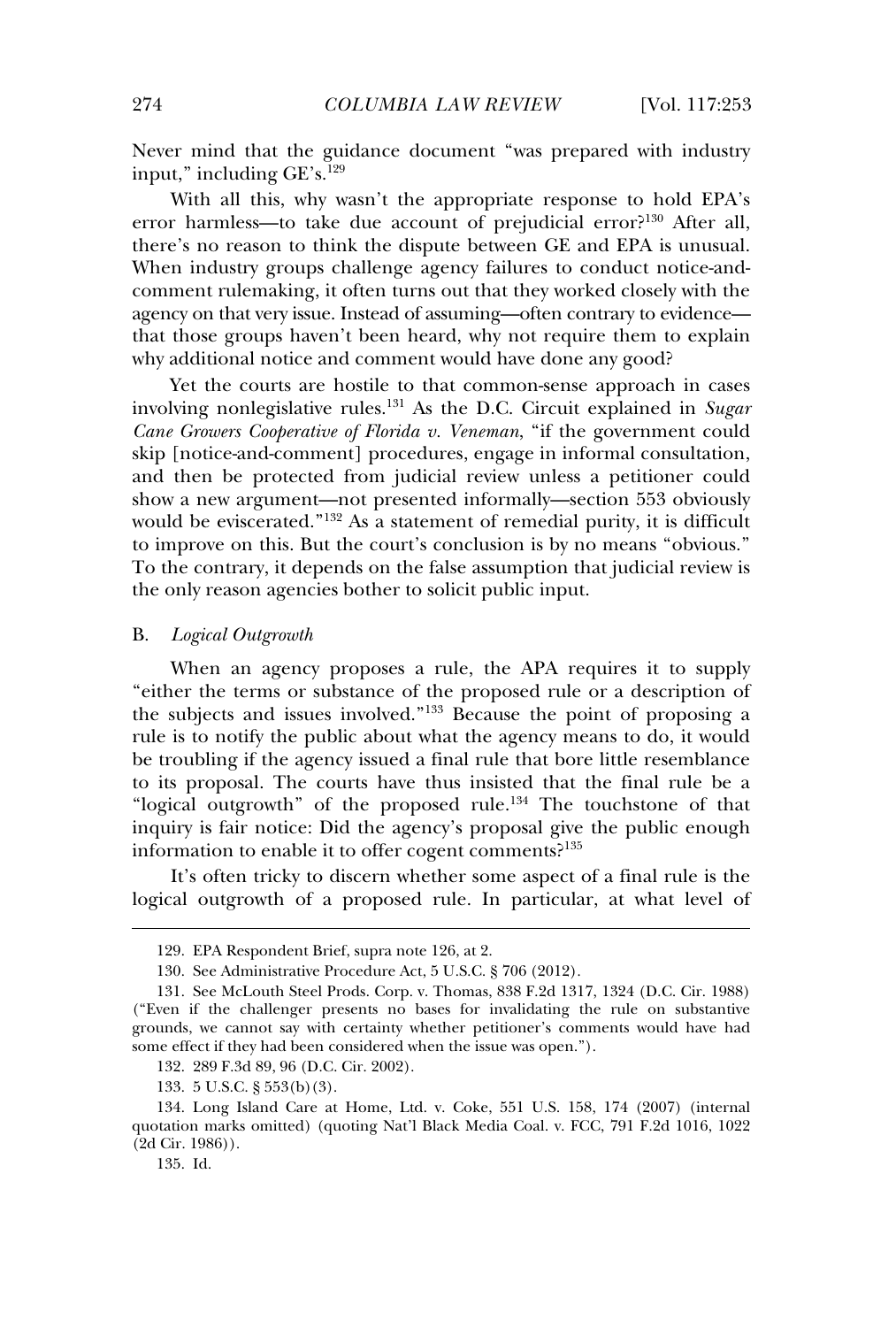generality must the agency provide the requisite notice? By allowing either "a description of the subjects and issues involved" or a more granular proffer of "the terms or substance of the proposed rule,"<sup>136</sup> the APA suggests that notice can be quite general. But the courts, keen to prevent agency evasion, have demanded something more. At the same time, however, they don't want to insist on too tight a connection between the final and proposed rules. Agencies might then be skittish about adjusting their rules in response to sensible comments.<sup>137</sup> The courts must therefore balance the need for meaningful notice against the risk of enervating the comment process.

That leaves a lot of room for judgment—and a lot of room for agencies to guess wrong about how much they can change a final rule. As a result, the presumptive vacate-and-remand remedy will sometimes a result, are presumplive vacate and remained remedy will sometimes<br>appear disproportionate to an agency's understandable mistake. That's especially so when the agency gave general notice of the disputed issue in the Federal Register and offered additional details through alternative means.

Yet nearly every logical-outgrowth violation leads to vacatur. $^{138}$ Consider the Sixth Circuit's recent nationwide injunction against a joint rule from the Army Corps of Engineers and EPA interpreting the Clean Water Act's use of the phrase "waters of the United States."<sup>139</sup> In two cases in the 2000s, the Supreme Court rebuked agencies for taking too expansive a view of their jurisdiction.<sup>140</sup> Agencies' authority to regulate "waters of the United States," the Court reasoned, couldn't be stretched to cover any "storm drains" and "roadside ditches" that might conceivably connect to a national waterway.<sup>141</sup>

In response to the losses, the Army Corps and EPA conducted a joint rulemaking. The key issue was how to treat waters that were not themselves navigable waterways, interstate waters, territorial seas (collectively, "jurisdictional waters") or their tributaries but were nonetheless so functionally related to those waters that they could be treated as "waters

<sup>136. 5</sup> U.S.C. § 553(b)(3).

<sup>137.</sup> See United Steelworkers v. Marshall, 647 F.2d 1189, 1221 (D.C. Cir. 1980) ("A contrary rule would lead to the absurdity that in rule-making under the APA the agency can learn from the comments on its proposals only at the peril of starting a new procedural round of commentary." (internal quotation marks omitted) (quoting Int'l Harvester Co. v. Ruckelshaus, 478 F.2d 615, 632 n.51 (D.C. Cir. 1973))).

<sup>138.</sup> See, e.g., Chamber of Commerce v. SEC, 443 F.3d 890, 904 (D.C. Cir. 2006) ("The court has not required a particularly robust showing of prejudice in notice-andcomment cases . . . .").

<sup>139.</sup> See In re EPA, 803 F.3d 804, 808–09 (6th Cir. 2015).

<sup>140.</sup> See Rapanos v. United States, 547 U.S. 715, 716 (2006) (Scalia, J.) (plurality opinion); Solid Waste Agency of N. Cook Cty. v. U.S. Army Corps of Eng'rs, 531 U.S. 159, 170–71 (2001).

<sup>141.</sup> *Rapanos*, 547 U.S. at 722; see also id. at 759 (Kennedy, J., concurring in the independent) (requiring a "significant nexus" to navigable waters).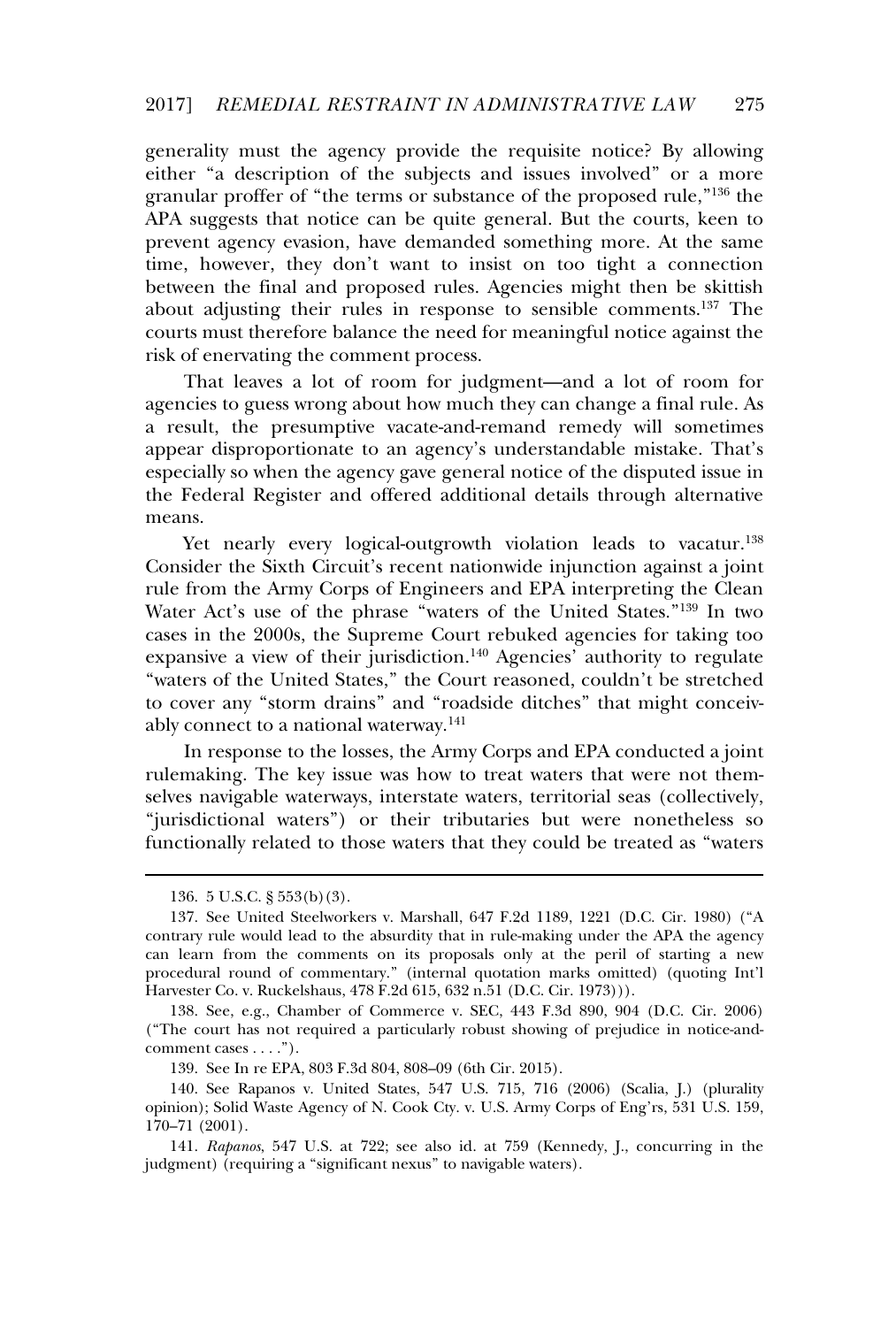of the United States."<sup>142</sup> In the end, the agencies opted to define such "adjacent waters" with a bright-line rule: They included waters within 100 feet of the 100-year floodplain, subject to a maximum of 1,500 feet from other jurisdictional waters.<sup>143</sup>

Eighteen states filed lawsuits challenging the bright-line distance limitations on the ground that they weren't a logical outgrowth of EPA's proposed rule.<sup>144</sup> In a split decision on a motion for a stay of the agencies' rule, the Sixth Circuit held that the states had a substantial chance of prevailing on the merits.<sup>145</sup> Why? Because the proposed rule would have used a standard—not a bright-line rule—to define adjacent waters as those "located within the riparian area or floodplain" of jurisdictional waters and their tributaries.<sup>146</sup> As such, the Sixth Circuit concluded that the public lacked "reasonably specific notice that the distance-based limitations adopted in the Rule were among the range of alternatives being considered."<sup>147</sup> The court's decision left no doubt that vacating the rule would eventually be the appropriate remedy for the weating to

On the merits, the Sixth Circuit's decision is open to question. In their proposed rule, the agencies explained that "best professional inch proposed rate, the agencies explained that see processional indemnity had in the past been the lodestar of the inquiry into which waters counted as "adjacent."<sup>148</sup> Because this open-ended standard generated uncertainty, the agencies suggested more concrete possibilities. including "specific geographic limits" and "distance limitations."<sup>149</sup> The agencies did not spell out the particular limits and distances that they had in mind, but the Army Corps and EPA didn't spring the possibility of bright-line rules on the states with no warning. Far from consciously evading their APA obligations, the agencies believed that they had provided enough notice.

Stipulate, however, that the agencies should have been more specific. The agencies' error doesn't appear to have prevented the submission of incisive comments on specific geographical limitations. In the millionplus comments on specific geographical minimums. In the immoragain.<sup>150</sup> Indeed, it's not too strong to say that how to define adjacent

<sup>142.</sup> See 80 Fed. Reg. 37,054, 37,105 (June 29, 2015) (codified at 33 C.F.R. pt. 328 and in scattered parts of  $40 \text{ C.F.R.}$ ).

<sup>143.</sup> See id.

<sup>144.</sup> In re EPA, 803 F.3d at 805.

<sup>145.</sup> Id. at 807.

<sup>146.</sup> See id.; see also 79 Fed. Reg. 22,188, 22,263 (proposed Apr. 21, 2014) (codified in scattered parts of  $40 \text{ C.F.R.}$ ).

<sup>147.</sup> In re EPA, 803 F.3d at 807.

<sup>148. 79</sup> Fed. Reg. at 22,208.

<sup>149.</sup> Id.

<sup>150.</sup> See 80 Fed. Reg. 37,054, 37,057 (June 29, 2015) (codified at 33 C.F.R. pt. 328 and in scattered parts of 40 C.F.R.) (observing that many comments on the proposed rule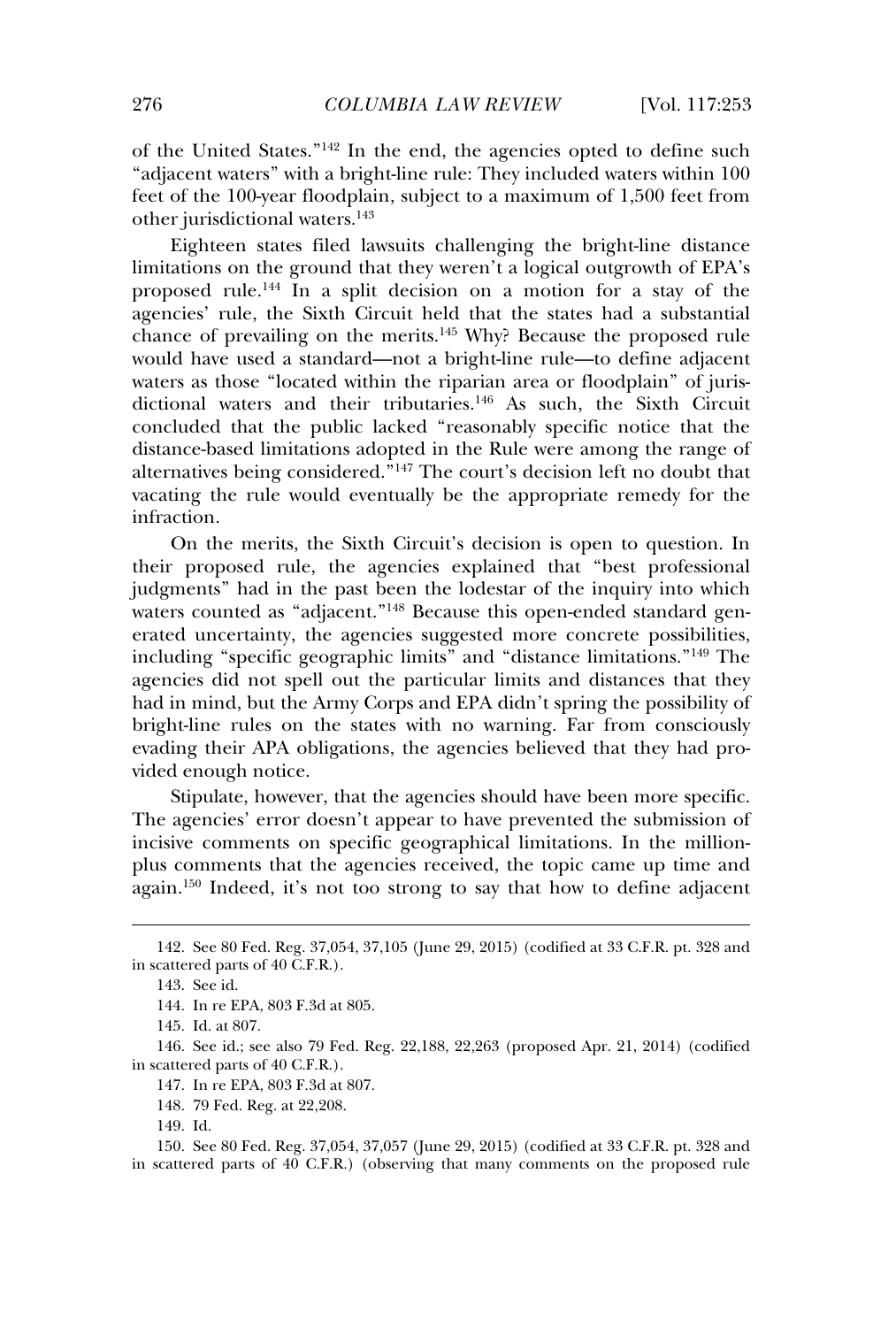waters—those waters that would be treated as "waters of the United States" even if they are not themselves navigable or interstate waters—was at the heart of the rulemaking. Environmental groups cautioned the agencies against bright-line geographic limitations: NRDC, for example, agencies against stight line geographic infinitions. These, for example, argued that "[t]he agencies have no reasonable basis for requiring a certain degree of proximity in order for a water body to qualify as 'adjacent,' or for disregarding shallow subsurface connections."<sup>151</sup>

Who lined up in favor of bright-line limitations? The very states that later claimed to be surprised when EPA adopted them.<sup>152</sup> Georgia, for instance, offered its "support" for "specific geographic limits" for demarking adjacent waters, "including, for example, distance limitations."<sup>153</sup> North Carolina criticized the agencies' proposed standard-based approach to defining a floodplain and encouraged them to instead use flood frequency—like the 100-year floodplain that the agency eventually adopted.<sup>154</sup> One is reminded of Judge Carl McGowan's wry comment from *Automotive Parts & Accessories Ass'n v. Boyd*, in which the petitioners criticized an agency for adopting a position the petitioners had endorsed during notice and comment. Judge McGowan wrote, "We find it hard to take petitioners seriously on this score, despite their effort to analogize themselves to private attorneys general with an unlimited right to expose all dangers to the public interest."<sup>155</sup>

 $\overline{a}$  Throughout a lengthy, complex rulemaking process, the agencies repeatedly courted public input on whether they should adopt brightline geographic limitations. During the rulemaking, EPA released a 408 page report reviewing the science on the connectivity of streams and page report reneming the senered on the connecting of streams and<br>wetlands to other waters.<sup>156</sup> It then enlisted an independent Scientific Advisory Board—which held four open meetings and solicited comments

153. Ga. Dep't of Transp., Comment Letter on Proposed Rule to Define "Waters of the United States" Under the Clean Water Act (Nov. 13, 2014), as reprinted in Addendum Volume I, supra note 151, at 9.

154. N.C. Soil & Water Conservation Comm'n, Comment Letter on Proposed Rule to Define "Waters of the United States" Under the Clean Water Act (Oct. 22, 2014), as reprinted in Addendum Volume I, supra note 151, at 16.

155. 407 F.2d 330, 342 (D.C. Cir. 1968).

156. U.S. EPA, EPA/600/R-14/475F, Connectivity of Streams & Wetlands to Downstream Waters: A Review & Synthesis of the Scientific Evidence (2015).

<sup>&</sup>quot;urged EPA to improve upon the April 2014 proposal, by providing more bright line boundaries and simplifying definitions that identify waters that are protected under the [Clean Water Act]").

<sup>151.</sup> Nat. Res. Def. Council, Comment Letter on Proposed Rule to Define "Waters of the United States" Under the Clean Water Act (Nov. 14, 2014), as reprinted in Respondents' Opposition to State Petitioners' Motion for Stay of Clean Water Rule Pending Review: Addendum Volume I at 13, In re EPA, 803 F.3d 804 (6th Cir. 2015) (Nos. 15-3799, 15-3822, 15-3853, 15-3887) [hereinafter Addendum Volume I].

<sup>152.</sup> Respondents' Opposition to State Petitioners' Motion for Stay of Clean Water Rule Pending Review at 3–4, In re EPA, 803 F.3d 804 (Nos. 15-3799, 15-3822, 15-3853, 15- 3887).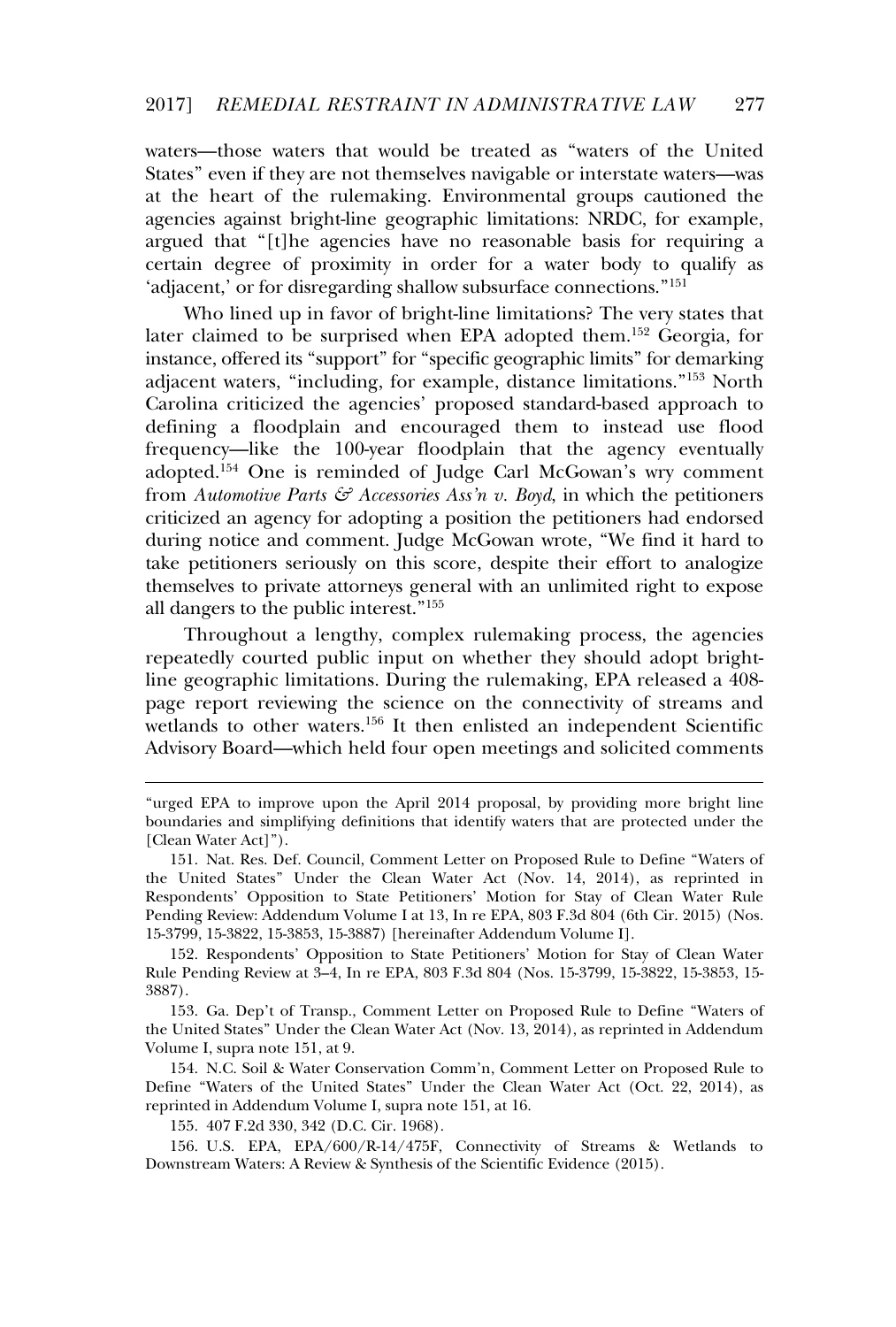on EPA's work—to review both the proposed rule<sup>157</sup> and the conclusions in that report.<sup>158</sup> Meetings with relevant stakeholders were constant. Throughout the process, the agencies held "more than 400 meetings with states, small businesses, farmers, academics, miners, energy companies, counties, municipalities, environmental organizations, federal agencies, and others."<sup>159</sup>

In its final review, the Scientific Advisory Board advised EPA and the Army Corps not to define adjacent waters "solely on the basis of geographical proximity or distance to jurisdictional waters.<sup>"160</sup> The agenscosrupment<br>cies disagreed:

Several commenters expressed the view that the proposed definition of "adjacent," and in particular the definition of "neighboring," focused too heavily on "geographic adjacency" and should be revised to focus on "functional adjacency." ... and should be revised to rocks on Tancaonal adjacency. ...<br>The agencies, in response to other comments, sought to promulgate a definition of "adjacent" that draws reasonable boundaries in order to protect the waters that clearly have a soundances in order to proceed the maters that elearly have a of "waters of the United States." . . . [T]he agencies set the distance limits for adjacency based on both functional relationships and proximity, because those factors together identify the waters that clearly have a strong influence on the chemical, physical, or biological integrity of traditional navigable enemed, prysical, or shotogical metallity of the<br>waters, interstate waters, or the territorial seas.<sup>161</sup>

In other words, the agencies sided with the states over environmental groups and even over their own advisory board.

Taken together, the wealth of commentary on bright-line distance limitations, the diversity of open discussion channels, and the agencies'

<sup>157.</sup> Sci. Advisory Bd., U.S. EPA, Comment Letter on the Proposed Rule Titled "Definition of Waters of the United States Under the Clean Water Act" (Sept. 30, 2014) [hereinafter Science Advisory Board, Comment Letter], http://yosemite.epa.gov/sab/ sabproduct.nsf/cf0020ec3f99320a85256eb4006b6bd1/515d4909d94cb6e585257d6300767 dd6/\$FILE/EPA-SAB-14-007+unsigned.pdf [http://perma.cc/R24V-JGEP].

<sup>158.</sup> Sci. Advisory Bd., U.S. EPA, Comment Letter on the Draft EPA Report Connectivity of Streams and Wetlands to Downstream Waters: A Review and Synthesis of the Scientific Evidence (Oct. 17, 2014), http://yosemite.epa.gov/sab/sabproduct.nsf/0/ AF1A28537854F8AB85257D74005003D2/\$File/EPA-SAB-15-001+unsigned.pdf [http:// perma.cc/UE5P-3ESN].

<sup>159.</sup> Respondents' Opposition to State Petitioners' Motion for Stay of Clean Water Rule Pending Review at 3, In re EPA, 803 F.3d 804 (6th Cir. 2015) (Nos. 15-3799, 15-3822, 15-3853, 15-3887).

<sup>160.</sup> Science Advisory Board, Comment Letter, supra note 157, at 2–3.

<sup>161.</sup> U.S. EPA & Dep't of the Army, Clean Water Rule Response to Comments-–-Topic 3: Adjacent Waters 20, http://www.epa.gov/sites/production/files/2015-06/documents/ cwr\_response\_to\_comments\_3\_adjacent\_waters.pdf [http://perma.cc/PZF5-WS32] (last visited Oct. 26, 2016).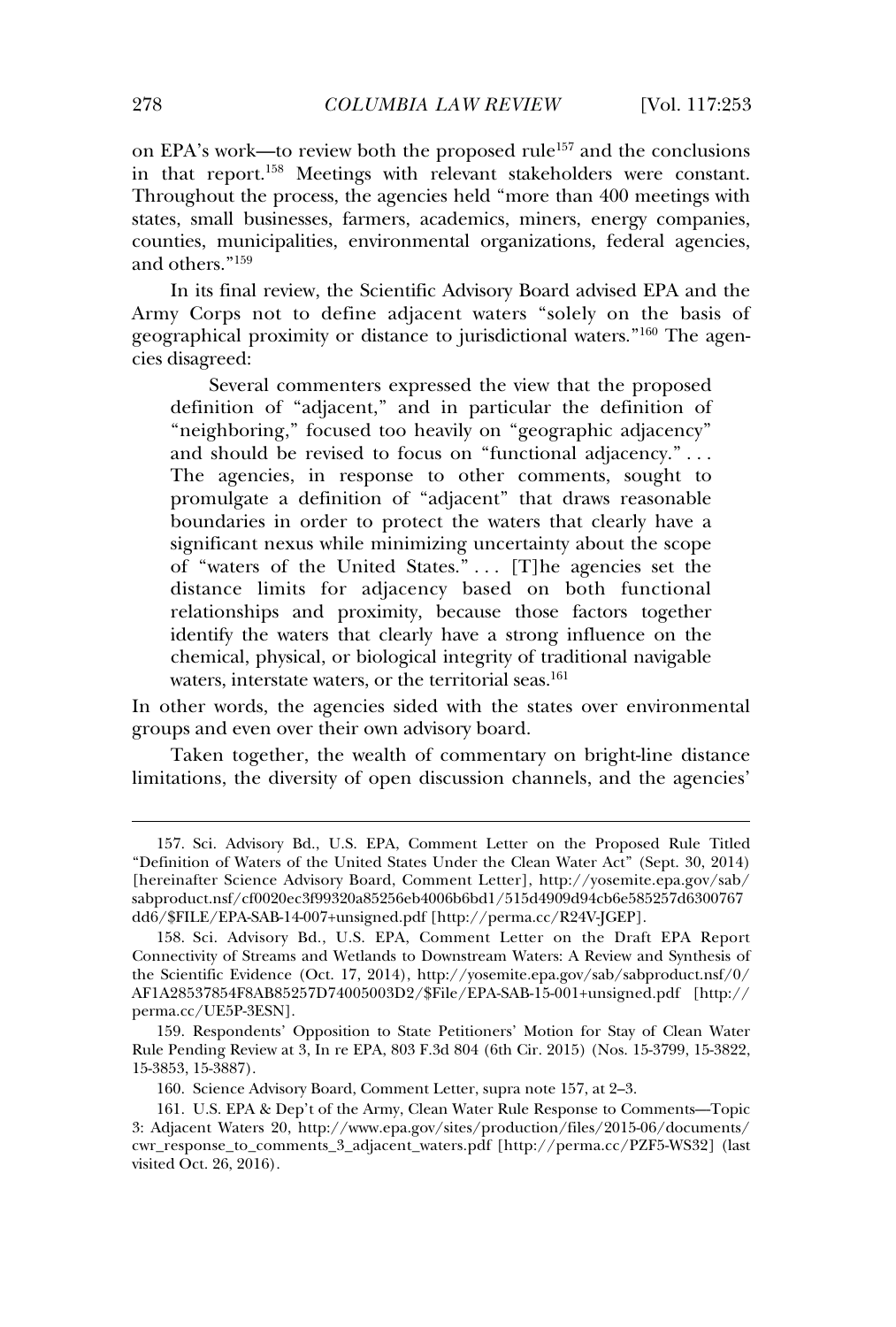sensitivity to the states' desire for administrable rules make it hard to believe the states suffered prejudice on account of any logical-outgrowth error. As is often the case with high-profile rulemakings, the notice-andcomment process was only one part of a long, intensive effort to secure public input.<sup>162</sup> Yet the Sixth Circuit did not put the states to the pain of explaining what they would have said had the agencies been more specific at the outset. Still less did the court ask whether the states expressed those concerns in other venues or whether those concerns stood a material chance of changing the agency decision. Had it done so, enjoining the water rule might not have seemed like the obvious choice. It might have seemed silly.

Other logical-outgrowth cases have a similar structure. Take *Allina Health Services v. Sebelius*, which involved a technical dispute about the calculation of Medicare payments to hospitals that treat a disproportionate share of low-income patients.<sup>163</sup> The question at hand was how to classify Medicare beneficiaries who had enrolled in a private managedcare plan.<sup>164</sup> Hundreds of millions of dollars turned on whether those beneficiaries were "entitled to benefits under" traditional Medicare.<sup>165</sup> In context, the phrase is ambiguous.<sup>166</sup> On the one hand, individuals can enroll in Medicare managed-care plans only if they are eligible to receive benefits under traditional Medicare.<sup>167</sup> On the other hand, an enrollee in a private plan no longer receives benefits under traditional Medicare.<sup>168</sup>

Prior to 2003, Medicare had an informal practice of classifying beneficiaries enrolled in private plans as not entitled to traditional Medicare benefits.<sup>169</sup> But the practice was inconsistently applied and subject to confusion.<sup>170</sup> To clarify its approach, the Centers for Medicare and Medicaid Services (CMS) flagged the statutory ambiguity and proposed a rule that would track its general practice.<sup>171</sup> After receiving comments, the agency issued a final rule that diverged from its proposal. Medicare beneficiaries who were enrolled in private plans, CMS concluded, should be treated as entitled to benefits under traditional Medicare.<sup>172</sup>

168. See *Ne. Hosp. Corp.*, 657 F.3d at 4.

<sup>162.</sup> See Croley, supra note 81, at 159–61 (providing examples).

<sup>163. 746</sup> F.3d 1102, 1105 (D.C. Cir. 2014).

<sup>164.</sup> Id.

<sup>165.</sup> Id.

<sup>166.</sup> See Ne. Hosp. Corp. v. Sebelius, 657 F.3d 1, 13 (D.C. Cir. 2011).

<sup>167.</sup> See *Allina Health Servs*., 746 F.3d at 1106.

<sup>169.</sup> *Allina Health Servs*., 746 F.3d at 1106.

<sup>170.</sup> Id.

<sup>171.</sup> See 68 Fed. Reg. 27,154, 27,208 (proposed May 19, 2003) (codified at 42 C.F.R. pts.  $412-413$ ).

<sup>172.</sup> *Allina Health Servs.*, 746 F.3d at 1106.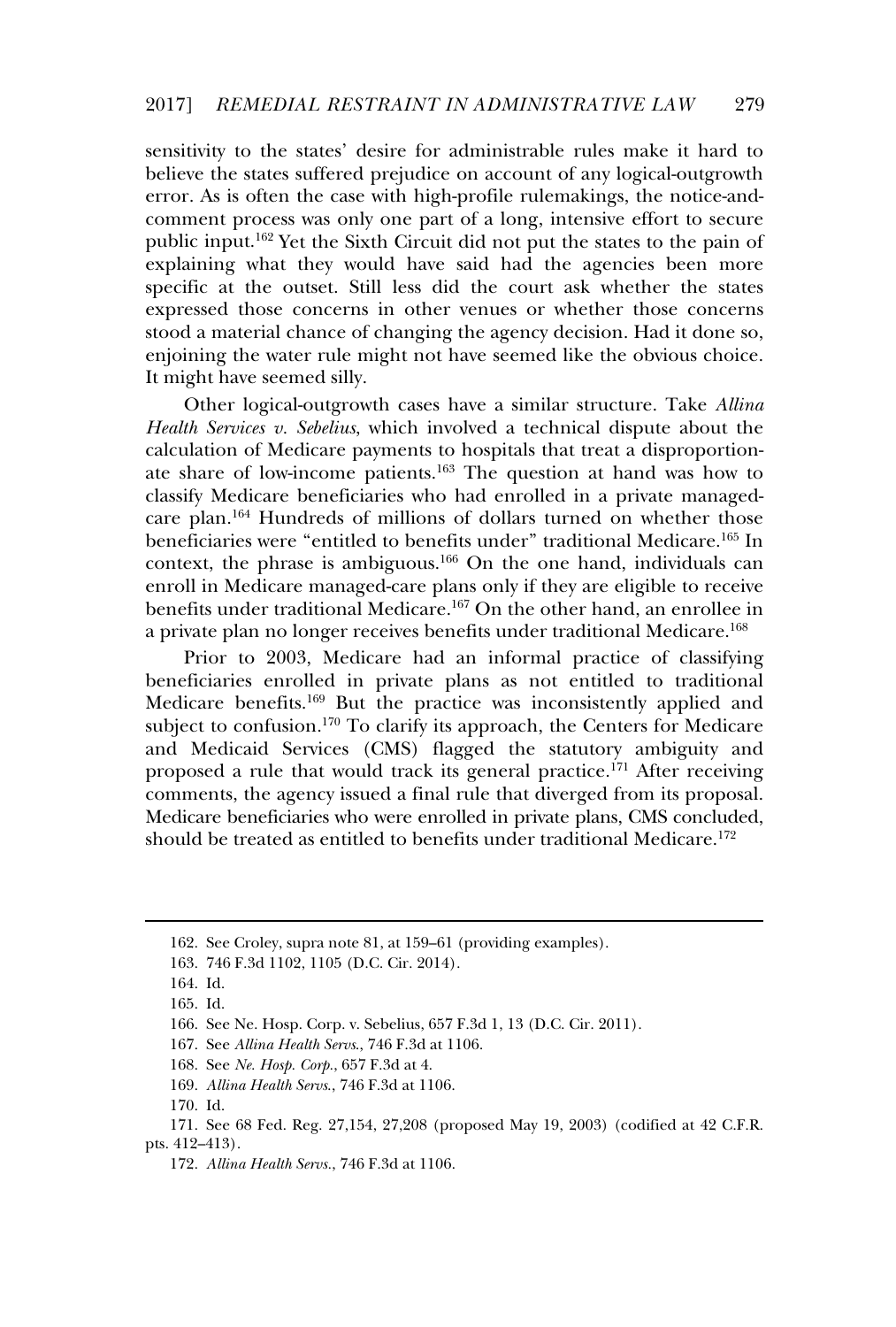A number of hospitals filed suit, arguing that the final rule was not the logical outgrowth of the proposed rule.<sup>173</sup> Their litigating position was awkward. The agency's decision was a binary one—either those enrolled in private plans would count as eligible for traditional Medicare or they wouldn't—and CMS had clearly put that binary in play. The court nonetheless concluded that CMS had "pull[ed] a surprise switcheroo" on the hospitals.<sup>174</sup> According to the court, "The hospitals should not be held to have anticipated that the Secretary's 'proposal to clarify' could have meant that the Secretary was open to reconsidering existing policy."<sup>175</sup> The court therefore vacated the rule and remanded it to the agency.<sup>176</sup>

Even if the court was correct about the logical-outgrowth violation and that's debatable—it's very hard to see how that violation harmed the plaintiffs. As it happened, CMS received lots of comments both for and against the particular classification decision. One representative of the hospital industry, for example, submitted four pages of close analysis in support of CMS's proposed approach, drawing on the text, structure, and purpose of the Medicare statute.<sup>177</sup> Several hospitals offered comments to purpose of the Medicine statute. Several hospitals offered comments to<br>the same effect.<sup>178</sup> On the other side, the Association of American Medical Colleges, a group representing more than 400 teaching hospitals, submitted a comment stating that it "disagree[s]" with what it saw as a "proposed change" in CMS's practice.<sup>179</sup> Enrollees in private plans, it wrote, "are just as much Medicare beneficiaries as beneficiaries enrolled in the fee-for-service program," and "CMS' proposal is unnecessary, unwise, and should be abandoned.<sup>"180</sup> A number of hospitals submitted similar comments<sup>181</sup>—including two that later sued CMS for

179. Ass'n of Am. Med. Colls., Comment Letter on Proposed Rule Regarding Medicare Program's Prospective Payment Systems for Hospital Inpatient Rates (July 8, 2003), as reprinted in *Allina* Joint Appendix, supra note 177, at 95.

180. Id.

181. See NYU Med. Ctr., Comment Letter on Proposed Rule for Changes to the Hospital Inpatient Prospective Payment Systems and Fiscal Year 2004 Rates (July 7, 2003), as reprinted in *Allina* Joint Appendix, supra note 177, at 99–100; Greater N.Y. Hosp. Ass'n,

<sup>173.</sup> Id. at 1107.

<sup>174.</sup> Id. at 1108 (internal quotation marks omitted) (quoting Envtl. Integrity Project v. EPA, 425 F.3d 992, 996 (D.C. Cir. 2005)).

<sup>175.</sup> Id.

<sup>176.</sup> Id. at 1111.

<sup>177.</sup> Sw. Consulting Assocs., Comment Letter on Proposed Rule Regarding Medicare Program's Prospective Payment Systems for Hospital Inpatient Rates (July 12, 2004), as reprinted in Joint Appendix at 84–87, *Allina Health Servs.*, 746 F.3d 1102 (Nos. 13-5011, 13- 5015) [hereinafter *Allina* Joint Appendix].

<sup>178.</sup> See Mercy Health Sys., Comment Letter on Proposed Rule Regarding Medicare Program's Prospective Payment Systems for Hospital Inpatient Rates (July 3, 2003), as reprinted in *Allina* Joint Appendix, supra note 177, at 96–97; Univ. of Pa. Health Sys., Comment Letter on Proposed Rule Regarding Medicare Program's Prospective Payment Systems for Hospital Inpatient Rates (July 2, 2003), as reprinted in *Allina* Joint Appendix, supra note 177, at 101–02.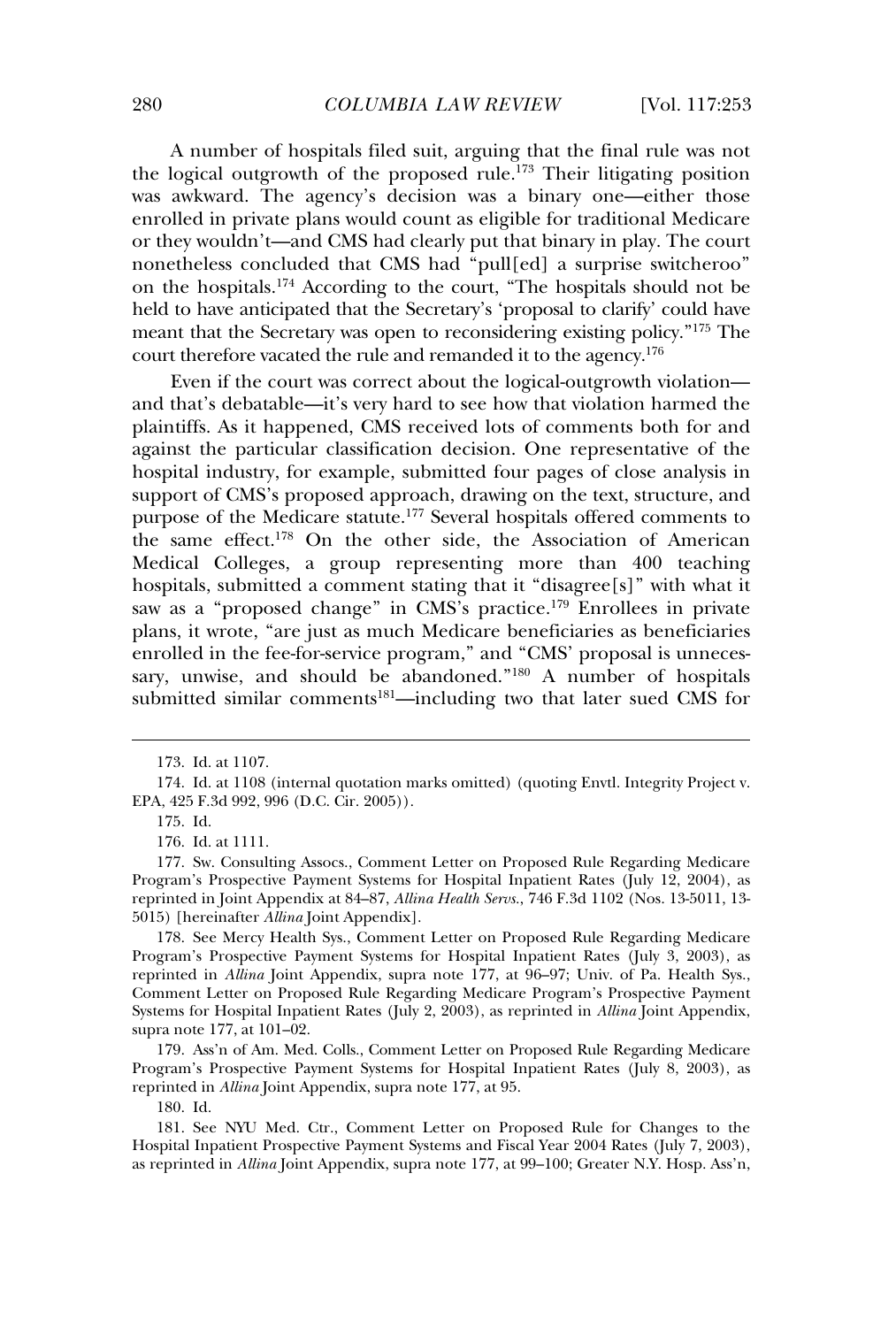doing what they asked it to do.<sup>182</sup> (Now that's chutzpah.) Because CMS heard and had the chance to consider comments both for and against the proposal, any failure of the agency to emphasize its openness to abandoning its informal policy appears harmless.

Nonetheless, the D.C. Circuit dismissed the comments as too vague to amount to "focused opposition to the final rule."<sup>183</sup> Given the specificity of the submitted comments, the court's decision is difficult to defend.<sup>184</sup> But it makes complete sense as a reflection of the court's avowed commitment to remedial purity: "We have not been hospitable to government claims of harmless error in cases in which the government violated § 553 of the APA by failing to provide notice."<sup>185</sup>

One final example. To prevent mining accidents, the Mine Safety and Health Administration (MSHA) proposed a rule prescribing a minimum velocity—300 feet per minute—for the air flow over convever belts that hauled coal.<sup>186</sup> In response to comments, the Agency's final rule also established a maximum velocity—500 feet per minute—for air flow.<sup>187</sup> In 2005, in *International Union v. Mine Safety & Health Administration*, the D.C. Circuit ruled that the maximum-velocity cap was not a logical outgrowth of the proposed rule: "MSHA did not afford . . . public notice of its intent to adopt, much less an opportunity to comment on, such a cap."<sup>188</sup>

In so ruling, however, the court ignored that MSHA in fact received extensive feedback from a number of sources both for and against a maximum-velocity cap. The mines, for example, submitted comments in support of the Agency's decision "that there should be no upper limits

183. Allina Health Servs. v. Sebelius, 746 F.3d 1102, 1110 (D.C. Cir. 2014).

184. For just one example among many, see Southwest Consulting Associates, supra note 177, at 87 (objecting to the approach adopted in the final rule on the ground that it "violates the Medicare statute and is otherwise arbitrary and capricious because it deflates the resulting disproportionate patient percentage and results in systemic underpayment").

185. *Allina Health Servs*., 746 F.3d at 1109. The court observed without deciding that the harmless error exception may be inconsistent with the judicial review provisions of the Medicare statute. See id.

186. 69 Fed. Reg. 17,480 (Apr. 2, 2014) (codified at 30 C.F.R. pt. 75); 68 Fed. Reg. 3936 (proposed Jan. 27, 2003) (codified at 30 C.F.R. pt. 75).

187. 69 Fed. Reg. at 17,495.

188. 407 F.3d 1250, 1259–61 (D.C. Cir. 2005).

Comment Letter on Proposed Rule for Changes to the Hospital Inpatient Prospective Payment Systems and Fiscal Year 2004 Rates (July 3, 2003), as reprinted in *Allina* Joint Appendix, supra note 177, at 107.

<sup>182.</sup> Franklin Hospital Medicare System and North Shore Health System initially supported the approach that CMS took in its final rule. See Franklin Hosp. Med. Ctr., Comment Letter on Proposed Rule for Changes to the Hospital Inpatient Prospective Payment Systems and Fiscal Year 2004 Rates (July 8, 2003), as reprinted in *Allina* Joint Appendix, supra note 177, at 120; N. Shore Univ. Hosp., Comment Letter on Proposed Rule for Changes to the Hospital Inpatient Prospective Payment Systems and Fiscal Year 2004 Rates (July 8, 2003), as reprinted in *Allina* Joint Appendix, supra note 177, at 123.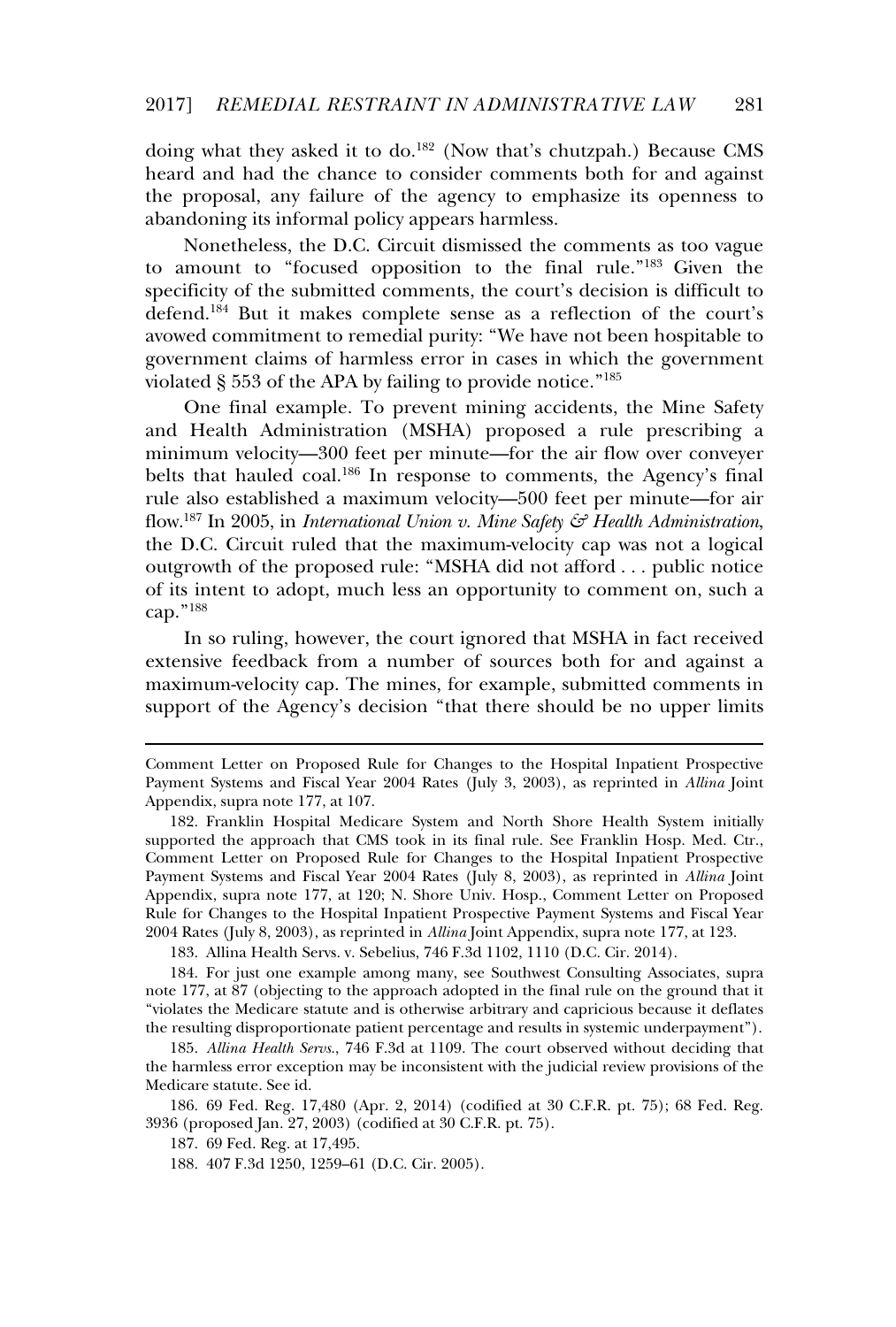on the velocity of belt air."<sup>189</sup> Coal mines' primary antagonist, the United Mine Workers of America, submitted an extensive comment, along with a Mine Workers of America, submitted an extensive comment, along with a concrete recommendation, urging MSHA to incorporate a cap into its final rule.<sup>190</sup> During the comment period, the Agency also held five public hearings at which union members vociferously objected to the passive nearings at which among members vocations, suppleted to the absence of a cap.<sup>191</sup> Indeed, representatives of the very petitioner that later brought the challenge in the D.C. Circuit—Jim Walter Resources, Inc. (IWR)—attended a hearing at which it was called out by name for failing to do enough to reduce air velocity in its mines.<sup>192</sup> "I would invite each and every one of you," one union member said, "to come to Jim each and every one of you, "one amon' member said," to come to jim<br>Walter Number 5 Mine and let me show you what belt air can do in high pressure situations."<sup>193</sup>

More significantly, JWR was no newcomer to the rulemaking proceedings. By its own description, JWR "played a prominent role" in the rulemaking process "over a sixteen-year period."<sup>194</sup> MSHA had first proposed rules for mine ventilation, including velocity rules, in 1988.<sup>195</sup><br>proposed rules for mine ventilation, including velocity rules, in 1988.<sup>195</sup> After accepting comments and holding six public hearings, the agency called for a formal agency review of its ventilation rules.<sup>196</sup> Having conducted that review, the Agency reopened the proposed rule for another round of notice and comment.<sup>197</sup> To solicit still more feedback on ventilation rules, MSHA then appointed an outside advisory committhe to study the question.<sup>198</sup> To the dismay of coal mines, the committee's 1992 report—issued after holding six public meetings over six months specifically recommended "both minimum and maximum" velocity rules.<sup>199</sup> When MSHA finalized the proposed rule in 1996, however, it declined to impose velocity rules, instead reserving them for a later rulemaking.<sup>200</sup> Only in January 2003 did the Agency launch the rulemaking that culminated, in 2004, in the final rule establishing maximum velocity

196. Id.

198. 57 Fed. Reg. 57,078, 57,078 (Dec. 2, 1992).

<sup>189.</sup> Brief for the Secretary of Labor at 37, *Int'l Union*, 407 F.3d 1250 (No. 04-1164), 2004 WL 3130624.

<sup>190.</sup> See, e.g., id. (recording a formal comment from the United Mine Workers of America that "it is not sufficient to make a determination regarding minimum velocity of air allowed to be coursed through the convevor belt entry without also looking at what maximum should also be placed on it").

<sup>191.</sup> See id.

<sup>192.</sup> Id. at 35.

<sup>193.</sup> Id.

<sup>194.</sup> Brief for Jim Walters Resources, Inc. at 7, *Int'l Union*, 407 F.3d 1250 (No. 04- 1164), 2005 WL 139674.

<sup>195. 69</sup> Fed. Reg. 17,480, 17,481–83 (Apr. 2, 2004) (codified at 30 C.F.R. pt. 75).

<sup>197.</sup> See 54 Fed. Reg. 35,356, 35,356 (Aug. 25, 1989).

<sup>199.</sup> Id.

<sup>200. 69</sup> Fed. Reg. at 17,481–82.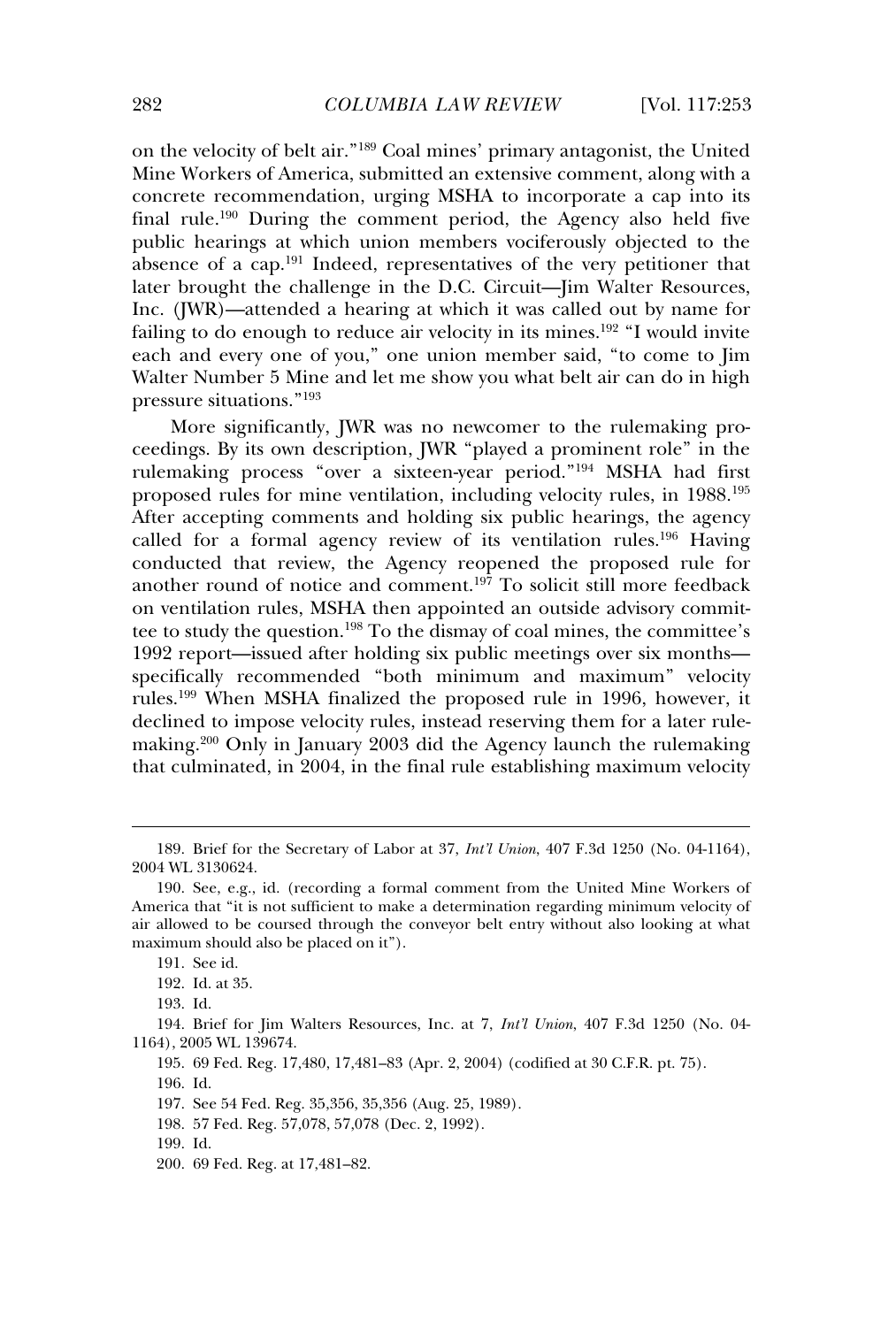caps.<sup>201</sup> The preamble to the rule noted that the agency had received comments both in favor and against the caps and explained at length why it had been "persuaded that there is a need for a velocity cap."<sup>202</sup>

Given this iterative, lengthy process, it beggars belief that JWR lacked a meaningful opportunity to communicate its objections to a velocity cap. Only by ignoring how diligently MHSA sought to involve the public in its decisionmaking process could the court conclude that the proper remedy was to vacate the rule and give the company yet another chance to lobby the agency.

The court's mistake is endemic to logical-outgrowth cases.<sup>203</sup> For agency decisions of any importance—which is to say, for any decision worth suing over—federal agencies will typically work closely with regulated industries and other interested groups to fashion a rule that is both workable and broadly acceptable.<sup>204</sup> When a party challenging an agency rule has taken advantage of that opportunity, it's very hard to see the point of forcing the agency back to the drawing board.

### C. *Good Cause*

With some regularity, agencies adopt legislative rules without affording an opportunity for notice and comment, most frequently because they decide they have "good cause" for thinking that "notice and public procedure thereon are impracticable, unnecessary, or contrary to the public interest."<sup>205</sup> The courts can and do review agency judgments about good cause; indeed, the D.C. Circuit has said that it owes agencies "no particular deference" on that question.<sup>206</sup> As such, the courts will

204. See supra note 87 and accompanying text.

205. Administrative Procedure Act, 5 U.S.C. § 553(b)(3)(B) (2012); see also U.S. Gov't Accountability Office, supra note 84, at 15 (finding that agencies invoked the goodcause exception seventy-seven percent of the time for major rules and sixty-one percent of the time for nonmajor rules).

206. See Mack Trucks, Inc. v. EPA, 682 F.3d 87, 93 (D.C. Cir. 2012). The circuits are split on whether to review good-cause determinations de novo or for arbitrariness. See United States v. Reynolds, 710 F.3d 498, 506–09 (3d Cir. 2013) (examining the split at length). The difference may be more apparent than real: Even those circuits that employ a<br>length). The difference may be more apparent than real: Even those circuits that employ a standard that is nominally more deferential say that the good-cause exception must be narrowly construed. Id.

<sup>201.</sup> Id.

<sup>202.</sup> Id. at 17,495.

<sup>203.</sup> See, e.g., Chamber of Commerce v. SEC, 443 F.3d 890, 905–06 (D.C. Cir. 2006) (holding that the Chamber of Commerce, which was closely involved in the rulemaking, received inadequate notice of the SEC's reliance on a publicly available report); Sprint Corp. v. FCC, 315 F.3d 369, 375–77 (D.C. Cir. 2003) (vacating a portion of a rule even though Sprint likely received notice of the rule and identified nothing the company could have said that might have changed the Agency's mind); Shell Oil Co. v. EPA, 950 F.2d 741, 752 (D.C. Cir. 1991) (rejecting EPA's claim that "it had considered and rejected the points Fig. Existed by petitioners" and relieving petitioners of the responsibility "to show that they would have submitted new arguments" had the Agency been more forthcoming).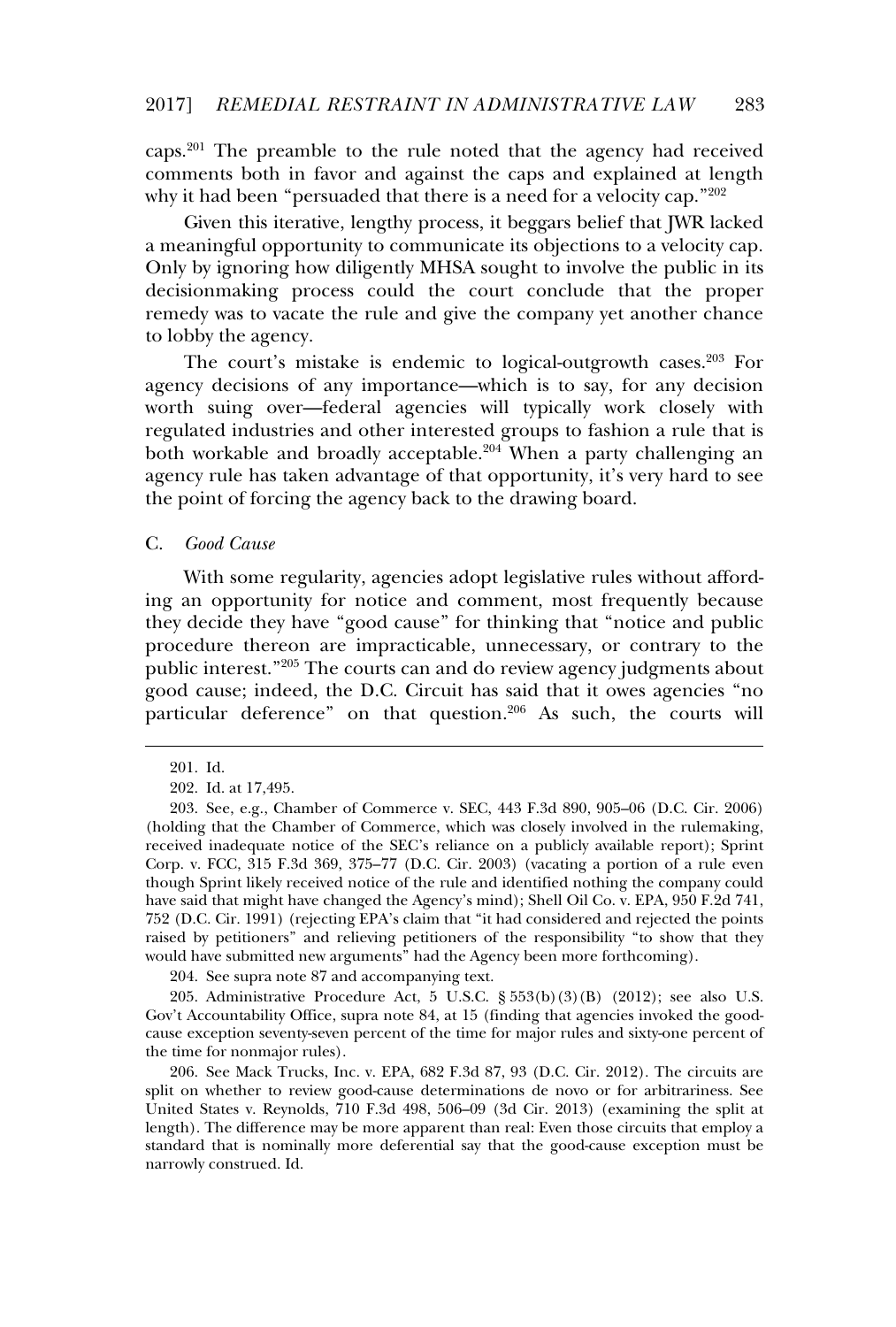sometimes countermand an agency's good-cause determination, especially given their insistence that good cause "is to be narrowly construed and only reluctantly countenanced."<sup>207</sup> Vacatur is the conventional remedy.<sup>208</sup>

In a substantial fraction of cases, however, the punishment doesn't seem to fit the crime. The flexibility of the good-cause exception means that an agency will sometimes believe that good cause exists, only to learn after the fact that the courts disagree. An agency's mistake may thus reflect an error of judgment, not a deliberate effort to evade procedural restraints. That's especially so when an agency solicits comments on a rule after its publication and respond in writing to those comments.<sup>209</sup> Might the postpublication comment period cure the procedural deficiency?

As Professors Kristin Hickman and Mark Thomson have recently shown, there's considerable diversity among the circuit courts in how to treat postpublication comment periods.<sup>210</sup> Some courts have staked out positions suggesting an absolute unwillingness to accept any kind of postablication comment period as a cure.<sup>211</sup> The Fifth Circuit, for example, has said that doing so would "make the provisions of § 553 virtually unenforceable. An agency that wished to dispense with prepromulgation notice and comment could simply do so, invite postpromulgation comment, and republish the regulation before a reviewing court could act."<sup>212</sup> The D.C. Circuit is mildly more flexible: Postpublication notice and comment can save a rule if an agency makes a "compelling showing" that it kept an open mind upon receipt of postpublication comments.<sup>213</sup> On the whole, however, the consensus in

210. See Kristin E. Hickman & Mark Thomson, Open Minds and Harmless Errors: Judicial Review of Postpromulgation Notice and Comment, 101 Cornell L. Rev. 261, 276– 81 (2016).

211. See U.S. Steel Corp. v. EPA, 595 F.2d 207, 215 (5th Cir. 1979) (holding an agency's failure to observe notice and comment is harmless only "when a mistake of the administrative body is one *that clearly had no bearing on the procedure used* or the substance of decision reached" (emphasis added) (internal quotation marks omitted) (quoting Braniff Airways, Inc. v. Civil Aeronautics Bd., 379 F.2d 453, 466 (D.C. Cir. 1967))).

212. Id.

<sup>207.</sup> Util. Solid Waste Activities Grp. v. EPA, 236 F.3d 749, 754 (D.C. Cir. 2001) (internal quotation marks omitted) (quoting Tenn. Gas Pipeline Co. v. FERC, 96 F.2d 1141, 1144 (D.C. Cir. 1992)).

<sup>208.</sup> E.g., *Mack Trucks, Inc.*, 682 F.3d at 95.

<sup>209.</sup> See U.S. Gov't Accountability Office, supra note 84, at 24 (finding that agencies sought postpublication comment for sixty-three percent of a sample of major rules issued without a notice of proposed rulemaking and responded to comments sixty-six percent of  $\frac{1}{2}$  the time).

<sup>213.</sup> Air Transp. Ass'n of Am. v. Dep't of Transp., 900 F.2d 369, 379 (D.C. Cir. 1990), 933 F.2d 1043 (D.C. Cir. 1991) (per curiam) (mem.); see also McClouth Steel Prods. Corp. v. Thomas, 838 F.2d 1317, 1323 (D.C. Cir. 1988) (holding "defects in an original notice may be cured by an adequate later notice, but that curative effect depends on the agency's mind remaining open enough at the later stage" (citation omitted)).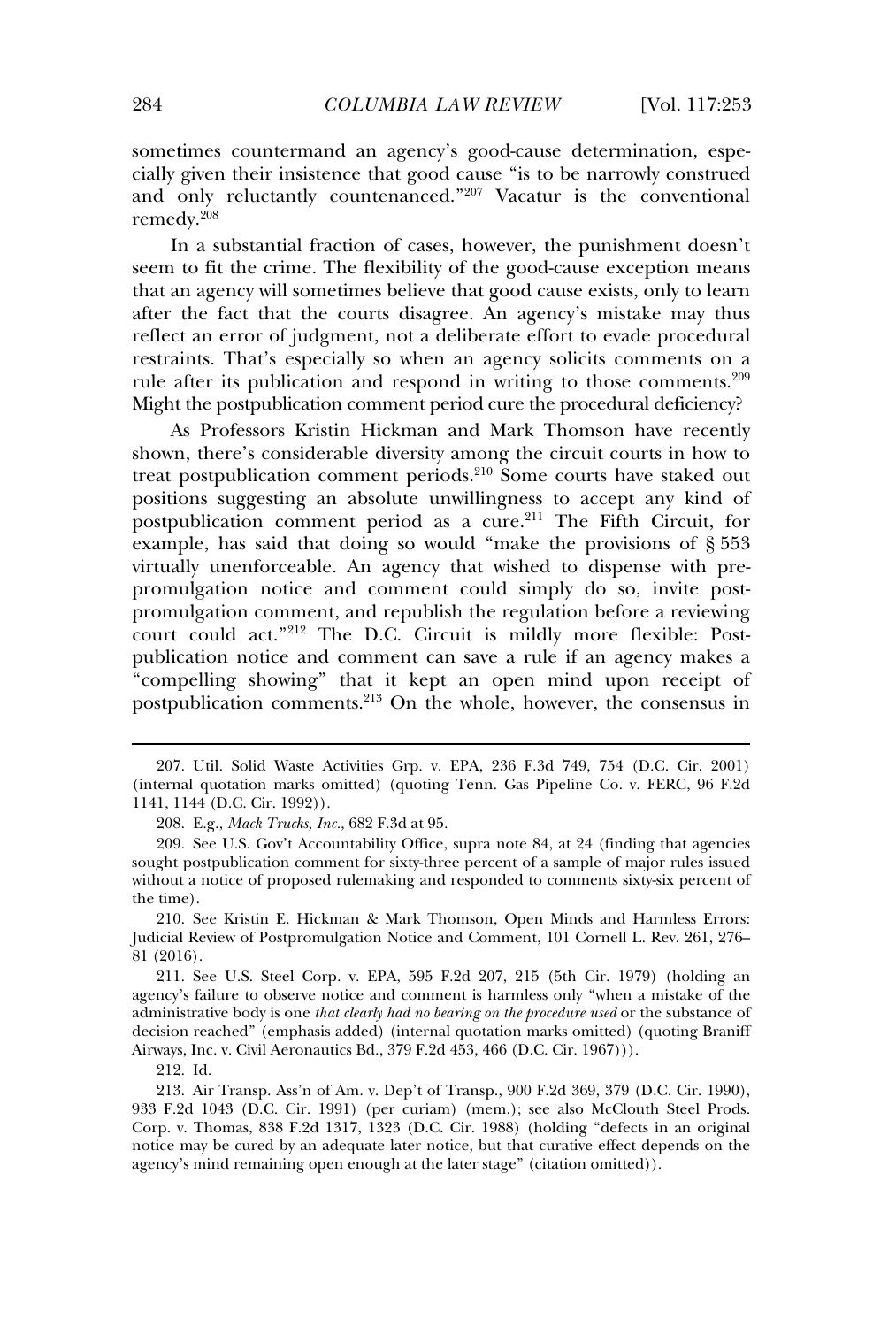the courts is skepticism: When an agency mistakenly skips notice and comment, the presumptive remedy is vacatur, whether or not the agency has solicited further comments. Hickman and Thomson share that skepticism. They argue for a "strong presumption" that postpublication notice and comment can't cure notice-and-comment errors.<sup>214</sup>

That skepticism can lead to odd results. Take the recent fracas over the Sex Offender Registration and Notification Act (SORNA), which established a national system for registering sex offenders in 2006 and criminalized interstate travel for those who fail to register.<sup>215</sup> The Supreme Court has held that the statute does not, by its own force, apply to sex offenders convicted prior to the statute's adoption.<sup>216</sup> But SORNA contains a provision delegating to the Attorney General "the authority to specify the applicability of [SORNA's] requirements . . . to sex offenders convicted before the enactment of this  $[Act]$ ."<sup>217</sup> In 2007, the Attorney General exercised that authority to issue—without going through notice and comment—an interim final rule concluding that SORNA would apply to sex offenders with pre-2006 convictions.<sup>218</sup> The Attorney General concluded that good cause existed for skipping notice and comment: "Delay in the implementation of this rule would impede the effective registration of . . . sex offenders and would impair immediate efforts to protect the public from sex offenders who fail to register . . . ."<sup>219</sup>

The Attorney General's conclusion that public safety demanded urgent action was not unreasonable; indeed, the Fourth and Eleventh Circuits agreed with the Attorney General's good-cause determination.<sup>220</sup> But the Third, Fifth, Sixth, Eighth, and Ninth Circuits did not.<sup>221</sup> Among other things, the courts read the delegation to the Attorney General to reflect Congress's judgment that the retroactivity question demanded careful agency deliberation. After all, "Congress could have expressly

- 216. Reynolds v. United States, 132 S. Ct. 975, 984 (2012).
- 217. 42 U.S.C. § 16913(d) (2012).
- 218. 72 Fed. Reg. 8894 (Feb. 28, 2007) (codified at 28 C.F.R. pt. 72).
- 219. Id. at 8896.

220. See United States v. Dean, 604 F.3d 1275, 1278–82 (11th Cir. 2010); United States v. Gould, 568 F.3d 459, 469–70 (4th Cir. 2009).

<sup>214.</sup> Hickman & Thomson, supra note 210, at 311. Professor Michael Asimow has advanced the contrary argument: "The public's opportunity to comment on the interimfinal rule was sufficient to meet the APA's standards; the error relating to adoption of the interim-final rule makes little difference to anyone once the final-final rule has supplanted the interim-final rule." Michael Asimow, Interim-Final Rules: Making Haste Slowly, 51 Admin. L. Rev. 703, 726 (1999).

<sup>215. 18</sup> U.S.C. § 2250(a) (2012).

<sup>221.</sup> See United States v. Brewer, 766 F.3d 884, 890 (8th Cir. 2014); United States v. Reynolds, 710 F.3d 498, 509 (3d Cir. 2013); United States v. Johnson, 632 F.3d 912, 927–30 (5th Cir. 2011); United States v. Valverde, 628 F.3d 1159, 1165–68 (9th Cir. 2010); United States v. Cain, 583 F.3d 408, 419–24 (6th Cir. 2009).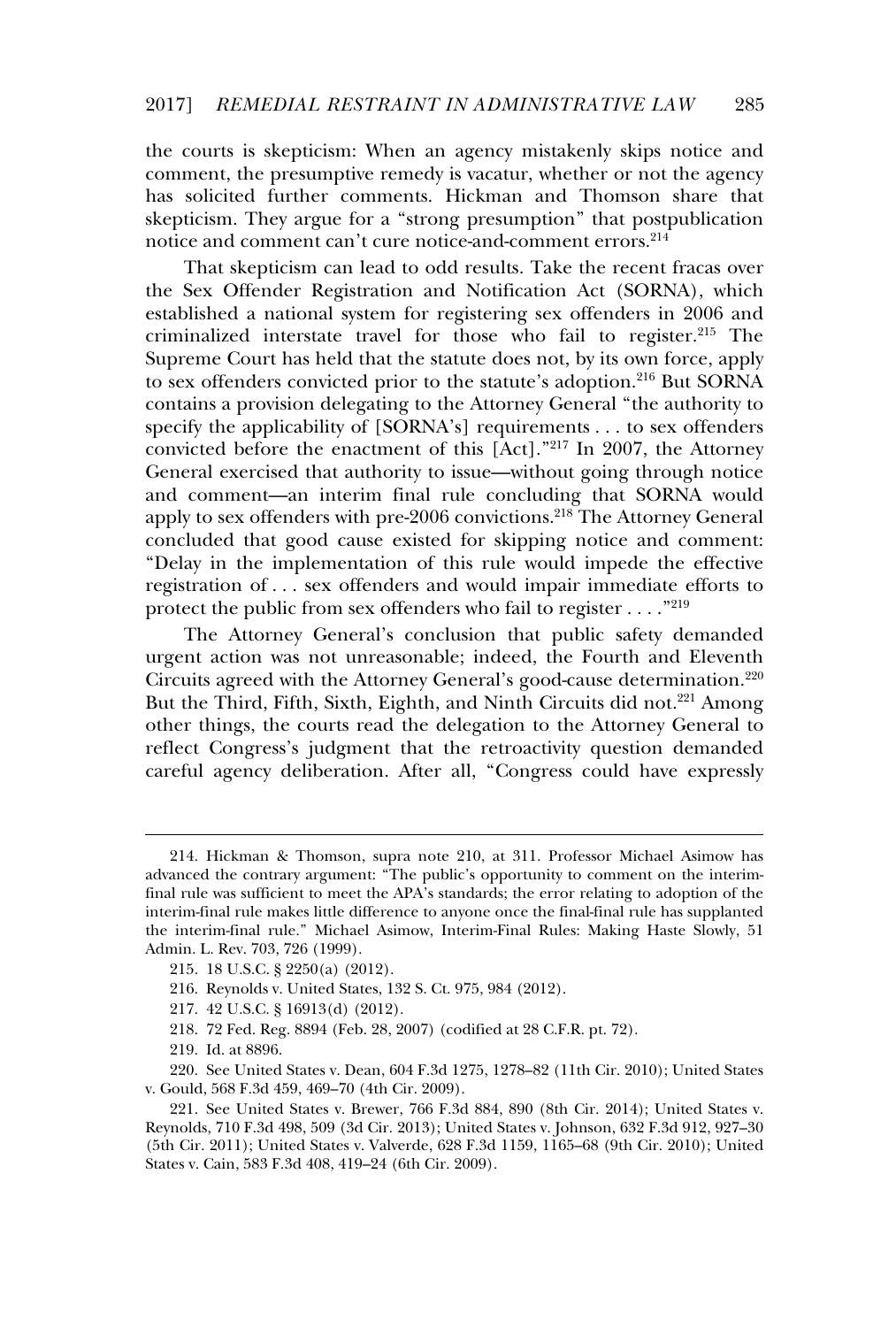waived the APA procedural requirements in SORNA if it feared those requirements would produce significant harm or excessive delay."<sup>222</sup>

Of the five courts to hold that the Attorney General inappropriately invoked the good-cause exception, four vacated the interim final rule. They did so even though the Attorney General anticipated and addressed a number of objections in the interim final rule itself;<sup>223</sup> even though he formally invited post-promulgation comments;<sup>224</sup> even though, within three months, he issued a notice of proposed rulemaking recommitting to the interim final rule;<sup>225</sup> and even though he then issued a final rule that responded to all the comments he received on SORNA's application to pre-2006 offenders.<sup>226</sup> All of this activity, the courts reasoned, couldn't cure the Attorney General's improper invocation of the good-cause exception. The courts spoke the language of remedial purity. The Third Circuit, for example, reasoned that holding the error harmless would "eviscerate" the notice-and-comment requirements.<sup>227</sup> And the Eighth Circuit lambasted the Attorney General for suggesting that the interim final rule would have been no different had he accepted comments before issuing it: "The Attorney General's attempt to foreclose the possible claims of pre-Act offenders seems incompatible with his duty seriously to consider whether SORNA applies to those offenders, and if so, which ones."<sup>228</sup>

Only the Fifth Circuit declined to vacate the interim final rule. As the court saw it, the goals of notice and comment "may be achieved in cases where the agency's decision-making process 'centered on the identical substantive claims' as those proposed by the party asserting error, even if there were APA deficiencies."<sup>229</sup> And the Fifth Circuit recognized that the Attorney General anticipated the defendant's objections in the interim rule and responded again to those objections in the final rule. "There is no suggestion that, if given the opportunity to comment. There is no suggestion that, if given the opportunity to<br>comment. The defendantl would have presented an argument the Attorney General did not consider in issuing the interim rule."<sup>230</sup> The court was cautious about its invocation of harmless error—it flagged "the limited role of the harmless error doctrine in administrative law"<sup>231</sup>—but

<sup>222.</sup> *Johnson*, 632 F.3d at 928.

<sup>223. 72</sup> Fed. Reg. at 8896–97.

<sup>224.</sup> Id. at 8895.

<sup>225. 72</sup> Fed. Reg. 30,210 (proposed May 30, 2007).

<sup>226. 75</sup> Fed. Reg. 81,849 (Dec. 29, 2010) (codified at 28 C.F.R. pt. 72).

<sup>227.</sup> United States v. Reynolds, 710 F.3d 498, 509 (3d Cir. 2013).

<sup>228.</sup> United States v. Brewer, 766 F.3d 884, 892 (8th Cir. 2014).

<sup>229.</sup> United States v. Johnson, 632 F.3d 912, 931 (5th Cir. 2011) (quoting Friends of Iwo Jima v. Nat'l Capital Planning Comm'n, 176 F.3d 768, 774 (4th Cir. 1999)).

<sup>230.</sup> Id. at 932.

<sup>231.</sup> Id. at 931.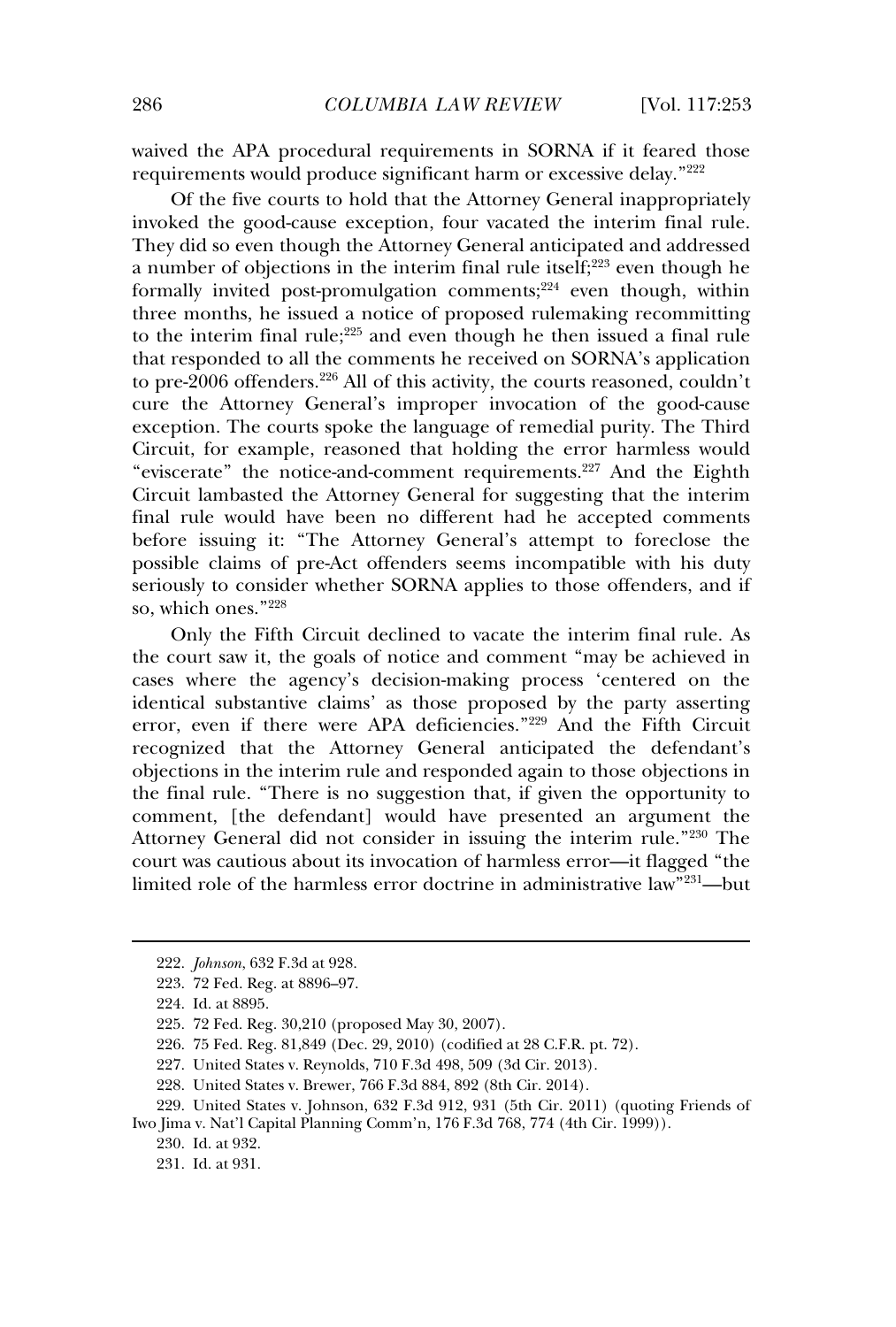its decision is a rare instance of a court that refused to indulge in the easy pieties of remedial purity.

Still, SORNA is unusual: The courts might reasonably be reluctant to find harmless error in a case in which a procedurally defective rule leads to a criminal conviction.<sup>232</sup> The D.C. Circuit's decision in *Utility Solid Waste Activities Group v. EPA* is more typical—and reflects the same multipulse to vacate without sufficient regard to the functions that notice and comment is meant to serve.<sup>233</sup> At issue in the case was EPA's effort to correct a mistake in a rule that establishes stringent conditions for cleaning up porous surfaces (like concrete) that are contaminated with PCBs.<sup>234</sup> In a technical revision—adopted without notice and comment—EPA amended the rule.<sup>235</sup>

As a result of the amendment, the stringent clean-up conditions would apply to a larger number of porous surfaces than they would have would apply to a larger humber of porous surfaces than they would have<br>under the text of the original rule.<sup>236</sup> Industry groups sued. EPA asserted that it had good cause for avoiding notice and comment, arguing that further comment was "unnecessary" because it was just trying to correct a mistake.<sup>237</sup> The D.C. Circuit disagreed, reasoning that the change materially altered the obligations of the regulated firms and that the "amendment was, without doubt, something about which these members of the public were greatly interested."<sup>238</sup> The rule was therefore vacated.<sup>239</sup>

All of this looks entirely conventional. Digging deeper, however, the court's decision becomes very hard to defend. When EPA first issued its notice of proposed rulemaking, the Agency had included no accommodation at all for porous materials that had been contaminated with PCBs.<sup>240</sup> If that proposal had been finalized, all such materials would have had to be discarded. The regulated community—including Utility Solid Waste Activities Group (USWAG) and GE—feared that such an approach would prove needlessly costly.<sup>241</sup> Sensitive to the concern, EPA worked closely with the industry during the original notice-and-comment period to devise an alternative.<sup>242</sup>

235. *Util. Solid Waste Activities Grp.*, 236 F.3d at 755.

239. Id.

<sup>232.</sup> See *Reynolds*, 710 F.3d at 515 (declining to find harmless error in a criminal conviction case).

<sup>233. 236</sup> F.3d 749, 752–53 (D.C. Cir. 2001) (analyzing whether EPA could amend its regulation without undergoing notice and comment).

<sup>234. 40</sup> C.F.R. § 761.30(p) (2016).

<sup>236.</sup> Id.

<sup>237.</sup> Id. at 754.

<sup>238.</sup> Id. at 755.

<sup>240. 56</sup> Fed. Reg. 26,738 (June 10, 1991) (codified at 40 C.F.R. pt. 761 (2016)).

<sup>241. 63</sup> Fed. Reg. 35,384, 35,398 (June 29, 1998) (codified at 40 C.F.R. 750, 761).

<sup>242.</sup> Id.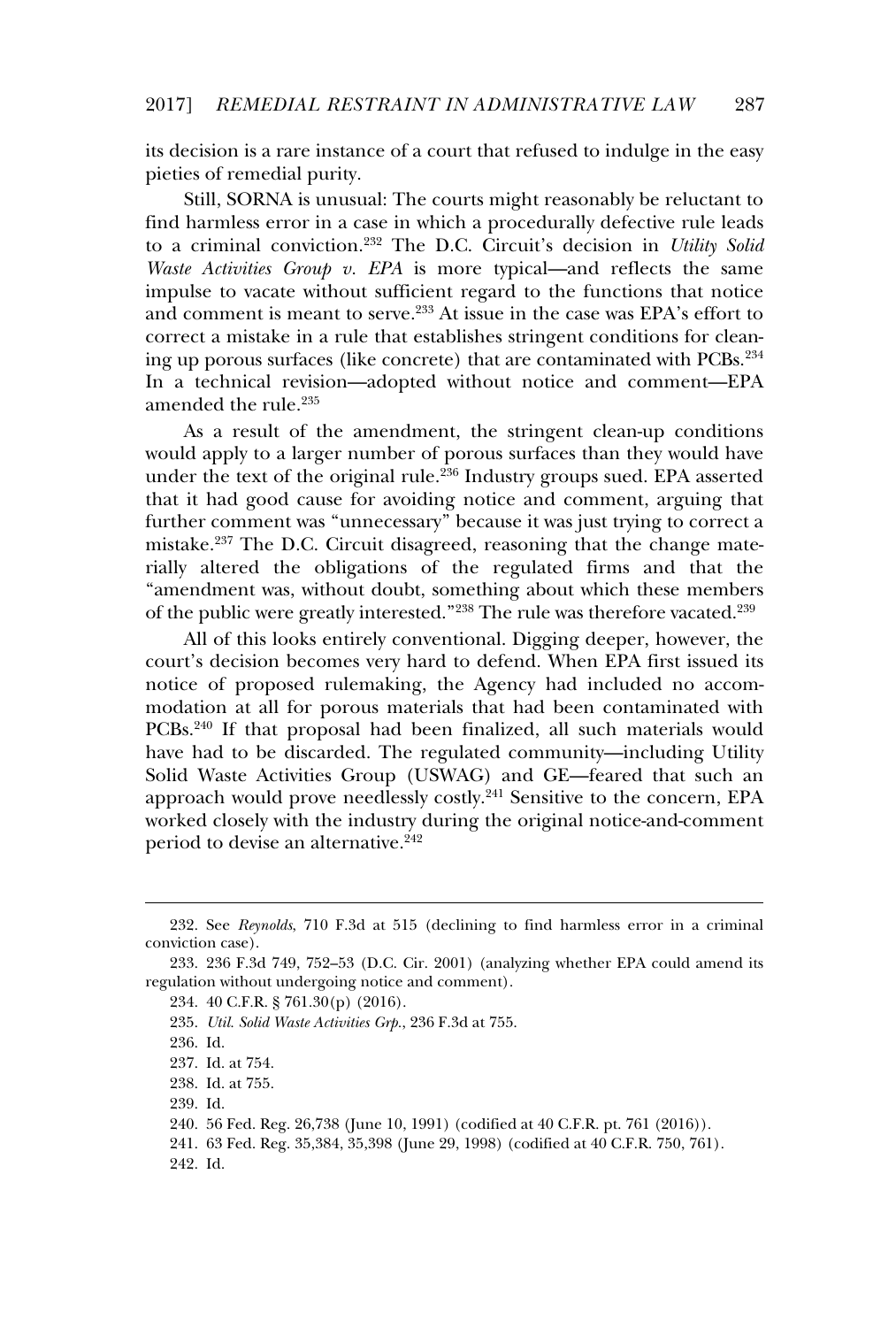It was here that the Agency erred. Its final rule stated that PCB contamination of porous materials would be measured with reference to their surface concentration.<sup>243</sup> To those in the know, this was obviously a mistake. (An agency official had apparently screwed up using the findand-replace command.<sup>244</sup>) Because PCBs can leak into porous materials, surface concentration doesn't speak to overall contamination.<sup>245</sup> That was why EPA needed a specific rule governing porous surfaces in the first place.

No neophytes to PCBs, USWAG and GE understood as much—and were likely unsurprised when EPA caught its mistake. More importantly, the agency gave them notice of its desire to fix the mistake and a chance the agency gave them hottee of its desire to ha the initiate and a chance<br>to comment. Nine months before amending its rule,<sup>246</sup> EPA published an internet bulletin containing a list of anticipated technical corrections including the change that became the subject of *Utility Solid Waste Activities Group*—and invited additional contributions to the list.<sup>247</sup> EPA then held a number of meetings with both USWAG and GE; at one of those meetings, USWAG asked specifically about the change to the porous-surface rule and was told that the original rule was an error.<sup>248</sup> After all this, it's difficult to accept USWAG's and GE's claims that they never had a chance to comment on the correction.

For a final example, consider *Action on Smoking & Health v. Civil Aeronautics Board*. 249 In 1981, the Civil Aeronautics Board (CAB) relaxed its existing rules offering certain protections on airplanes to nonsmokers who wished to avoid other passengers' cigarette smoke.<sup>250</sup> Although CAB had adhered to the conventional notice-and-comment procedure, the D.C. Circuit originally vacated the rule because the Agency offered a "palpably inadequate" response to the many comments that it received.<sup>251</sup> On remand, CAB reissued the same rule—but without walking through the notice-and-comment process. In the Agency's view, "the applicable notice of proposed rulemaking and record are still outstanding." leading it to "doubt that further comments would produce any additional light."<sup>252</sup>

248. Id. at 13.

249. 713 F.2d 795 (D.C. Cir. 1983).

250. See id. at 797 n.1.

251. See Action on Smoking & Health v. Civil Aeronautics Bd., 699 F.2d 1209, 1215–17 (D.C. Cir. 1983).

<sup>243. 40</sup> C.F.R. § 761.30(p) (1998).

<sup>244.</sup> *Util. Solid Waste Activities Grp.*, 236 F.3d at 752.

<sup>245.</sup> See 40 C.F.R. § 761.3 (2015) (defining a porous surface as one "that allows PCBs to penetrate or pass into itself").

<sup>246. 64</sup> Fed. Reg. 33,755, 33,760 (June 24, 1999) (codified at 40 C.F.R. pt. 761).

<sup>247.</sup> See Brief for Respondent at 11–12, *Util. Solid Waste Activities Grp.*, 236 F.3d 749 (Nos. 99-1372, 99-1374), 2000 WL 35585189 (noting "[t]he Agency quickly compiled a list of ... errors and their corrections and posted the list on its Internet website").

<sup>252.</sup> *Action on Smoking & Health,* 713 F.2d at 800 (internal quotation marks omitted) (quoting Part 252, Smoking Aboard Aircraft, Order No. 83–5–101, 1983 WL 35235 (CAB May 19, 1983) (order denying stay)).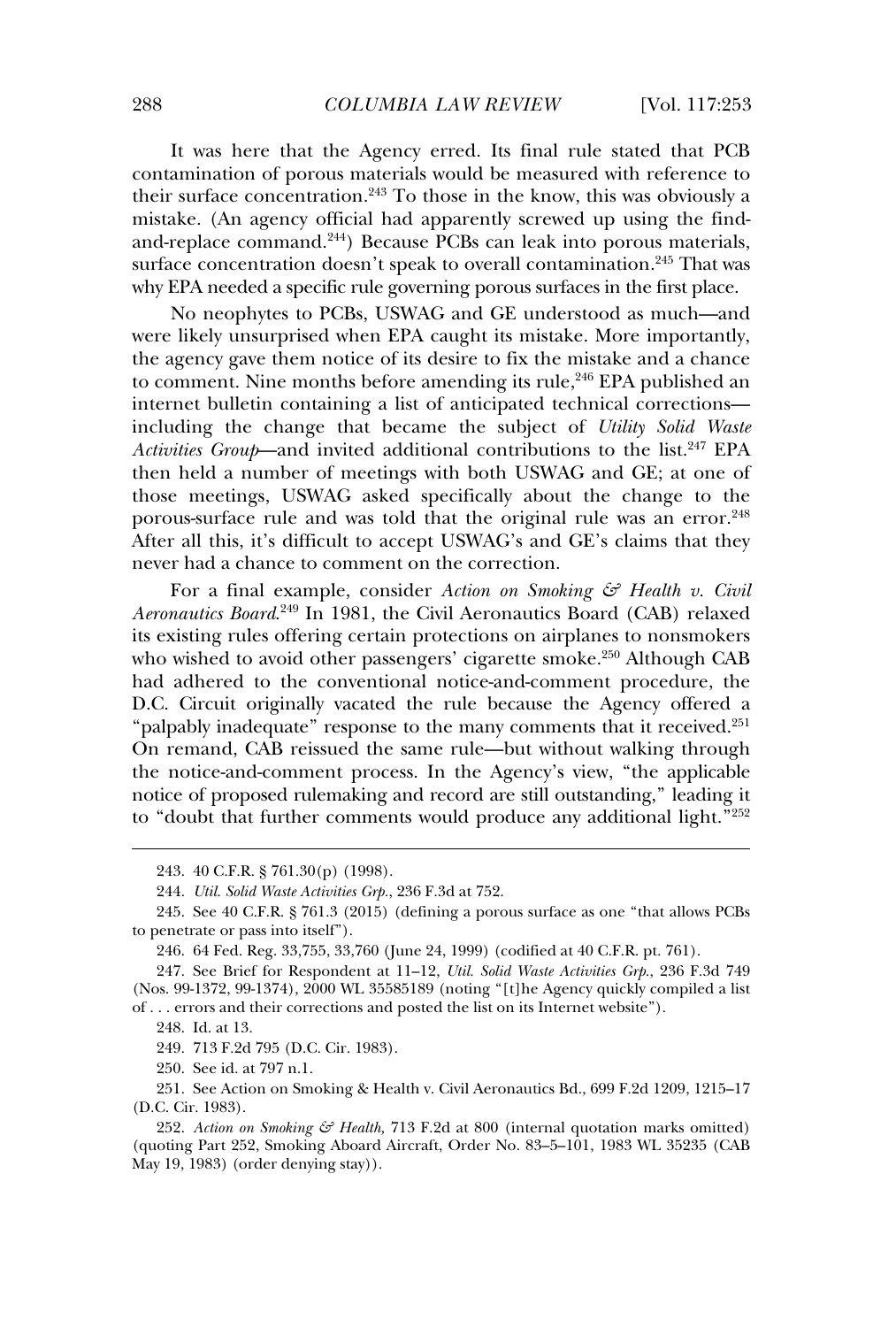Instead, the agency offered a more extensive response to the comments  $\frac{1}{100}$  that it had already received.<sup>253</sup>

The D.C. Circuit invalidated the rule again. The court brusquely dismissed CAB's argument that putting the rule out for comment a second time was "unnecessary" within the meaning of the good-cause exception: "Bald assertions that the agency does not believe comments exception. But assertions that the agency does not seneve comments<br>would be useful cannot create good cause to forgo notice and comment procedures.<sup>"254</sup> But this wasn't just a bald assertion. The plaintiff in the lawsuit—an antismoking organization—had participated fully in the initial notice-and-comment process. Although the organization claimed that In house and comment process. That all the contract channels that it is wished to submit, the court acknowledged that it "may have had other opportunities to bring some or all of this information to the attention of the Board."<sup>255</sup> Nonetheless, the D.C. Circuit never asked whether it might excuse strict compliance with § 553 on the ground that the plaintiff could not demonstrate prejudice from of the Agency's error.<sup>256</sup> Remedial purity demanded invalidation.

\*\*\*

The notice-and-comment process is one way to encourage public feedback, but it is by no means the only one, or even the most effective one. As these examples demonstrate, agencies routinely maintain close working relationships with the regulated community as they pull through difficult sets of issues. Those relationships should make a difference in deciding whether a party challenging an agency action has suffered actual prejudice. If the party has had a full and fair opportunity to voice its objections, if the agency has heard and considered the substantive concerns that the party would have raised, or if there's no substantial reason to think that the party's comments would have led the agency to change its mind, it becomes difficult to see how the party has been harmed by the agency's failure to adhere to § 553.

At times, the courts have acknowledged as much. For a ripped-fromthe-headlines example, consider the D.C. Circuit's "net neutrality" decision, in which the court upheld the FCC's decision to classify internet providers as common carriers.<sup>257</sup> The providers had argued (among

<sup>253.</sup> Id.

<sup>254.</sup> Id.

<sup>255.</sup> Id. at 801 n.6.

<sup>256.</sup> For other examples in which vacatur in response to an inappropriate invocation of the good-cause exception appears disproportionate, see, e.g,. Nat. Res. Def. Council, Inc. v. Evans, 316 F.3d 904, 909–13 (9th Cir. 2003); Buschmann v. Schweiker, 676 F.2d 352, 355–58 (9th Cir. 1982).

<sup>257.</sup> See U.S. Telecom Ass'n v. FCC, 825 F.3d 674, 689, 725–26 (D.C. Cir. 2016). For a similarly recent example of remedial restraint, see Pub. Emps. for Envtl. Responsibility v. Hopper, 827 F.3d 1077, 1083–84 (D.C. Cir. 2016), in which the court ordered the Bureau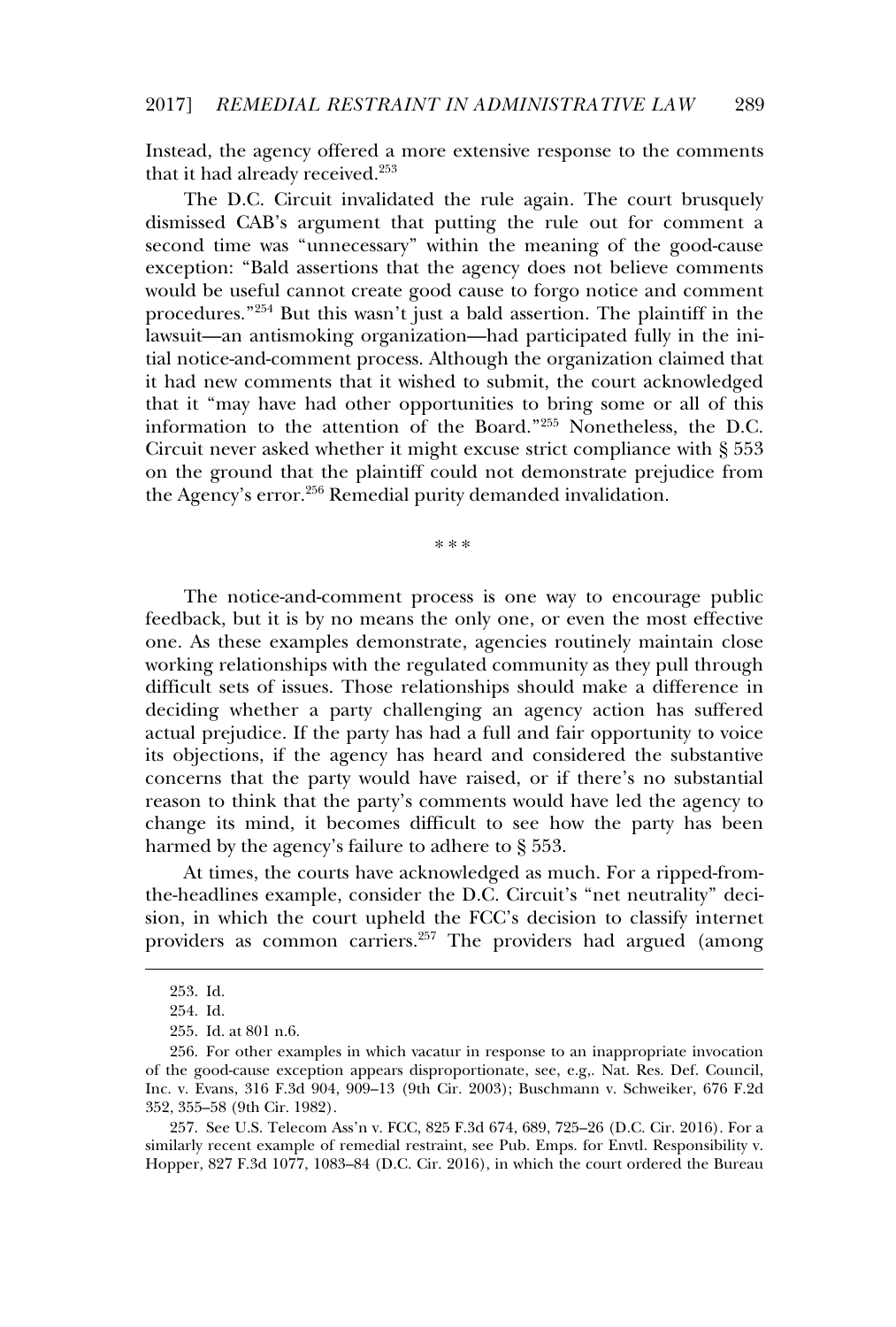many other things) that the FCC supplied inadequate notice of its intent to redefine a particular regulatory term.<sup>258</sup> Without addressing the merits of that claim, the D.C. Circuit held that any error was harmless. As the court explained, the challengers "raised and fiercely debated all of the same arguments they now raise before us, thus demonstrating not only the presence of actual notice, but also the absence of new arguments they might present to the Commission on remand."<sup>259</sup> The decision offers a heartening example of remedial sensitivity with respect to noticeand-comment rulemaking. But it's an example that is conspicuous for its ana ee<br>rarity.

More often, the courts treat notice-and-comment failures like structural trial errors—the sorts of mistakes that require automatic reversal, without any opportunity to demonstrate lack of prejudice. The purist approach follows naturally from the harmlessness standard that many lower courts apply: that the "failure to provide notice and comment is harmless only where the agency's mistake clearly had no bearing on the procedure used or the substance of decision reached."<sup>260</sup> Read literally, the standard eliminates any role for the rule of prejudicial error: Skipping notice and comment necessarily bears "on the *procedure* used," so ping notice and comment necessarily bears to<br>improperly skipping it can never be harmless.<sup>261</sup>

The standard also pinions agencies on the horns of a dilemma. To demonstrate the absence of prejudice, they must argue that they would "clearly" not have changed their minds in response to any comments the challenging party might have submitted. But that argument carries with it the implication that the agency would have treated the formal noticeand-comment process as a charade. Given the judicial conceit that and comment process as a entitiate. Since the judicial concent that agencies must keep an open mind during the notice-and-comment period, agencies must keep an open mind daring the notice and comment period;<br>agencies can't say that there is zero chance they would have changed their minds. The standard thus disables agencies from making a fullthroated harmlessness argument.

Instead of presuming harm, why not insist on a demonstration of prejudice before invalidating agency rules? There's no magic in strict adherence to notice-and-comment formalities. As a matter of due process,

of Ocean Energy Management to redo an inadequate environmental impact statement but nonetheless upheld the Bureau's approval of an offshore lease to a wind farm operator. For another example, see U.S. Telecom Ass'n v. FCC, 400 F.3d 29, 41–42 (D.C. Cir. 2005) (holding any notice-and-comment error harmless because the agency offered adequate notice and "invited and received comment from the industry").

<sup>258.</sup> See *U.S. Telecom Ass'n*, 825 F.3d at 712.

<sup>259.</sup> See id. at 726.

<sup>260.</sup> See Cal. Wilderness Coal. v. Dep't of Energy, 631 F.3d 1072, 1090 (9th Cir. 2011) (internal quotation marks omitted) (quoting Riverbend Farms, Inc. v. Madigan, 958 F.2d 1479, 1487 (9th Cir. 1992)).

<sup>261.</sup> See id. at 1112 (Ikuta, J., dissenting) (noting the test "suggests that a procedural error is prejudicial per se").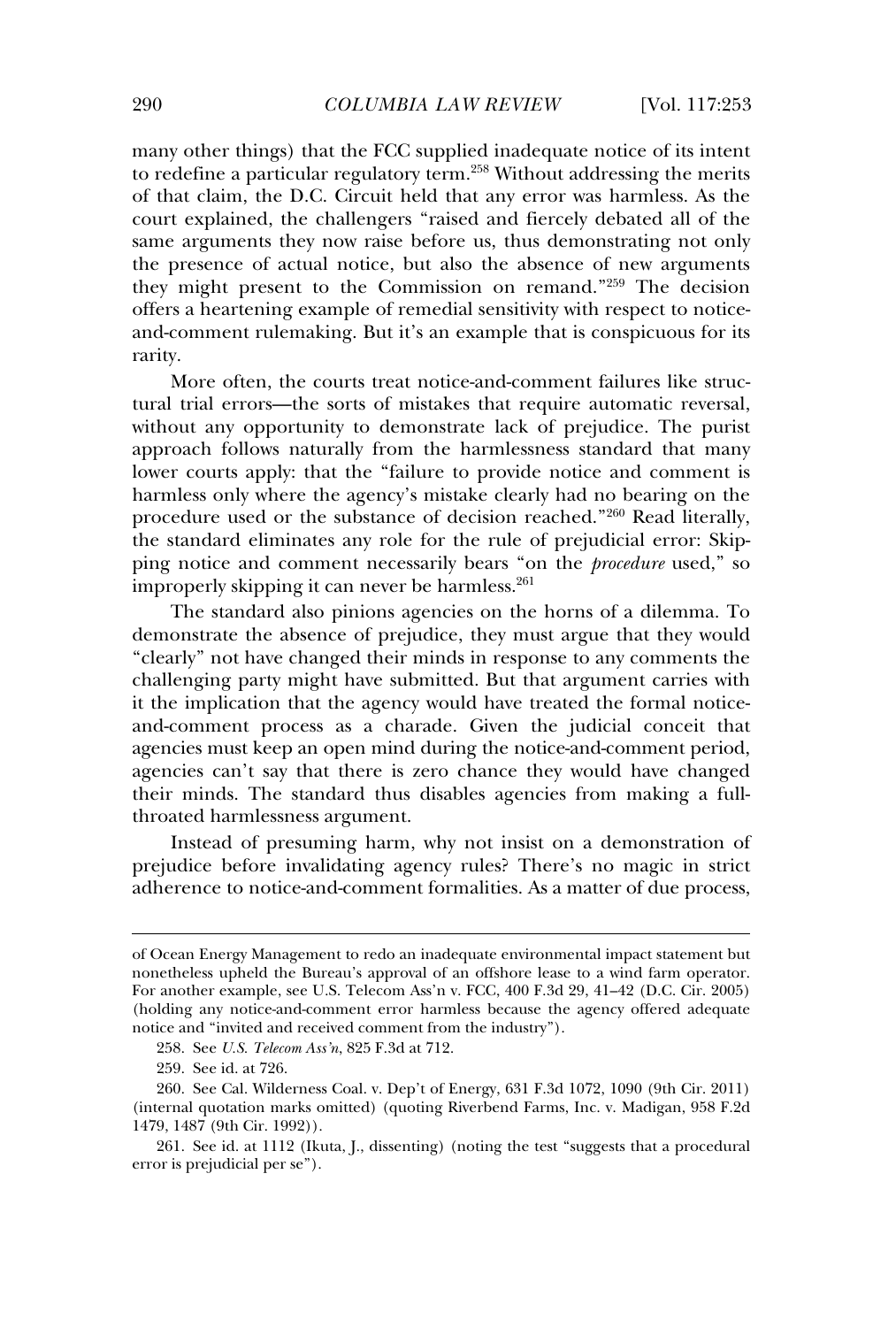notice and comment isn't required.<sup>262</sup> The "good cause" exception, available when "notice and public procedure thereon are impracticable, unational method in the public interest,<sup>"263</sup> affords courts one reason to excuse compliance with the notice-and-comment rules. But the existence of one excuse doesn't imply the nonexistence of others. To the contrary, the rule of prejudicial error applies, per § 706, to judicial review of any agency action, including informal rulemaking.<sup>264</sup> Just as courts in the 1970s intensified the rigors of notice and comment to accord with their views about what it ought to accomplish, so too could courts today adjust what the rule of prejudicial error entails.<sup>265</sup> For notice-and-comment cases, the rule could easily be understood to require courts to undertake a context-sensitive inquiry into prejudice.

What might an invigorated rule of prejudicial error look like? Consider the review standard incorporated into a portion of the Clean Air Act, which instructs courts to invalidate an agency action for procedural errors "only if the errors were so serious and related to matters of such central relevance to the rule that there is a substantial likelihood that the rule would have been significantly changed if such errors had not been made."<sup>266</sup> The instruction appears to oblige courts to exercise remedial restraint in a particular subset of notice-and-comment cases. To date, the courts have shirked that responsibility. In 1983, the D.C. Circuit somehow concluded that the (relaxed) Clean Air Act standard merely restates the (stringent) remedial rule that typically applies in APA cases.<sup>267</sup> The opinion is curious: Far from restating a rigid presumption of vacatur, the statutory instruction is tailor-made to undo it. But the important point for present purposes is that nothing in the APA prevents the courts from adopting the Clean Air Act standard as a gloss on what it means to take "due account . . . of the rule of prejudicial error."<sup>268</sup> The common law of administrative law could easily accommodate an approach that required a discriminating look into prejudice.<sup>269</sup>

Invigorating the prejudice inquiry would sometimes require courts to look beyond the documents compiled during notice and comment.

266. 42 U.S.C. § 7607(d)(8) (2012).

267. See Small Refiner Lead Phase-Down Task Force v. EPA, 705 F.2d 506, 521–23 (D.C. Cir. 1983) ("[F]ailure to observe the basic APA procedures, if reversible error under the APA, is reversible error under the Clean Air Act as well.").

268. 5 U.S.C. § 706.

<sup>262.</sup> See Bi-Metallic Inv. Co. v. Colorado, 239 U.S. 441, 445 (1915).

<sup>263.</sup> Administrative Procedure Act, 5 U.S.C. § 553(b) (2012).

<sup>264.</sup> See id. § 706.

<sup>265.</sup> For a defense of administrative common law, see generally Gillian E. Metzger, Embracing Administrative Common Law, 80 Geo. Wash. L. Rev. 1293 (2012).

<sup>269.</sup> The D.C. Circuit may already apply a heightened prejudice standard when the For the Bio. Great may already apply a neightened prejudice sumated when the<br>challenging party objects that the agency relied on studies that it failed to disclose. See, e.g., Pers. Watercraft Indus. v. Dep't of Commerce, 48 F.3d 540, 544 (D.C. Cir. 1995); *Small Refiner Lead Phase-Down Task Force*, 705 F.2d at 540–41.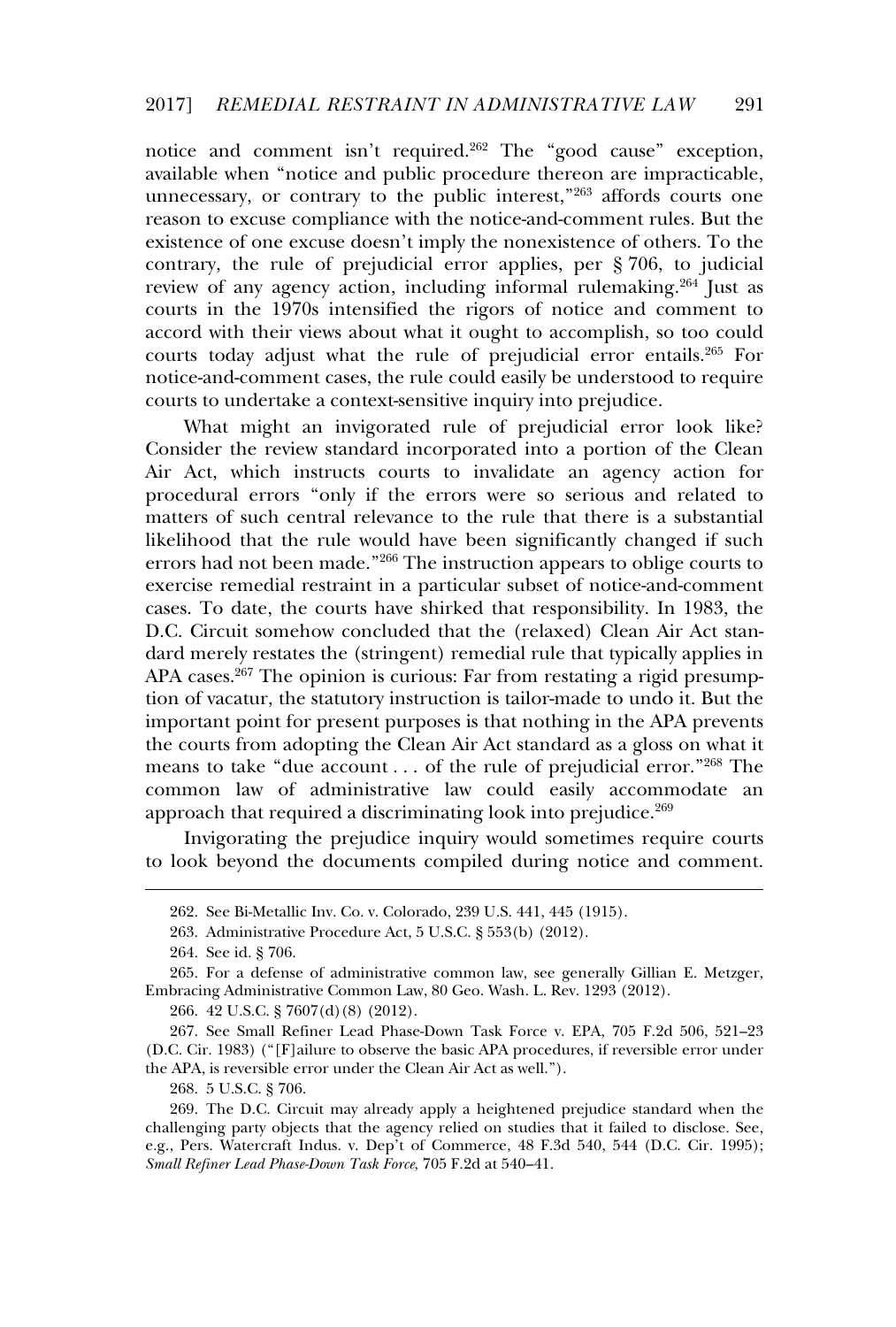But nothing in the APA precludes that approach; to the contrary, the APA instructs reviewing courts to review "the whole record."<sup>270</sup> At least outside the context of formal proceedings, that record can consist of whatever influenced the agency's decisionmaking.<sup>271</sup> True, the courts will generally confine their inquiry to the record generated during notice and comment in deciding whether an agency has violated § 553.<sup>272</sup> Otherwise, the agency could base its decision on undisclosed materials, undermining notice and comment.<sup>273</sup> But once a procedural deficiency has been identified, the question is no longer whether the agency made a procedural error. The court has already concluded that it has. The  $\mu$  procedurate error. The court has already concluded that it has. The question, instead, is what the court ought to do about it.<sup>274</sup> At that point, the categorical objection to reviewing "the whole record" boils down to the objection that it's never appropriate to let a notice-and-comment violation slide. In other words, it reflects a commitment to remedial purity at all costs. If that commitment is misplaced, so too is the categorical objection.

To be clear, there are costs associated with shifting away from a rigid, prophylactic approach. It might license agency carelessness with respect to notice and comment. Courts would face the taxing responsibility of sifting an expansive record to determine whether the parties challenging the rule suffered any real harm from the procedural violation. And the indeterminacy of that counterfactual inquiry would yield uncertainty about the appropriate remedy, as Part IV will discuss. For now, it's just important to notice that the costs of remedial purity can be large and its benefits elusive.

### III. INADEQUATE EXPLANATIONS

Apart from failures of notice and comment, agency decisions can be vacated when the reasons agencies proffer for their decisions are incorrect, confused, or inadequate. Even when agency rationales are deficient,

<sup>270. 5</sup> U.S.C. § 706.

<sup>271.</sup> See Citizens to Pres. Overton Park, Inc. v. Volpe, 401 U.S. 402, 420 (1971) ("That review is to be based on the full administrative record that was before the Secretary at the time he made his decision."); 39 Fed. Reg. 23,033, 23,044 (June 26, 1974) (providing recommendation from the Administrative Conference of the United States that a rulemaking record include, among other things, "factual information . . . that was considered by the authority responsible for promulgation of the rule"); William F. Pedersen, Jr., Formal Records and Informal Rulemaking, 85 Yale L.J. 38, 61–66 (1975) (discussing the APA's silence on what constitutes a rulemaking record).

<sup>272.</sup> See, e.g., Solite Corp. v. EPA, 952 F.2d 473, 484 (D.C. Cir. 1991) (noting, in general, "[a]n agency commits serious procedural error when it fails to reveal portions of the technical basis for a proposed rule in time to allow for meaningful commentary" (quoting Conn. Light & Power Co. v. Nuclear Regulatory Comm'n, 673 F.2d 525, 530–31  $(D.C. Cir. 1982))$ .

<sup>273.</sup> See United States v. N.S. Food Prods. Corp., 568 F.2d 240, 251–52 (2d Cir. 1977). 274. Id. at 249.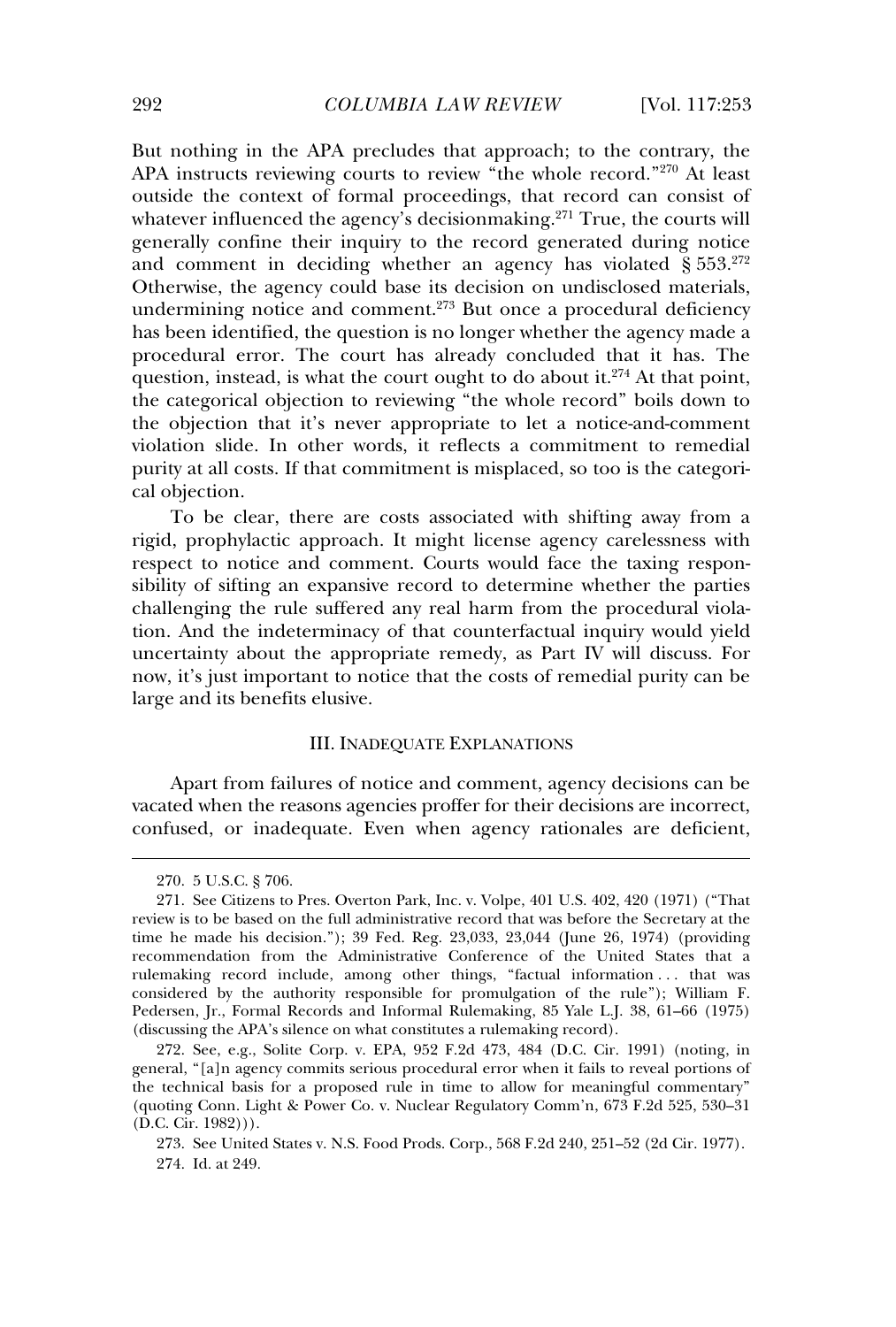however, vacating and remanding will at times appear excessive. In such cases, the appropriate course may be to uphold the agencies' actions on the ground that the complaining parties have suffered no prejudice.

But didn't the Supreme Court foreclose that course of action in *SEC v. Chenery Corp.*? 275 There, the Court rejected the justification that the Securities and Exchange Commission (SEC) proffered for approving a company's merger plan only on the condition that the managers of the company surrender certain preferred shares that were acquired while the merger was under consideration.<sup>276</sup> In so doing, the Court declined to pass on an alternative justification that the SEC proffered in litigation, pass on an ancinative justineation that the sets profiered in highlion,<br>instead confining its review "to a judgment upon the validity of the grounds upon which the Commission itself based its action."<sup>277</sup> The Court reasoned that upholding the decision on the alternative ground would be inappropriate:

If an order is valid only as a determination of policy or judgment which the agency alone is authorized to make and which it has not made, a judicial judgment cannot be made to do service for an administrative judgment. For purposes of affirming no less than reversing its orders, an appellate court cannot intrude upon the domain which Congress has exclusively entrusted to an administrative agency.<sup>278</sup>

Not unreasonably, this passage—with its absolutist refusal to "intrude upon the domain" of agency decisionmaking<sup>279</sup>—is widely understood to reject all but the most limited role for harmless error in arbitrariness review.

But notice how curious the passage is. The SEC never asked the Supreme Court to substitute its own "determination of policy or judgment" for the agency's.<sup>280</sup> The SEC instead asked the Court to uphold the order on the strength of *the agency's* alternative justification. Deferring to that on the strength of *the agency*'s attenuated justification. Beforing to that<br>alternative wouldn't have intruded on the agency's domain or otherwise shifted executive power to the judicial branch. Quite the opposite: It would have marked the Court's refusal to interfere in an exercise of woma have man

*Chenery*'s real objection was that the SEC's alternative justification was made in the wrong manner and at the wrong time. The Commission could have—but did not—adopt a "general rule of which its order here was a particular application."<sup>281</sup> In the absence of such a rule, the Court

- 278. Id.
- 279. Id.

281. Id. at 92.

<sup>275. 318</sup> U.S. 80 (1943).

<sup>276.</sup> See id. at 93.

<sup>277.</sup> Id. at 88.

<sup>280.</sup> Id.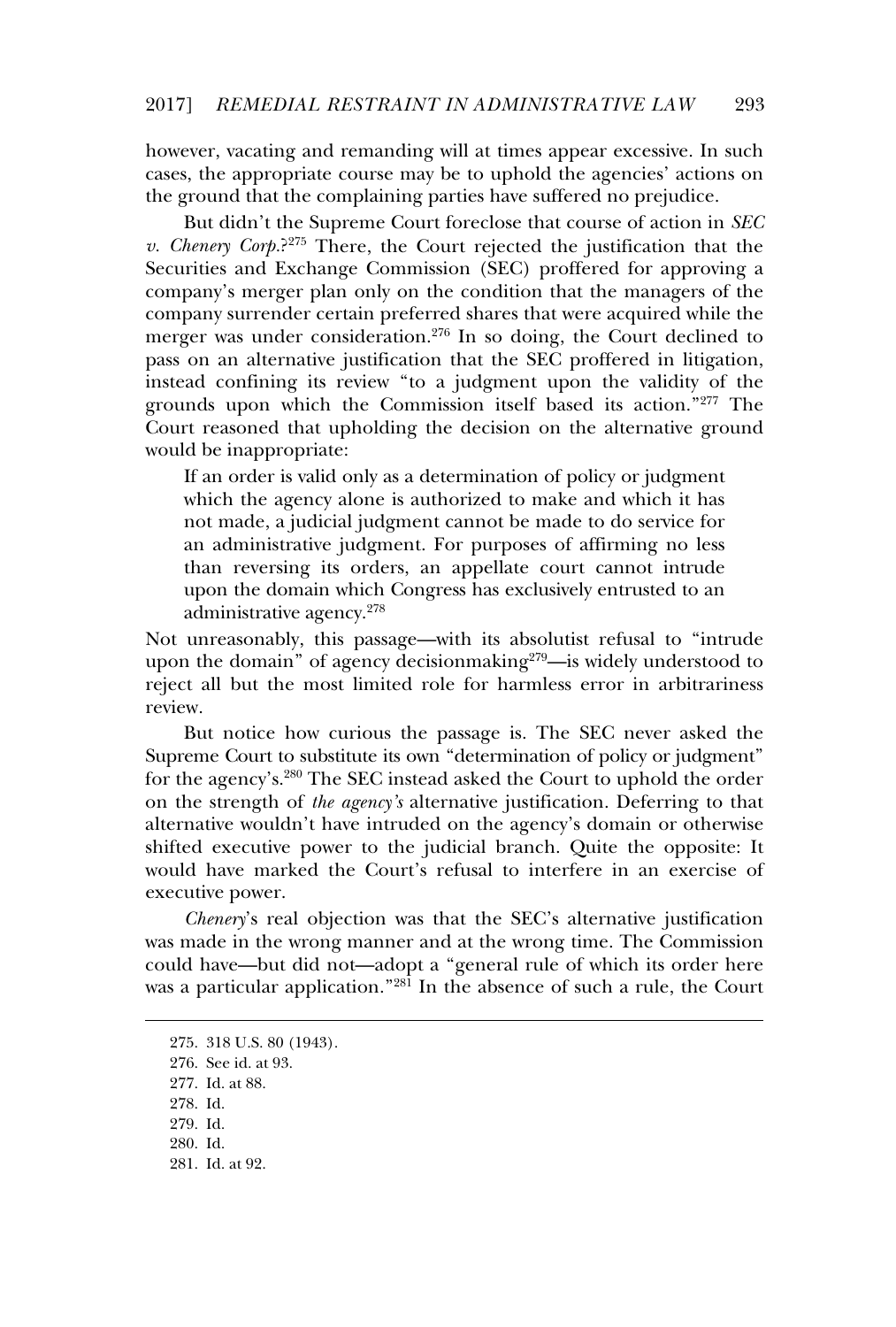reasoned, the SEC's imposition of conditions on a merger was improper.<sup>282</sup> What's more, the Commission's alternative justification came too late. What's more, the commission's and matrix pasameters came too fact.<br>Why? Because "the orderly functioning of the process of review requires that the grounds upon which the administrative agency acted be clearly disclosed and adequately sustained."<sup>283</sup>

In other words, *Chenery* is best understood to reflect the Court's pragmatic judgment that the refusal to accept the Agency's alternative justification would yield two systemic benefits. First, vacating would encourage agencies to proceed by rulemaking instead of ad hoc adjudication. Second, vacating would force agencies to offer nonarbitrary reasons at the time of decision. Agencies might otherwise grow careless, confident they could rehabilitate a defective action by articulating a better set of reasons in the event they faced a lawsuit. These systemic benefits, in the Court's judgment, amply justified what the dissent saw as benens, in the cour<br>a wasteful remand.<sup>284</sup>

Upon reconsideration, the SEC, without adopting a rule, reinstated its decision based on its alternative justification. In *Chenery II*, the Court upheld that decision, discarding the portion of *Chenery* that had suggested the SEC had to proceed by rulemaking before applying a new rule.<sup>285</sup> What's left of *Chenery* is a prophylactic rule that creates incentives for agencies to offer valid reasons for their decisions when they make them. That incentive function is critically important; indeed, it explains why *Chenery* has become so firmly stitched in administrative law. And it explains, too, why *Chenery* requires the vacatur of some agency decisions explains, iso,  $m_f$  chancry requires the vacature of some agency decisions even when there's little doubt that agencies will reinstate them on remand.

But *Chenery* need not be absolute to serve that incentive function. In other enclaves of the law, prophylactic rules are relaxed when strict adherence would yield an especially senseless result and offer exiguous systemic benefits. Consider *Miranda*. 286 Even when the risks of unconstitutionally coercing a confession are slight, the general rule is that a suspect's statements are inadmissible in court unless that suspect received a *Miranda* warning.<sup>287</sup> Otherwise, police officers might skip the warning a *handala* warming. Scher was, police officers inight stap the warming<br>and attempt to persuade a court to admit a suspect's confession anyhow.

<sup>282.</sup> See id. at 92–93 ("[B]efore transactions otherwise legal can be outlawed or denied their usual business consequences, they must fall under the ban of some standards of conduct prescribed by an agency of government authorized to prescribe such standards . . . .").

<sup>283.</sup> Id. at 94.

<sup>284.</sup> See id. at 99 (Black, J., dissenting) ("The Court can require the Commission to use more words; but it seems difficult to imagine how more words or different words could further illuminate its purpose or its determination.").

<sup>285.</sup> See SEC v. Chenery Corp. (*Chenery II* ), 332 U.S. 194, 202 (1947).

<sup>286.</sup> Miranda v. Arizona, 384 U.S. 436 (1966).

<sup>287.</sup> See Evan H. Caminker, *Miranda* and Some Puzzles of "Prophylactic" Rules, 70 U. Cin. L. Rev. 1, 1 (2001).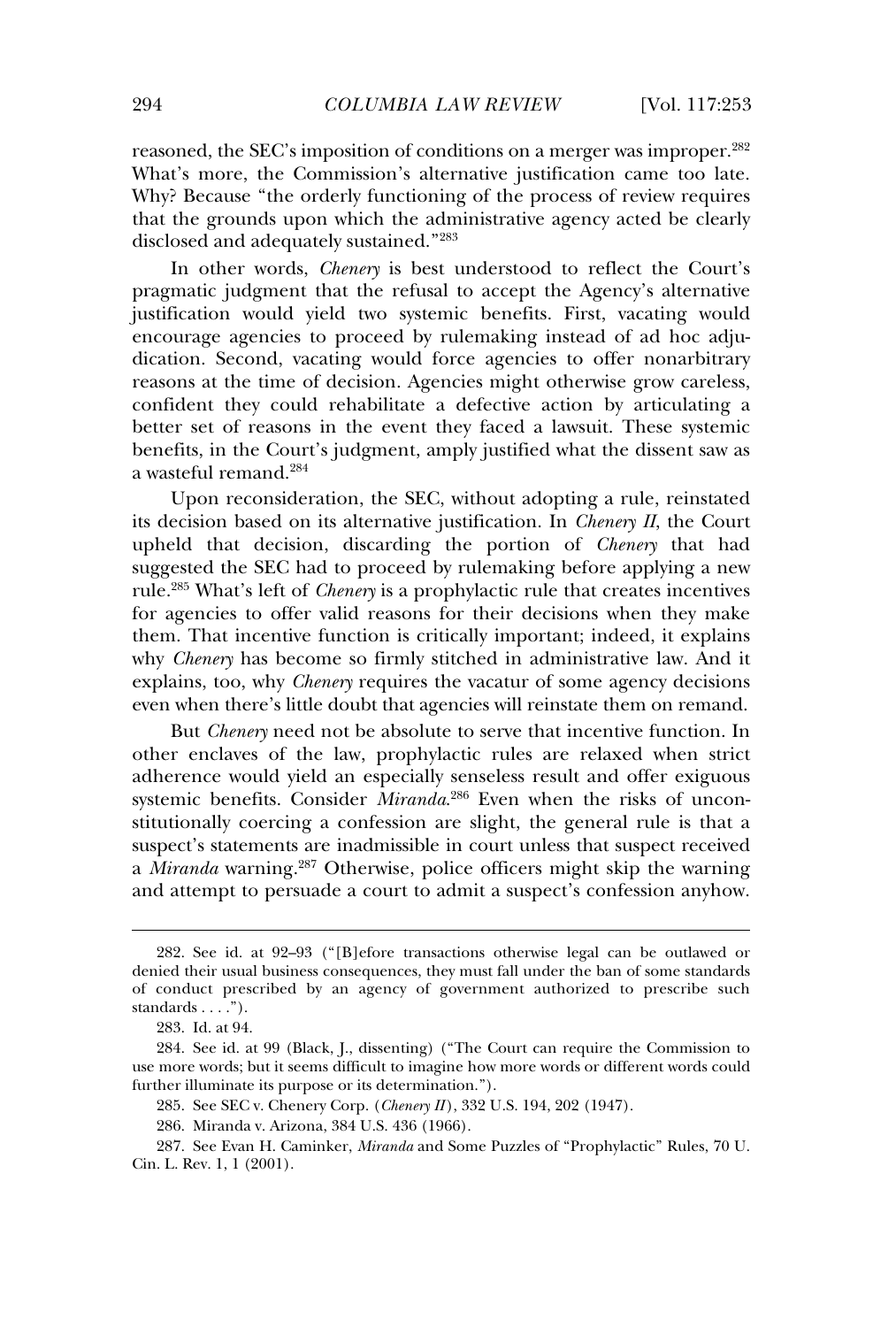In this, both *Miranda* and *Chenery* use the risk of judicial invalidation to encourage state actors (police departments and federal agencies, respectively) not to cut corners.

Yet the Supreme Court has allowed the introduction of unwarned statements in discrete categories of cases in which the costs of exclusion appear to outweigh the benefits: "Fidelity to the doctrine announced in *Miranda* requires that it be enforced strictly, but only in those types of situations in which the concerns that powered the decision are implicated."<sup>288</sup> *Miranda*, for example, does not apply to a suspect's responses to questions asked at a routine traffic stop<sup>289</sup> or to questions asked in an effort to protect the public safety.<sup>290</sup> Unwarned responses to police questioning can also be used to impeach a defendant's testimony<sup>291</sup> or to develop admissible evidence.<sup>292</sup>

In each of these categories, the Court has reasoned that the costs of excluding probative evidence outweigh whatever systemic benefits a closer adherence to *Miranda* might entail. The same contextually sensitive approach can and should hold for administrative law. In his seminal article, for example, Judge Friendly argued that *Chenery*'s rule should be confined to those cases in which an agency supplied a wrong or unexplained reason in announcing its decision. In those cases, he wrote, vacating and remanding "permits a court to in effect say to an agency, vacaling and remaining permits a court to in effect say to an<br>agency, 'Do you really mean it?'"<sup>293</sup> In Judge Friendly's view, however, reversal is unwarranted when an agency errs with respect to subsidiary factual findings but adequate, alternative facts support the agency's decision and there is no reason to believe the agency would reconsider if apprised of its mistake.<sup>294</sup> "[C]ourts should not be obtuse." he wrote, "to reasons implicit in the determination itself and thereby cause needless expense and delay."<sup>295</sup> Judge Friendly's argument had special resonance for the ratemaking cases that characterized much agency law in earlier generations. In complex cases involving the finances of large railroad concerns, subsidiary errors were common—indeed, were to be expected.<sup>296</sup> The wastefulness of vacating every decision infected with that kind of error was a powerful argument for declining to read *Chenery* for all it was worth.

<sup>288.</sup> Berkemer v. McCarty, 468 U.S. 420, 437 (1984).

<sup>289.</sup> See id.

<sup>290.</sup> See New York v. Quarles, 467 U.S. 649, 657 (1984).

<sup>291.</sup> See Harris v. New York, 401 U.S. 222, 225 (1971).

<sup>292.</sup> See Michigan v. Tucker, 417 U.S. 433, 446 (1974).

<sup>293.</sup> Friendly, supra note 28, at 207–08.

<sup>294.</sup> Id. at 211.

<sup>295.</sup> Id. at 222.

<sup>296.</sup> See id.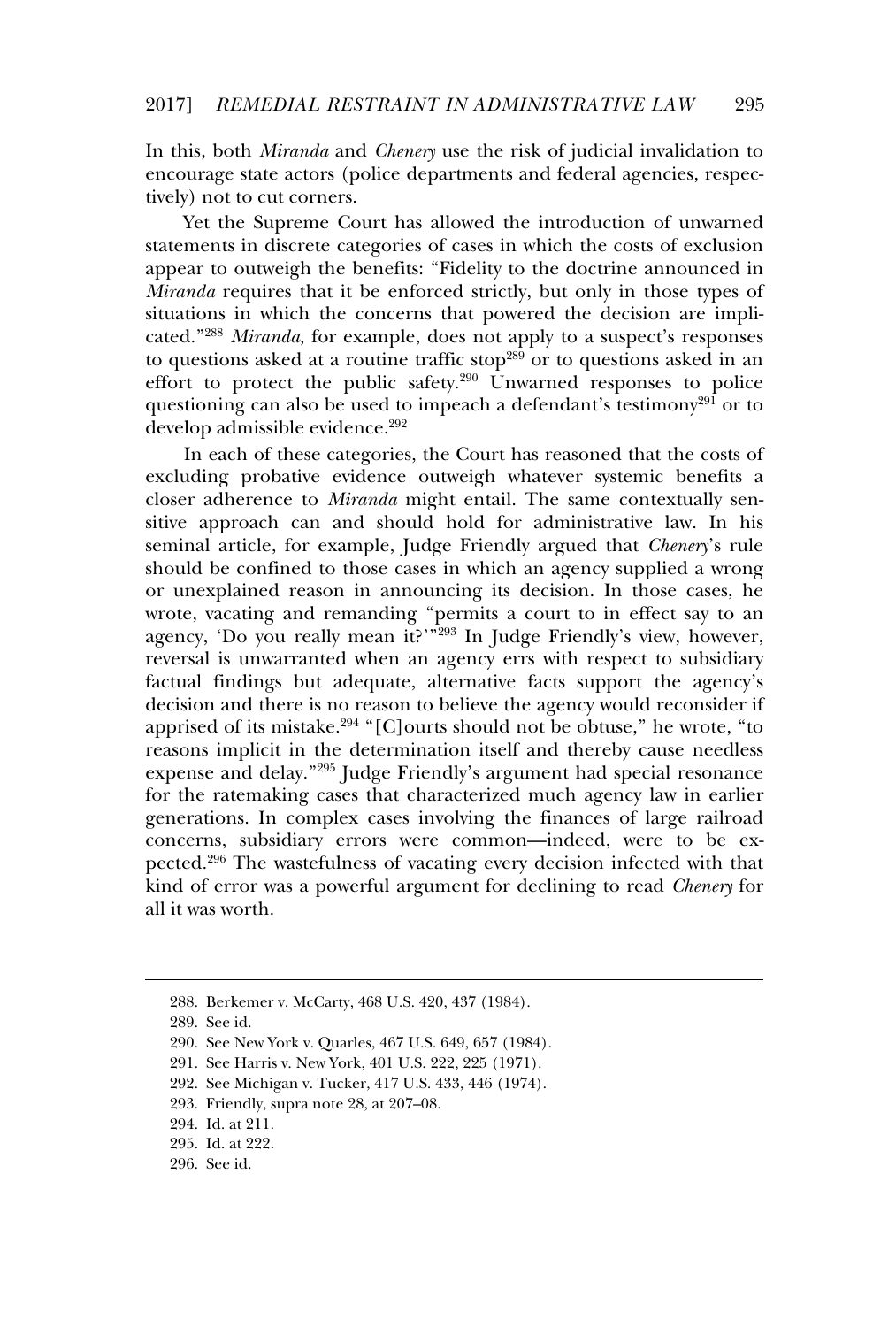The conventional wisdom is that this friendly amendment to *Chenery* has not been warmly received.<sup>297</sup> Indeed, fealty to *Chenery* has often led the courts to invalidate agency actions even in cases in which the costs of vacatur appear to outweigh any plausible calculation of benefits.<sup>298</sup> At the same time, however, the courts have quietly developed two remedial approaches—one primarily for orders and the other for rules<sup>299</sup>—to soften the blow of *Chenery*. Because the Supreme Court has never addressed whether the approaches are consistent with *Chenery*, and because they are to some extent embattled in the courts, they hold a tenuous position in administrative law. But these doctrinal innovations are not aberrations. They respond to the courts' tacit recognition that, in some cases, the costs of remedial purity outweigh the benefits. More generally, they suggest that administrative law should start taking remedial discretion more seriously—both the discretion that courts already exercise and the discretion that they should consider exercising more frequently.

### A. *Failures to Resolve Statutory Ambiguities*

Under *Chevron*, agencies may ascribe a determinate meaning to a statute even when the statute could reasonably be construed differently.<sup>300</sup> In so doing, they're expected to explain why they selected the one interpretation and discarded the other. Sometimes, however, an agency doesn't see any ambiguity to resolve. The agency interprets the statute in a particular way not because that interpretation makes the most sense in light of the statute's objectives and the agency's goals but because it thinks the statute can't be read any other way. When a court later determines that the statute is ambiguous, the agency's failure to exercise its interpretive discretion amounts to a *Chenery* violation. As the D.C. Circuit explained in *Prill v. NLRB*, "[J]udicial deference is not accorded a decision . . . when the [agency] acts pursuant to an erroneous view of law and, as a consequence, fails to exercise the discretion delegated to it by Congress."<sup>301</sup> Perhaps, the court mused, the agency would have selected a different interpretation had it understood that the statute was amenable to that interpretation.<sup>302</sup>

But three features of *Prill* cases distinguish them from a mine-run *Chenery* situation. First, as Professors Jerry Mashaw and Chris Walker have documented, agencies tend to take a pragmatic approach to statutory

<sup>297.</sup> See Kevin M. Stack, The Constitutional Foundations of *Chenery*, 116 Yale L.J. 952, 964 (2007) ("The courts, however, have generally not heeded [Friendly's] distinctions.").

<sup>298.</sup> See infra section III.A.

<sup>299.</sup> See infra sections III.B–.C.

<sup>300.</sup> Chevron U.S.A., Inc. v. Nat. Res. Def. Council, Inc., 467 U.S. 837, 843–44 (1984).

<sup>301. 755</sup> F.2d 941, 942 (D.C. Cir. 1985).

<sup>302.</sup> Id.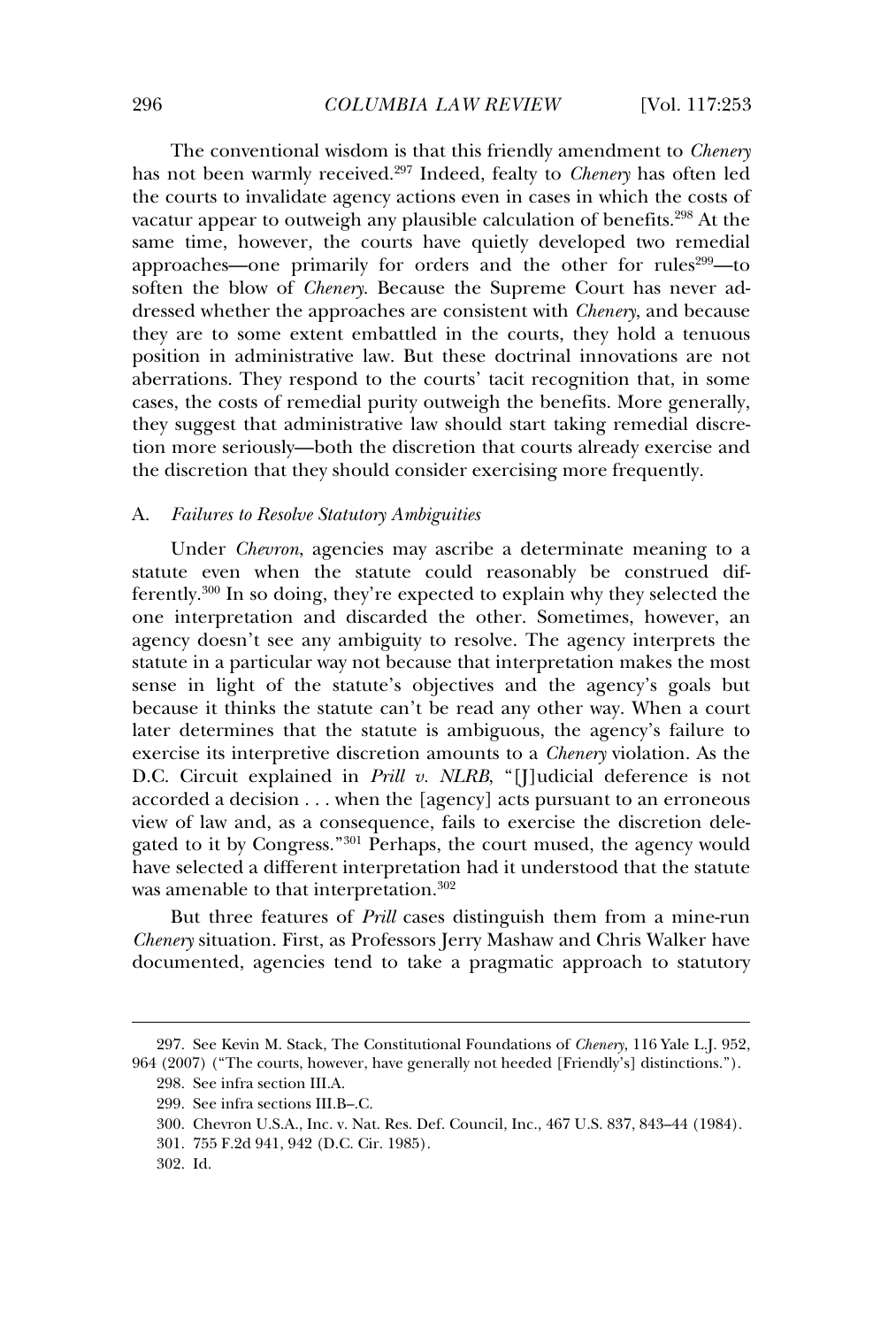construction.<sup>303</sup> If the most straightforward reading of a statute best enables agencies to achieve their objectives, they won't strain to identify ambiguity that might enable them to construe the statute differently. The amorgany that might entitie them to construct the statute differently. The<br>very fact that an agency has read the statute in a particular way is thus evidence—not conclusive evidence but certainly probative—that it prefers the interpretation it adopted to the one that it did not adopt. That being the case, there's reason to credit an agency's protestation that it would have adopted the same interpretation had it formally wrestled with the statute's ambiguity.

That's especially so when *Prill* claims are presented in connection with agency enforcement proceedings. In such cases, the target of the enforcement action often argues that the agency failed to consider an alternative interpretation that would have precluded it from enforcing.<sup>304</sup> But when an enforcement action is available only under a particular interpretation of the statute, the very fact that the agency has exercised its discretion to bring the action is powerful evidence that the agency prefers the interpretation that allows such an action to be brought. When the agency represents as much to a court, it's not just cheap talk or a convenient litigating position. The agency's actions confirm that it believes the statute ought to be read to allow it to act in the manner that it did.

Second, an agency will nearly always be able to reinstate its previous decision on remand. After all, the problem in *Prill* cases is not that the agency's interpretation is improper but that the agency hasn't explained why it rejected an alternative.<sup>305</sup> That's different from the typical *Chenery* case, in which the agency may or may not be able to rehabilitate a flawed decision.

Third, deciding whether a statute is ambiguous enough to support a competing interpretation can be tricky. Take, for example, an interpretation that is linguistically plausible but clashes with statutory structure and context. An agency and a reviewing court might reasonably disagree about whether the statute forecloses the agency from adopting that interpretation. When that happens, the agency's conclusion that the statute compels a particular interpretation may not be the product of "an erroneous view of law"<sup>306</sup> so much as a difference of opinion over how to read the statute at hand. The question is not black and white, and rebuking an agency for not distinguishing finely enough between shades of gray won't have much incentive value. To the contrary, agencies will

<sup>303.</sup> See Jerry L. Mashaw, Norms, Practices, and the Paradox of Deference: A Preliminary Inquiry into Agency Statutory Interpretation, 57 Admin. L. Rev. 501, 516 (2005); Christopher J. Walker, Inside Agency Statutory Interpretation, 67 Stan. L. Rev. 999, 1006 (2015).

<sup>304.</sup> See PDK Labs. Inc. v. DEA, 438 F.3d 1184, 1197 (D.C. Cir. 2006).

<sup>305.</sup> *Prill*, 755 F.2d at 942.

<sup>306.</sup> Id.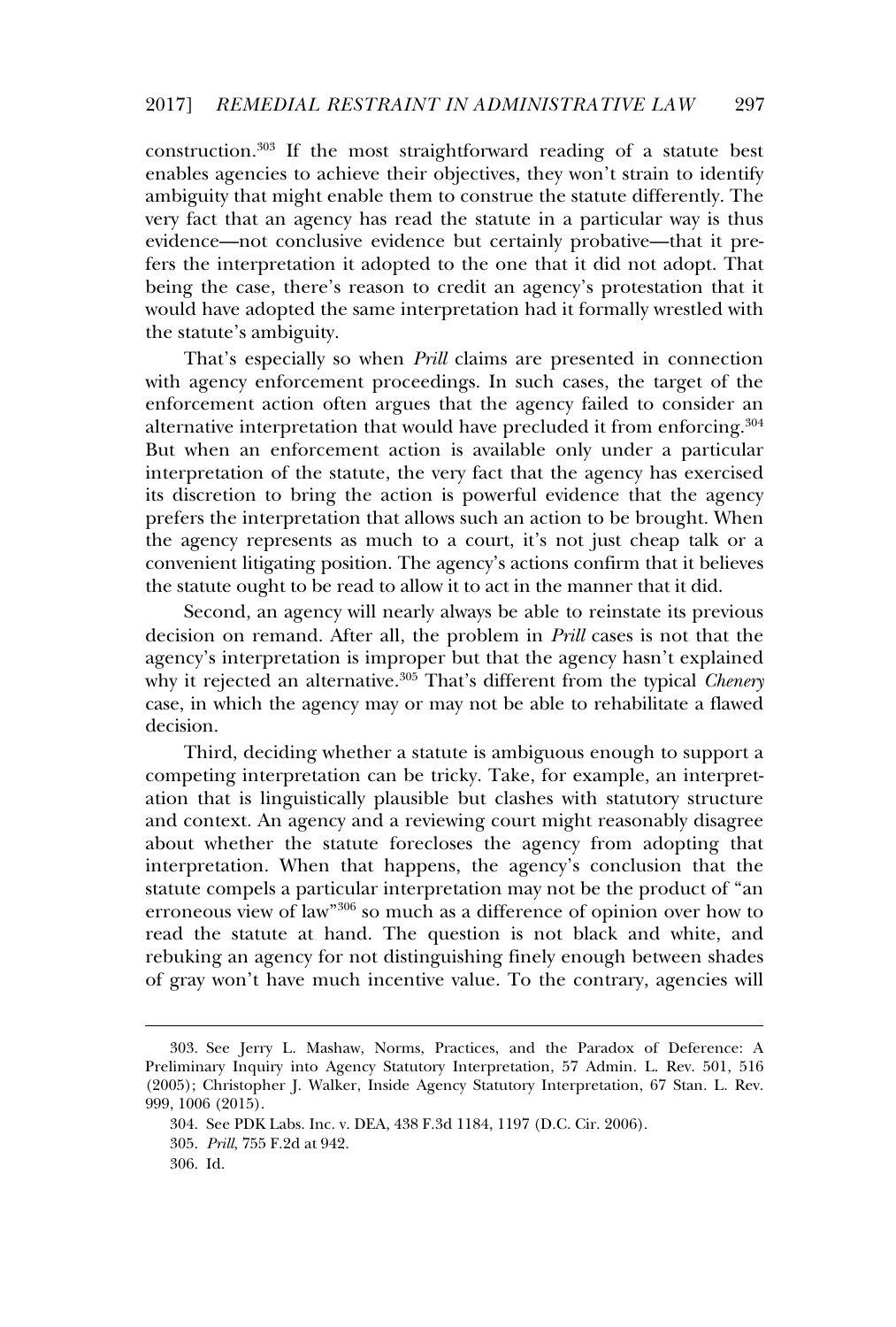read *Prill* to require them to entertain and reject arguments about statutory ambiguities that they don't believe actually exist. Insulating a decision from *Prill* could become an exercise in boilerplate: "We do not believe the statute is amenable to an alternative reading, but even if it is. we reject it in favor of a reading that better advances our goals."

But these three features of *Prill* cases are best shown by example. Start with the D.C. Circuit's 2004 decision in *PDK Laboratories Inc. v. U.S. DEA*. 307 To crack down on domestic methamphetamine production, Congress armed the Drug Enforcement Administration (DEA) with the power to prevent the importation of certain "listed chemicals" into the United States if "the chemical may be diverted to the clandestine manufacture of a controlled substance."<sup>308</sup> Pursuant to that authority, DEA blocked a pharmaceutical company from importing drugs containing ephedrine and pseudoephedrine—two "listed chemicals"—into the United States.<sup>309</sup> As DEA documented, the company's drugs were regularly diverted to methamphetamine labs.<sup>310</sup>

The D.C. Circuit found a *Prill* violation for two reasons. First, in the court's view, the statute could be read to cover the importation of "listed court's year, the statute could be read to cover the importation of instead<br>chemicals" in their pure form but not drugs that happened to contain those chemicals.<sup>311</sup> Second, the court thought the phrase "may be diverted" could be read to cover diversion during importation—hijackings at sea, say—but not diversion that occurred after the chemical had been imported.<sup>312</sup> Because DEA failed to grapple with either ambiguity in concluding that it had the authority to suspend PDK's shipments, the court vacated and remanded.

The ambiguities—if they existed at all—were marginal. From a functional perspective, why should DEA's power to suspend an ephedrine shipment depend on whether that ephedrine was mixed with something else? And why read the statute to restrict DEA's authority to ocean hijackings? Rebuking DEA for failing to ventilate these unlikely possibilities seems excessive.

What's more, and as then-Judge John Roberts explained in a sepawhat s more, and as alten judge joint Roberts explained in a separate opinion. DEA explained persuasively why it would be appropriate to read the statute to enable the agency to prohibit the shipment in question. Far from a "confession of powerlessness"<sup>313</sup>—an agency admission that its hands were tied because the statute could mean only one

<sup>307. 362</sup> F.3d 786 (D.C. Cir. 2004).

<sup>308. 21</sup> U.S.C. § 971(c)(1) (2012).

<sup>309.</sup> *PDK Labs. Inc*., 362 F.3d at 789–90.

<sup>310.</sup> Id.

<sup>311.</sup> Id. at 796.

<sup>312.</sup> Id. at 797.

<sup>313.</sup> See id. at 808 (Roberts, J., concurring in part and concurring in the judgment).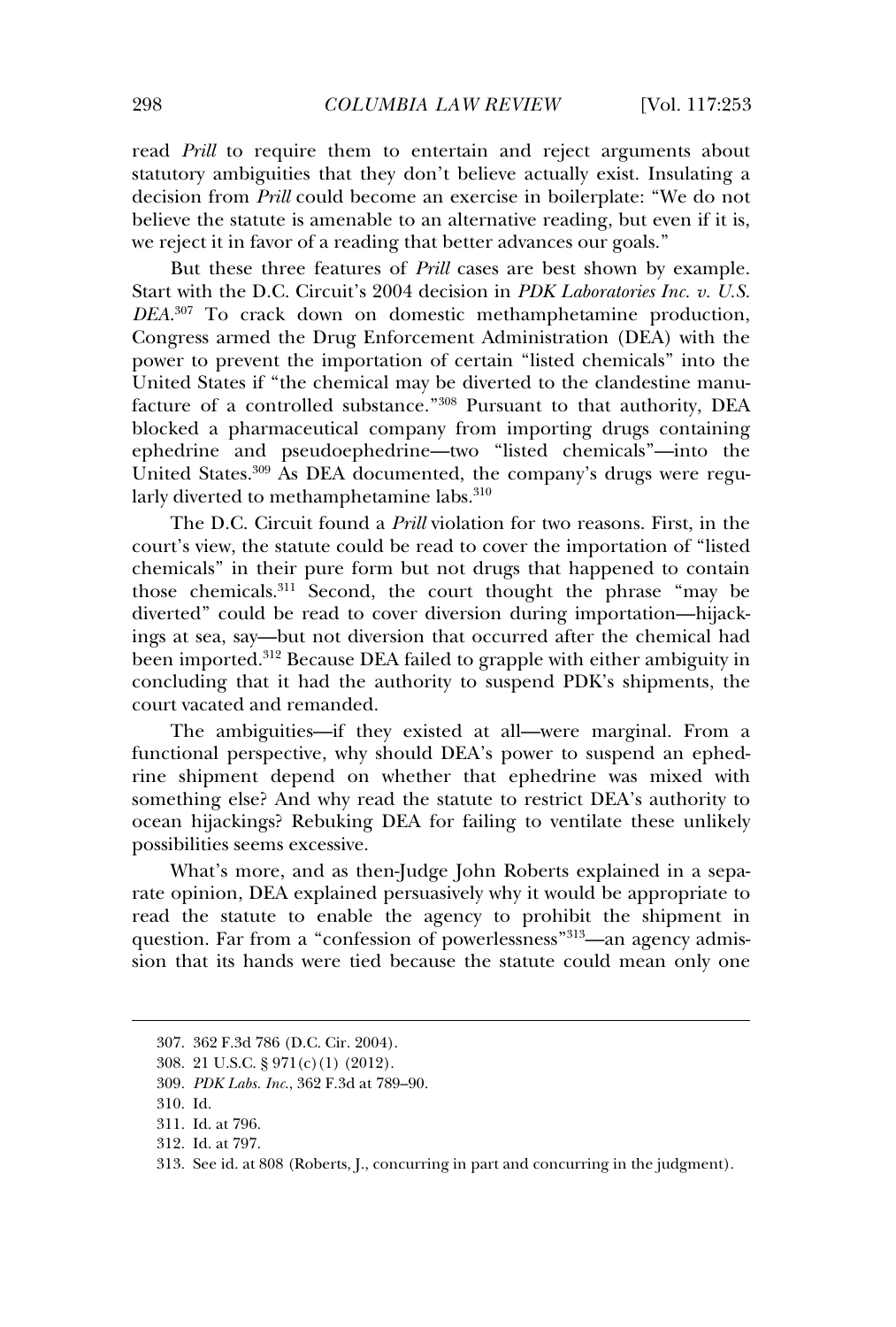thing—DEA's explanation amply demonstrated its conviction about how the statute should be read. Judge Roberts continued:

DEA wanted to suspend PDK's imports. We know this because it did suspend the imports. If it did not want to, the agency had discretion to choose otherwise. Given its manifest desire, that discretion to enouse otherwise. Siven its mannest<br>desire to suspend PDK's imports, it is fanciful to suggest that the agency—when presented on remand with an opportunity to choose "any permissible construction" of [the statute]—will choose an interpretation that diminishes its discretion to an extent that places PDK's imports beyond its reach.<sup>314</sup>

Quoting an opinion from Judge Friendly, Judge Roberts closed with the observation that "'*Chenery* does not require that we convert judicial review of agency action into a ping-pong game.'"<sup>315</sup>

But ping-pong is what the court got. On remand, DEA again suspended PDK's shipments, this time explicitly rejecting alternative readings of the statute. When the case went back up to the D.C. Circuit, the court, having already resolved that the statute was ambiguous, brushed aside the statutory challenge.<sup>316</sup> What exactly did this round trip accomplish?

Or consider another D.C. Circuit case, this one involving the Postal Regulatory Commission's denial of a request from the United States Postal Service (USPS) to raise postage rates above a presumptive statutory threshold.<sup>317</sup> In the Commission's judgment, the size of USPS's proposed postage increase wasn't tethered closely enough to the "extraordinary or exceptional circumstances"—here, the recession that began in late 2007—that, by statute, were necessary to justify the higher rates.<sup>318</sup> The post and, by statute, were necessary to justify the inglier rates. The postage increase was instead an "'attempt to address long-term structural problems not caused by the recent recession.'"<sup>319</sup>

The court agreed with the Commission that it could approve the rate increase only in response to extraordinary circumstances like the Great Recession. But the court thought that the statute was ambiguous as to whether the *size* of the rate increase had to be tethered to those circumstances. Under the statute, the court mused, the Commission could perhaps approve rate increases that were larger than necessary to cope

<sup>314.</sup> Id.

<sup>315.</sup> Id. at 809 (quoting Time, Inc. v. U.S. Postal Serv., 667 F.2d 329, 335 (2d Cir.  $1981$ ) (Friendly, J.)).

<sup>316.</sup> See PDK Labs. Inc. v. U.S. DEA, 438 F.3d 1184, 1197 (D.C. Cir. 2006).

<sup>317.</sup> See U.S. Postal Serv. v. Postal Regulatory Comm'n, 640 F.3d 1263 (D.C. Cir.  $2011$ ).

 $\frac{3}{2}$ .<br>318. Id. at 1264 (internal quotation marks omitted) (quoting 39 U.S.C. § 3622(d)(1)(E)  $(2012)$ ).

<sup>319.</sup> Id. at 1268 (quoting Order Denying Request for Exigent Rate Adjustments, Docket No. R2010-4 (Postal Regulatory Comm'n Sept. 30, 2010), http://www.prc.gov/ docs/70/70341/order\_547.pdf [http://perma.cc/7HTE-RN2Z]).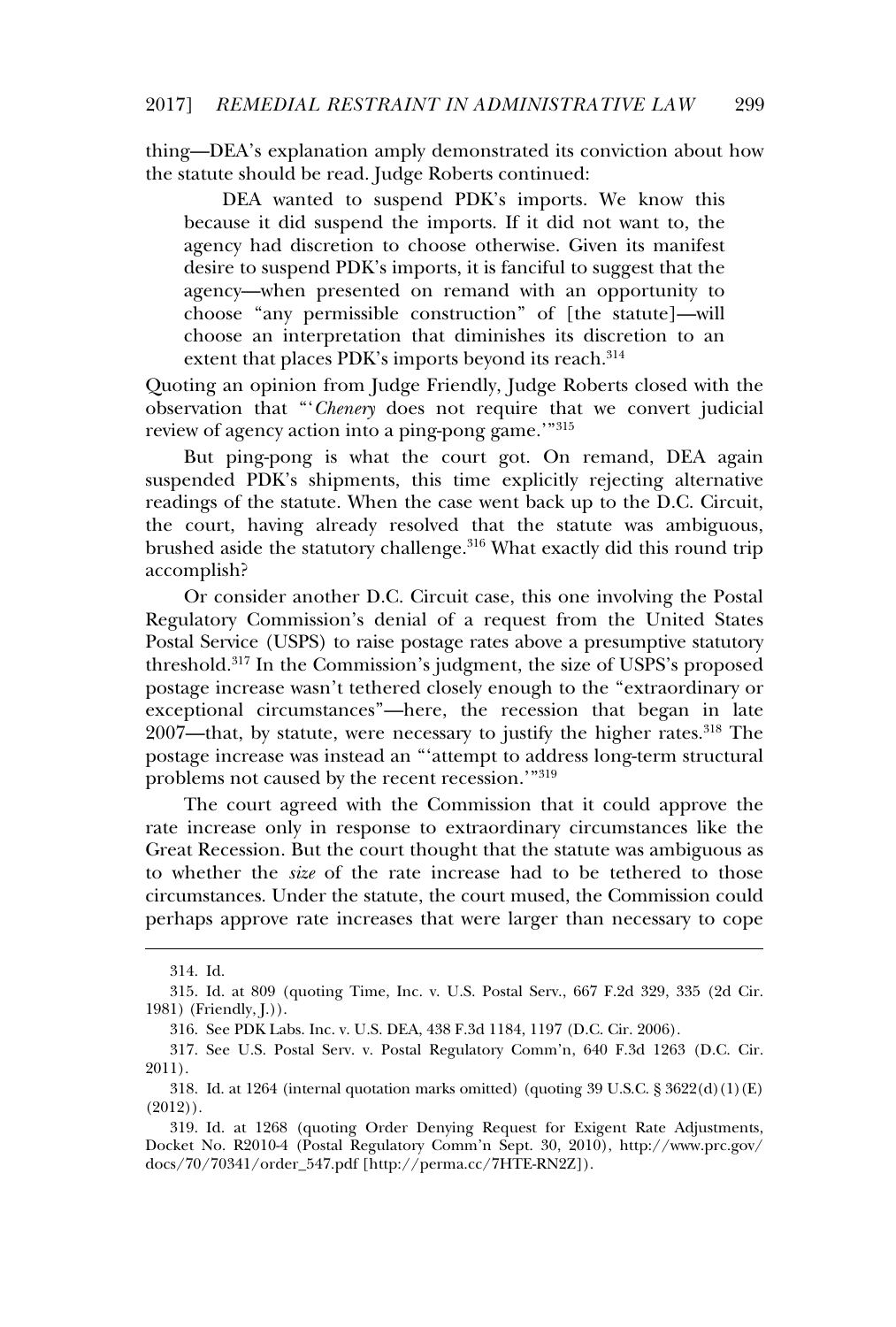with the particular exigent circumstance. The court therefore vacated and remanded so that the Commission could "exercise its discretion to construe the ambiguous language."<sup>320</sup>

In so doing, the court ignored that the Commission, when it rejected the proposed rate increase, had offered an extensive, twenty-two-page discussion of the statute's text, background, and purpose.<sup>321</sup> In painstaking detail, the Commission explained that the statute was meant to put financial pressure on USPS to operate "in a more business-like fashion."<sup>322</sup> Allowing USPS to increase postage rates beyond what was necessary to cover emergency shortfalls, the Commission reasoned, would work at cross purposes to that objective.

On remand, the Commission did exactly what might be expected given its earlier discussion: It reinstated its prior order. This time, it explained that it was resolving the statutory ambiguity to require a nexus explained that it was resolving the statutory ambiguity to require a nexus between the amount of a rate increase and the exigent circumstances.<sup>323</sup> The Commission justified its interpretation for the same reasons that it offered in its prior order—indeed, its analysis relied almost exclusively on citations to that prior order.<sup>324</sup> On review, the D.C. Circuit upheld the interpretation.<sup>325</sup>

As in *PDK*, the ambiguity that the court identified was far from obvious. And, as in *PDK*, the Agency explained why it believed it was good policy to read the statute in the manner that it did. What sense did it make to punish the Commission for failing to discuss and reject an alternative, halfway-plausible interpretation? Yet such needless punishment is the norm in *Prill* cases, not the exception. Examples abound.<sup>326</sup> ment is the norm in *Prill* cases, not the exception. Examples abound.<sup>326</sup>

324. See id. at 34–35.

325. See All. of Nonprofit Mailers v. Postal Regulatory Comm'n, 790 F.3d 186, 191, 193–94 (D.C. Cir. 2015).

326. Here are six. In *Noble Energy, Inc. v. Salazar*, the D.C. Circuit invalidated an agency's discretionary decision to require an oil well to be permanently plugged because the agency s undertaining accusion to require an on wen to be permanently pragged because<br>the agency failed to explain at the time of decision that its authority stemmed from an interpretation of an existing regulation. 671 F.3d 1241, 1245–46 (D.C. Cir. 2012). In *Menkes v. Department of Homeland Security*, the court vacated an agency action that lacked "a forthright agency interpretation of the statute," notwithstanding the "implication" that the agency interpreted it a particular way. 486 F.3d 1307, 1313–14 (D.C. Cir. 2007). In *Arizona v. Thompson*, the court held that the Department of Health and Human Services (HHS) improperly read a statute to preclude states from using Temporary Assistance for Needy Families (TANF) funding to cover the joint administrative costs of running the TANF, Medicaid, and the Food Stamp programs. 281 F.3d 248, 259 (D.C. Cir. 2002). In

<sup>320.</sup> Id. at 1264.

<sup>321.</sup> Order Denying Request for Exigent Rate Adjustments, Docket No. R2010-4 (Postal Regulatory Comm'n Sept. 30, 2010), http://www.prc.gov/docs/70/70341/order\_547.pdf [http://perma.cc/7HTE-RN2Z].

<sup>322.</sup> Id. at 7.

<sup>323.</sup> Order Resolving Issues on Remand, Docket No. R2010-4R (Postal Regulatory Comm'n Sept. 20, 2011), http://www.prc.gov/docs/75/75930/Order\_No\_864.pdf [http:// perma.cc/BAJ5-9LEA].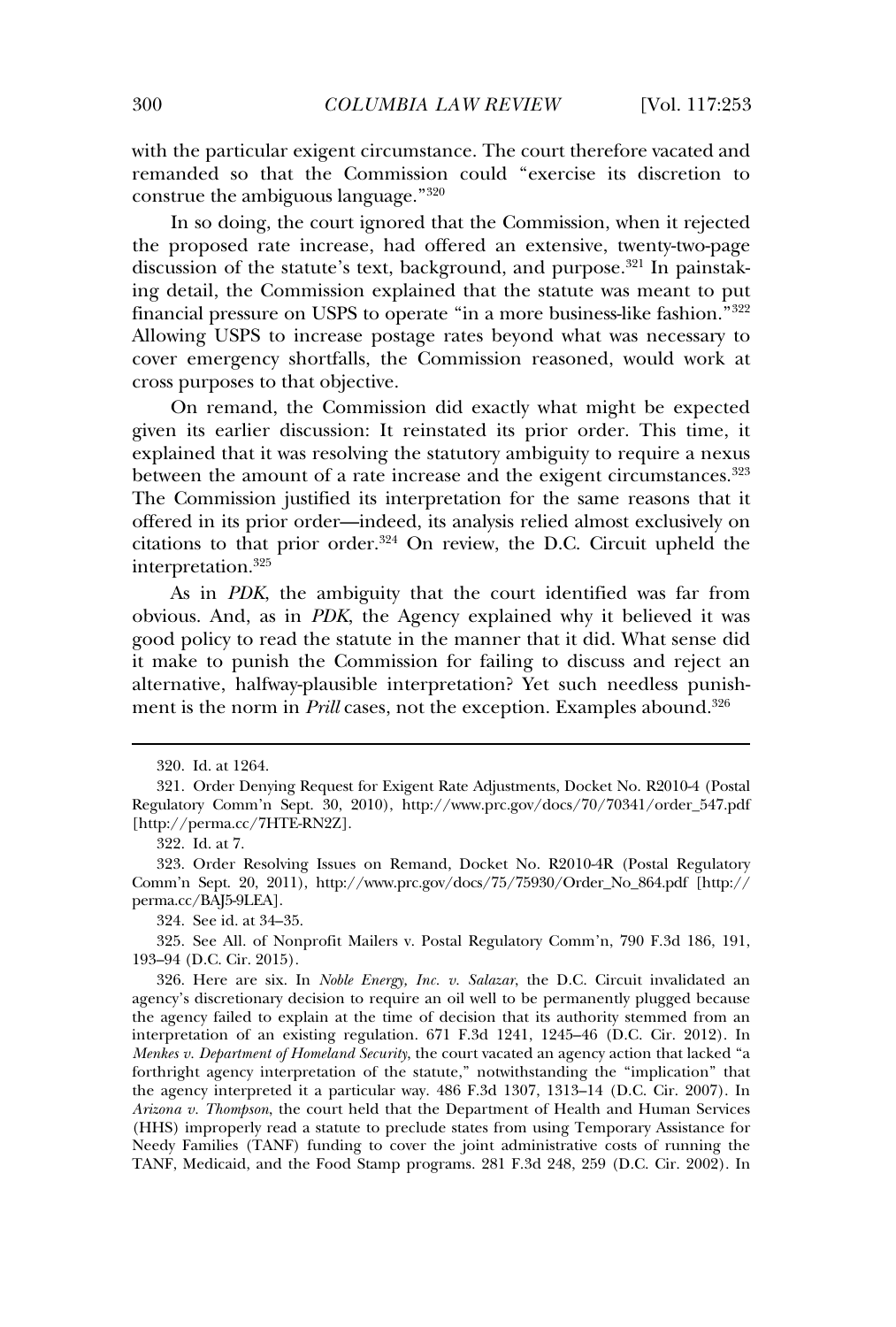To what end? Rigid adherence to *Prill* won't make agencies better at spotting latent ambiguities. In all likelihood, agencies will carry on much as they would in the absence of *Prill*, deaf to its marginal incentive effects. To the extent agencies do pay attention, their decisions will become bloated with boilerplate legal analysis. *Chenery* does not demand and should not be read to demand—that kind of waste.<sup>327</sup> When an agency has adopted a reasonable construction of a statute, when its actions indicate that it prefers that interpretation to the alternative, and when it represents to a reviewing court that it would stick to that interpretation even if the statute could be read differently, the rule of met preduced even in the statute court se read americity,

Cases in which an agency changes its mind in response to *Prill* remands are rare, and the circumstances tend to be unusual. In *Alarm Industry Communications Committee v. FCC*, for example, the court opined that the Agency's original interpretation was "senseless." 131 F.3d 1066, 1068 (D.C. Cir. 1997), which may explain why the Agency changed its view on remand. *Ameritech Corp.*, 13 FCC Rcd. 19,046, 19,047 (1998). And in GTE Service Corp. v. FCC, 224 F.3d 768, 775–76 (D.C. Cir. 2000), the D.C. Circuit issued a *Prill* remand in another FCC case. The agency eventually changed its mind, but only after eleven more years had elapsed. See S. Seas Broad., Inc., 26 FCC Rcd. 4164, 4167–69 (2011).

327. Professors Daniel Hemel and Aaron Nielson have developed an ingenious defense of *Prill*, one premised on a dark picture of agencies that are riven by internal factions and often seek to shirk public responsibility. See Daniel J. Hemel & Aaron L. Nielson, *Chevron* Step One-and-a-Half, 84 U. Chi. L. Rev. (forthcoming 2017) (manuscript at 34–35) (on file with the *Columbia Law Review*). Even Hemel and Nielson acknowledge, however, that, "in most cases, an agency that says in the first instance that 'the statute compels X' will, following a [*Prill*] remand, adopt position X as an exercise of discretion." Id. (manuscript at 42). They thus conclude that, "given the high costs of vacatur, a context-dependent approach [to remedy] makes the most sense here—with vacatur reserved for cases that cannot be chalked up to innocent agency error." Id. (manuscript at 54). If the category of cases involving noninnocent errors is a small one—and the frequency with which agencies reinstate their decisions suggests that it is—Hemel and Nielson's approach to *Prill* errors may differ little in practice from the one advanced here.

*Transitional Hospitals Corp. v. Shalala*, the court held that HHS improperly believed it was statutorily obligated to refuse certification to new long-term-care hospitals for a six-month period. 222 F.3d 1019, 1029 (D.C. Cir. 2000). In *Phillips Petroleum Co. v. FERC*, the court invalidated a FERC order on the ground that the Agency wrongly interpreted its statute to compel a particular outcome. 792 F.2d 1165, 1171–72 (D.C. Cir. 1986). And in *Ewing v. NLRB*, the Second Circuit reversed the NLRB on the grounds that it erroneously believed itself to be statutorily bound to a view about the meaning of "concerted activities." 768 F.2d 51, 54 (2d Cir. 1985).

In each of these six cases, the agency reached the same result on remand. Four of the cases were appealed; the courts upheld the agency decision in each. See Menkes v. U.S. Dep't of Homeland Sec., 637 F.3d 319, 333 (D.C. Cir. 2011); Midwest Energy v. FERC, 870 F.2d 660, 661–62 (D.C. Cir. 1989); Ewing v. NLRB, 861 F.2d 353, 359, 362 (2d Cir. 1988); Noble Energy, Inc. v. Jewell, 110 F. Supp. 3d 5, 15–16 (D.D.C. 2015); 73 Fed. Reg. 42,718, 42,719 (July 23, 2008) (codified at 45 C.F.R. pt. 263) (reinstating the prior HHS decision challenged in *Arizona v. Thompson*); 66 Fed. Reg. 39,828, 39,917 (Aug. 1, 2001) (codified in scattered sections of 42 C.F.R.) (reinstating certification procedure for long-term-care hospitals challenged in *Transitional Hospitals Corp. v. Shalala*).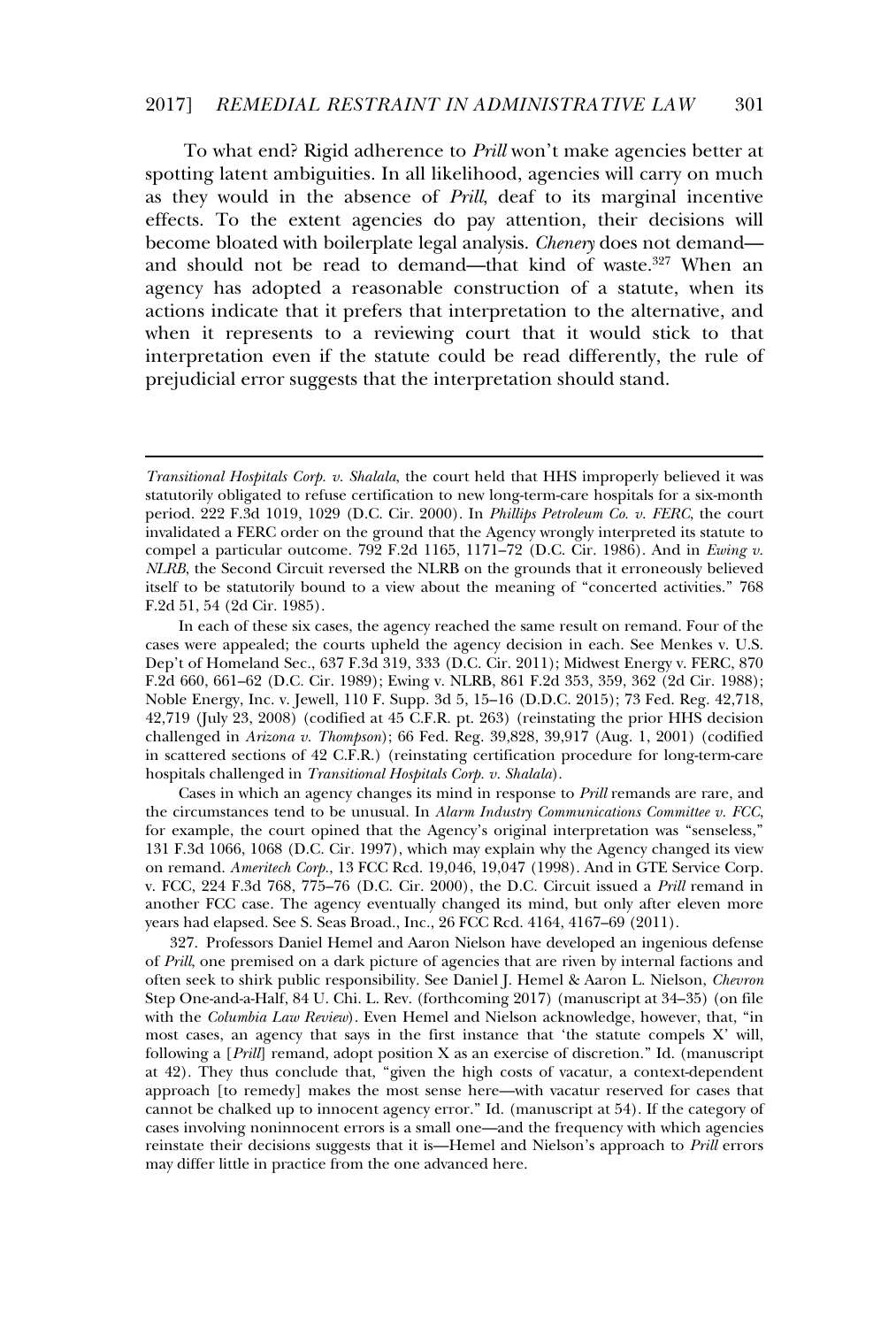#### B.*Harmless Error*

The excessiveness of *Prill*-type cases notwithstanding, the lower courts have exercised more remedial flexibility than *Chenery* appears to display. In an echo of Judge Friendly, every one of the federal courts of appeals has made a practice of upholding unsound agency decisions when they are confident that the agency would reach the same decision on remand.<sup>328</sup> These harmlessness cases are especially prominent in the In tender in these narriessness cases are especially prominent in the immigration and social security disability contexts, in which front-line adjudicators make serious errors but the record, as a whole, strongly suggests that the claimant could not prevail if given a second bite at the <sub>oubb</sub>er<br>apple.

The courts sometimes acknowledge the tension between *Chenery*'s apparent absolutism—"an administrative order cannot be upheld unless the grounds upon which the agency acted in exercising its powers were those upon which its action can be sustained"<sup>329</sup>—and a decision to characterize an agency's error as harmless.<sup>330</sup> When courts do, they usually assert that an evaluation of harmlessness is "an exception to the *Chenery* doctrine"<sup>331</sup> without offering much in the way of analysis. The most sophisticated discussions tend to bolster the court's reasoning with a citation to the Supreme Court's 1964 decision in *Massachusetts Trustees of Eastern Gas & Fuel Associates v. United States*. 332 There, the Court explained the point of cases like *Chenery*:

 $[Thev]$  are aimed at assuring that initial administrative determinations are made with relevant criteria in mind and in a proper procedural manner; when a mistake of the administrative body is one that clearly had no bearing on the procedure used or the substance of decision reached, as in this instance (assuming there was such a mistake), the sought extension of

329. SEC v. Chenery Corp., 318 U.S. 80, 95 (1943).

<sup>328.</sup> See Grossmont Hosp. Corp. v. Burwell, 797 F.3d 1079, 1086 (D.C. Cir. 2015); Gillum v. Comm'r, 676 F.3d 633, 646 (8th Cir. 2012); Li Hua Yuan v. Attorney Gen., 642 F.3d 420, 427 (3d Cir. 2011); Japarkulova v. Holder, 615 F.3d 696, 701 (6th Cir. 2010); Parker v. Astrue, 597 F.3d 920, 924 (7th Cir. 2010); Nadal–Ginard v. Holder, 558 F.3d 61, 70 n.7 (1st Cir. 2009); Cao He Lin v. U.S. Dep't of Justice, 428 F.3d 391, 401 (2d Cir. 2005); Ngarurih v. Ashcroft, 371 F.3d 182, 190 n.8 (4th Cir. 2004); In re Watts, 354 F.3d 1362, 1369 (Fed. Cir. 2004); Beltran-Resendez v. INS, 207 F.3d 284, 287 (5th Cir. 2000); Nazaraghaie v. INS, 102 F.3d 460, 464 (10th Cir. 1996); Curry v. Sullivan, 925 F.2d 1127, 1131 (9th Cir. 1991); Lucas v. Sullivan, 918 F.2d 1567, 1574 (11th Cir. 1990).

<sup>330.</sup> See, e.g., Illinois v. Interstate Commerce Comm'n, 722 F.2d 1341, 1348–49 (7th Cir. 1983).

<sup>331.</sup> *Parker*, 597 F.3d at 924.

<sup>332. 377</sup> U.S. 235 (1964). For an example of such a discussion, see, e.g., *Cao He Lin*, 428 F.3d at 401–02.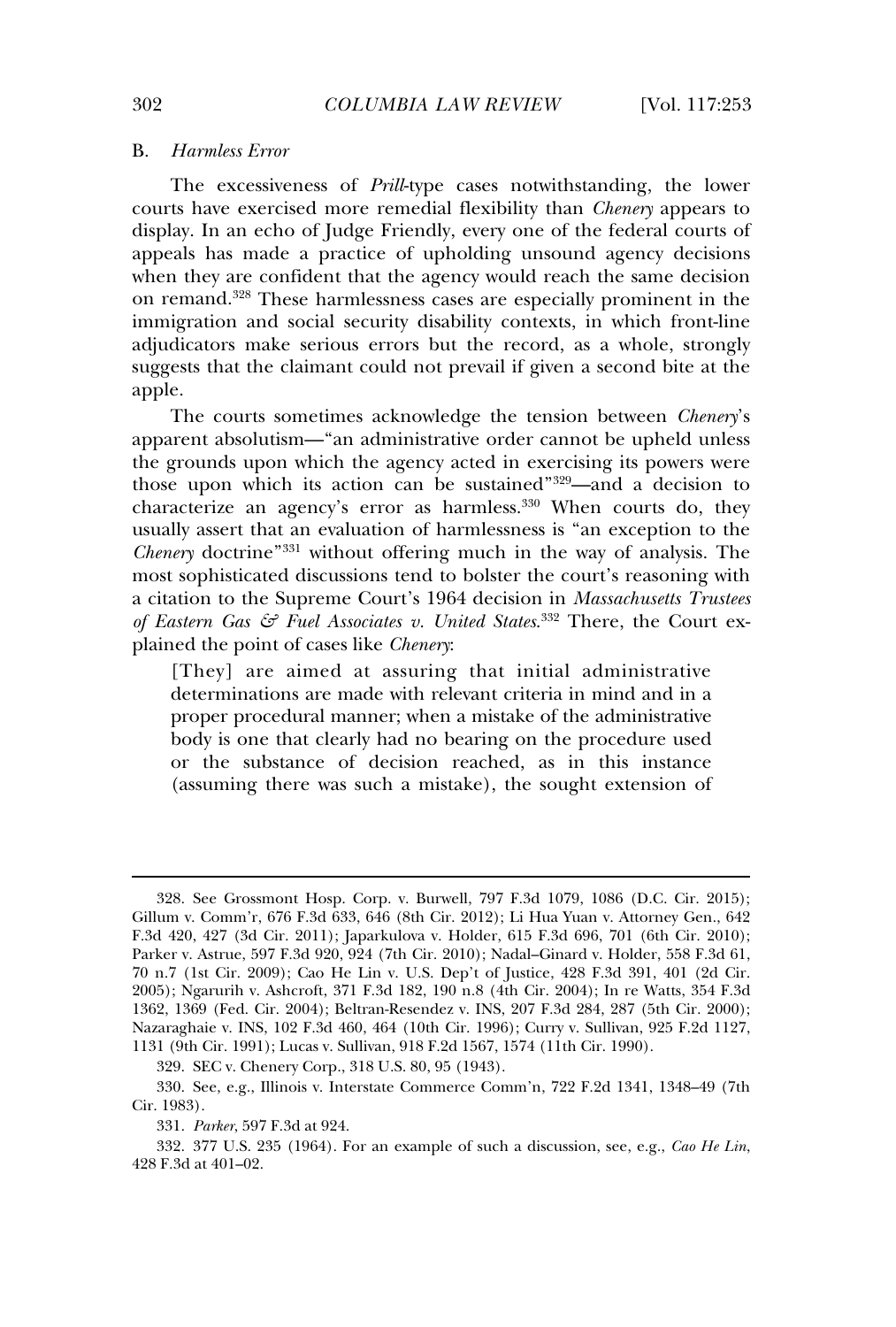the cases cited would not advance the purpose they were intended to serve.<sup>333</sup>

Writing a few years later, Judge Friendly called *Massachusetts Trustees* a "true indentation of *Chenery*" but "an altogether sound one."<sup>334</sup> A remand, he wrote, "is necessary only when the reviewing court concludes that there is a significant chance that but for the error the agency might have reached a different decision."<sup>335</sup>

The lesson of *Massachusetts Trustees* has been lost to administrative law. The case isn't cited in the leading casebooks<sup>336</sup> or treatises,<sup>337</sup> and it's rarely mentioned in the academic literature. In part because of that omission, most administrative law scholars would be surprised to learn that the lower courts regularly hold *Chenery* errors harmless. The oversight of the rule of prejudicial error persists notwithstanding the Supreme Court's 2009 decision in *Shinseki v. Sanders*, which confirmed that the rule "is intended to 'su[m] up in succinct fashion the "harmless error" rule applied by the courts *in the review of lower court decisions as well as of administrative bodies*.'"<sup>338</sup> *Sanders* has largely been ignored,<sup>339</sup> perhaps because the Court didn't so much as cite *Chenery*, much less resolve the tension between its categorical rule and the harmlessness standard. The same failure to grapple with the tension was on display in the Supreme Court's decision in *National Ass'n of Home Builders v. Defenders of Wildlife*, 340 which excused as harmless a minor error in an EPA order without

<sup>333.</sup> *Mass. Trs.*, 377 U.S. at 248. The lower courts will also sometimes refer to Justice Abraham Fortas's opinion for four Justices in *NLRB v. Wyman-Gordon, Co.*, in which he wrote that "*Chenery* does not require that we convert judicial review of agency action into a pose that solutions are not require that we convert judicial review of agency action into a<br>ping-pong game .... There is not the slightest uncertainty as to the outcome of a proceeding before the Board, whether the Board acted through a rule or an order. It would be meaningless to remand." 394 U.S. 759, 766 n.6 (1969); see also *Cao He Lin*, 428 F.3d at 401 (citing *Wyman-Gordon*, 394 U.S. at 766 n.6).

 $334.$  Friendly, supra note 28, at 210–11.

 $335.$  Id. at 211 (footnote omitted).

<sup>336.</sup> See Stephen G. Breyer et al., Administrative Law and Regulatory Policy (7th ed. 2011); Mashaw et al., supra note 104.

 $\frac{337}{337}$ . See, e.g., 1 Richard I. Pierce, Administrative Law Treatise 559–60 (5th ed. 2010) [hereinafter Pierce, Administrative Law].

<sup>338. 556</sup> U.S. 396, 406 (2009) (alteration in original) (quoting AG's Manual, supra note  $35$ , at  $110$ ).

<sup>339.</sup> See, e.g., Breyer et al., supra note 336 (including no mention of the case); Mashaw et al., supra note 104 (same); Pierce, supra note 337, at 559–60 (including only a brief discussion of *Shinseki v. Sanders*). One rare exception is a 2010 student note. See Craig Smith, Note, Taking "Due Account" of the APA's Prejudicial-Error Rule, 96 Va. L. Rev. 1727, 1764 (2010) (noting harmless error "appears to be an afterthought in many opinions").

<sup>340. 551</sup> U.S. 644 (2007).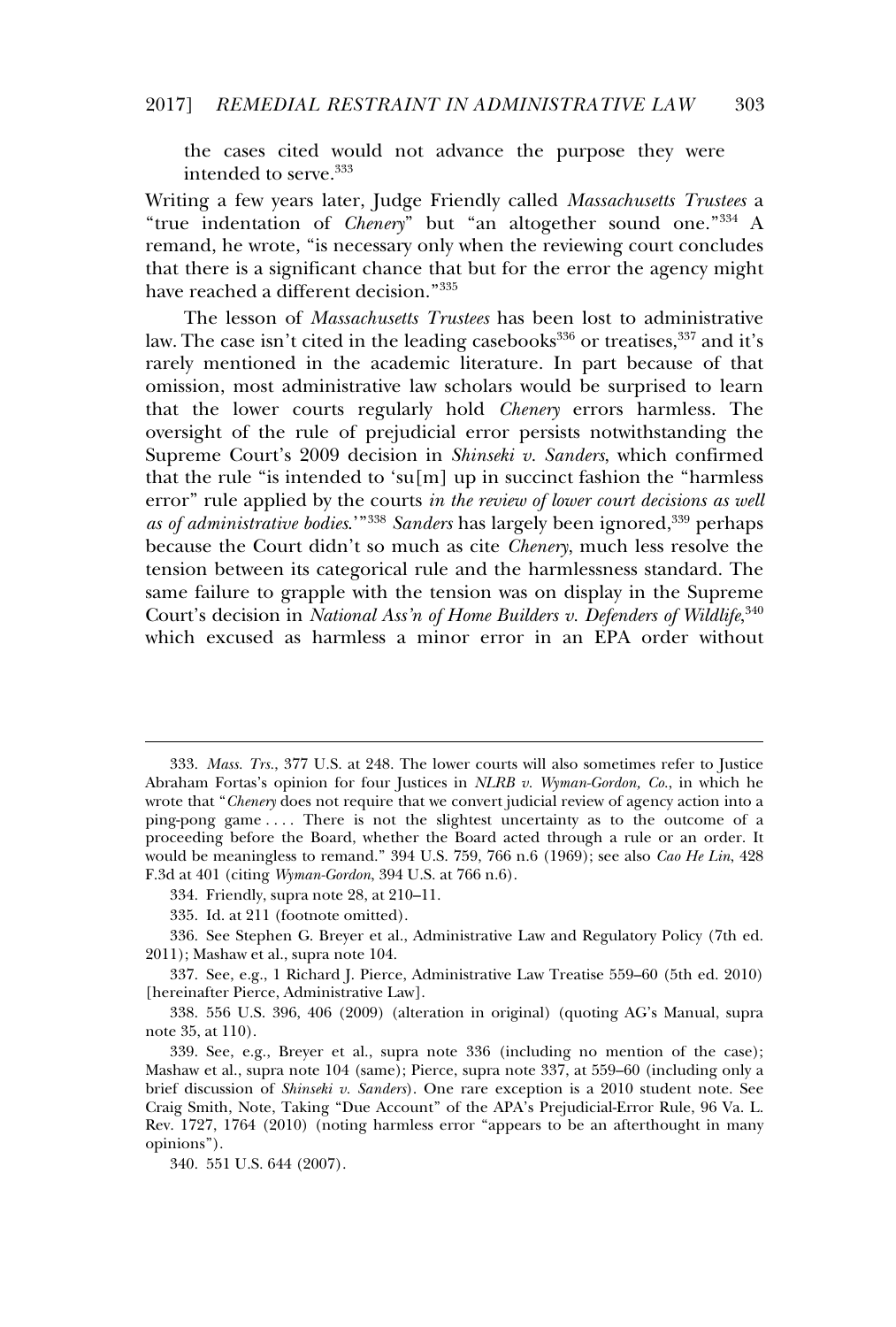mentioning *Chenery*<sup>341</sup>—even though the dissent charged the Court with mendomig *chearty* even drough the dissent endiged<br>"ignor[ing] this hoary principle of administrative law."<sup>342</sup>

Instead of passing unnoticed, *National Ass'n of Home Builders* and *Sanders* should have sparked a conversation about the proper role of remedial discretion in administrative law. Can *Chenery* be squared with harmlessness review? If so, how? Should reviewing courts deploy the same harmlessness review. It so, how, should reviewing counts deploy the same<br>harmlessness standard in reviewing agency decisions as they do in reviewing trial court decisions? Or does the standard need to be adapted for administrative law? For decades now, the lower courts have put into action their tacit belief that, in a subset of cases, the costs of vacating flawed agency actions outweigh the systemic benefits. But the lower courts have done so haphazardly, with little guidance on how to reconcile the practice with *Chenery*.

Yet some patterns emerge from the case law. Harmless error tends to crop up in connection with agency orders that result from relatively formal adjudicatory processes. Errors are most commonly held harmless in two circumstances: either when the agency has made a factual mistake of peripheral significance<sup>343</sup> or (more controversially) when the agency's error is serious but the evidence in the record so strongly supports the result that the court is confident the agency would reach the same decision on remand.<sup>344</sup> These aren't the only circumstances in which the rule of harmless error will salvage an arbitrary agency decision.<sup>345</sup> but they are the most common. Perhaps unsurprisingly, then, harmless error looms largest in the immigration and disability contexts. The quality of the underlying decisions is sometimes poor and the weaknesses in the claimants' cases are often apparent from a well-developed record.

Consider an immigration example. An alien from Kyrgyzstan sought asylum on the ground that she was persecuted in her home country.<sup>346</sup> she testified that she had discovered that the wife of the then-president was mishandling a private foundation's funds.<sup>347</sup> When she tried to

<sup>341.</sup> Id.

<sup>342.</sup> Id. at 684 (Stevens, J., dissenting).

<sup>343.</sup> See, e.g., PDK Labs. Inc. v. DEA, 438 F.3d 1184, 1196 (D.C. Cir. 2006) (holding that minor factual inaccuracies were de minimis); Curry v. Sullivan, 925 F.2d 1127, 1131 (9th Cir. 1990) (disregarding as irrelevant mistakes about a claimant's age and her GED status).

<sup>344.</sup> See, e.g., In re Watts, 354 F.3d 1362, 1370–71 (Fed. Cir. 2004) (refusing to remand to the Board of Patent Appeals when the Agency's rejection of certain patents implied that it would have similarly denied two others); Nazaraghaie v. INS, 102 F.3d 460, 464 (10th Cir. 1996) (finding error in the rejection of an alien's claim that he was subject to persecution but refusing to remand on the alternative ground, not relied on by the Board of Immigration Appeals, of changed country conditions).

<sup>345.</sup> See, e.g., Fed. Express Corp. v. Mineta, 373 F.3d 112, 120 (D.C. Cir. 2004) (holding a failure to grapple with a legal argument in a rule was harmless).

<sup>346.</sup> See Japarkulova v. Holder, 615 F.3d 696, 698 (6th Cir. 2010).

<sup>347.</sup> Id.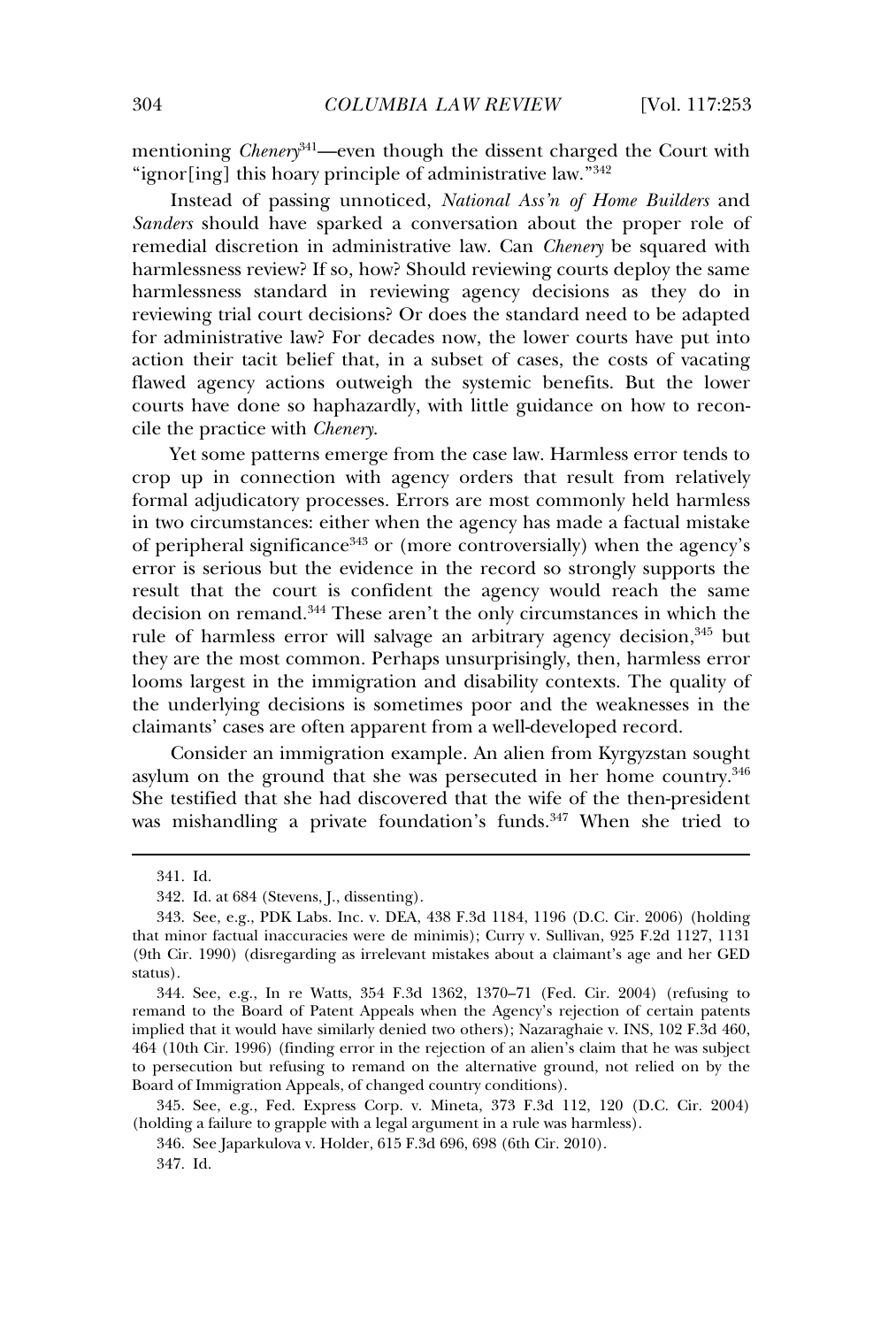expose the irregularities, the head of the national security apparatus told her "that the government would arrange a fatal 'accident' for [her] if she did not desist."<sup>348</sup> The immigration judge concluded that the death threat did not amount to persecution because it was just verbal harassment.<sup>349</sup> The Sixth Circuit found that conclusion to be arbitrary and acknowledged that "[i]n the ordinary case" *Chenery* would require a remand. $350$  Here, however, the court found the error harmless. $351$  The threat was not "immediate and menacing" enough, standing alone, to count as persecution.<sup>352</sup> The alien didn't flee Kyrgyzstan until eight years after the threat was made, which "lessens the severity of the threat."<sup>353</sup> And she kept up her antigovernment activities, suggesting the persecution wasn't all that substantial.<sup>354</sup> "Under these circumstances, we see no reasonable prospect that 'remand might lead to a different result.'"<sup>355</sup>

Or take a similar disability case.<sup>356</sup> After losing his job, a claimant filed for disability benefits on account of a degenerative disease of the neck.<sup>357</sup> An administrative law judge (ALI) discredited the claimant's testimony about his pain and the extent of his functional limitations in part because the claimant said that he watched between six and ten hours of television a day, which suggested to the ALJ that he could sit for extended periods.<sup>358</sup> The Ninth Circuit held that the ALJ erred in assuming, without evidence, that the claimant sat while he watched television. "[I]t is possible [he] at times watched television while standing or reclining, or that he changed positions from time to time."<sup>359</sup> The court nonetheless found the error harmless given other evidence discussed in the ALJ's opinion that raised questions about the claimant's credibility.<sup>360</sup> The court didn't mention *Chenery*.

It's possible to quarrel with these two decisions, each of which provoked a dissent.<sup>361</sup> But their impulse to salvage the agencies' decisions can't be dismissed out of hand. Sure, it's possible that agencies might become careless if courts too readily excuse their mistakes, diminishing

360. Id.

361. See Japarkulova v. Holder, 615 F.3d 696, 703–04 (6th Cir. 2010) (Martin, J., dissenting); *Batson*, 359 F.3d at 1198 (Graber, J., dissenting).

<sup>348.</sup> Id.349. Id. at 700.350. Id. at 701. 351. Id.352. Id. 353. Id.354. Id.355. Id. (quoting Shkabari v. Gonzales, 427 F.3d 324, 328 (6th Cir. 2005)). 356. See Batson v. Comm'r, Soc. Sec. Admin., 359 F.3d 1190 (9th Cir. 2004). 357. Id. at 1193. 358. Id. at 1197. 359. Id.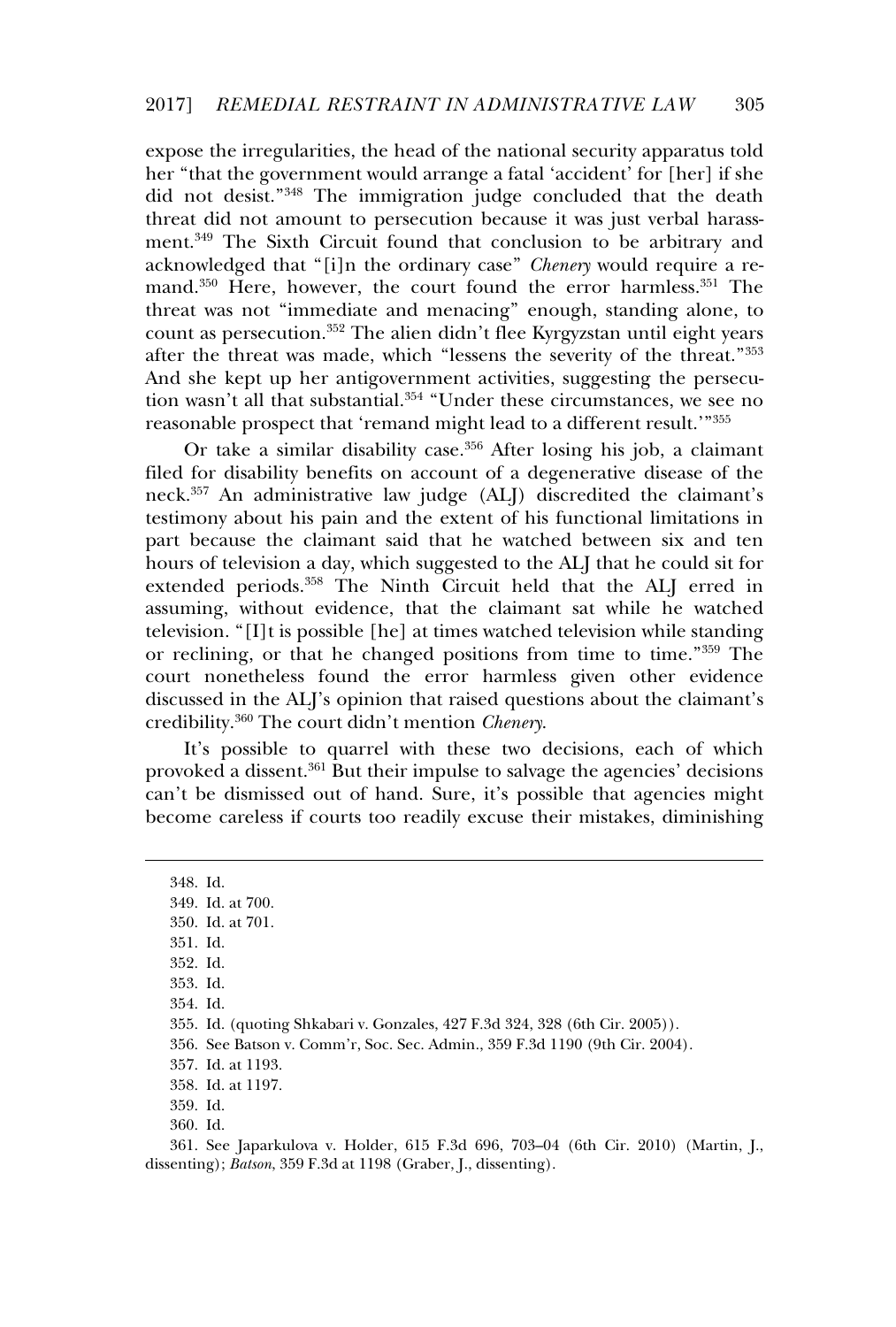faith in administrative adjudication and increasing the risk of error. It's thus possible that vacating every defective agency opinion will, over time, increase the quality of decisionmaking. But the reverse is also possible. Front-line adjudicators may not be especially sensitive to the risk that an appellate court might someday vacate their decisions. After all, agencies are all but precluded from rewarding or penalizing ALJs for their job performance.<sup>362</sup> Especially in the context of mass adjudication, agency adjudicators may focus more on the day-to-day imperatives of the job, including the need to process large numbers of cases with an acceptable degree of rigor. To the extent that adjudicators' mistakes are a function of inadequate resources, further straining those resources could slow the adjudicatory process and generate mistakes. A refusal to hold errors harmless could thus be counterproductive.

The challenge isn't in identifying these tradeoffs but in determining their magnitude. That's hard, but courts should at least be trying—not ignoring the tradeoffs on the false assumption that *Chenery* commands but one approach to administrative error. To that end, some of the circuit courts have attempted to supply guardrails to confine the rule of prejudicial error. The Second Circuit, for example, has held that an error cannot be harmless unless it is tangential to the result or "overwhelming evidence supporting the administrative adjudicator's findings makes it clear that the same decision would have been reached in the absence of the errors."<sup>363</sup> The Seventh, Ninth, and D.C. Circuits have offered variations on that theme.<sup>364</sup>

Maybe that's the right approach, maybe it's not. Maybe the answer is contingent on the general diligence (or negligence) of the agency, the interest at stake, or the type of error at issue.<sup>365</sup> But that discussion isn't

365. Cf. *Spiva*, 628 F.3d at 353 (criticizing the government for trying "to dissolve the *Chenery* doctrine in an acid of harmless error" and worrying about the quality of ALJ decisions in disability cases).

<sup>362.</sup> See 5 U.S.C. § 4301(2)(D) (2012) (excluding ALJs from the definition of "employees" subject to an agency's performance appraisal system); 5 C.F.R. § 930.206(a) (2016) ("An abject to an agency *s* performance apprasar system), o en i.e. g soc.200

<sup>363.</sup> Cao He Lin v. U.S. Dep't of Justice, 428 F.3d 391, 401 (2d Cir. 2005).

<sup>364.</sup> See Grossmont Hosp. Corp. v. Burwell, 797 F.3d 1079, 1086 (D.C. Cir. 2015) (holding that a court can affirm an agency decision for reasons that don't appear in that decision only "when there is not the slightest uncertainty as to the outcome of a proceeding on remand" (internal quotation marks omitted) (quoting Manin v. Nat'l Transp. Safety Bd., 627 F.3d 1239, 1243 n.1 (D.C. Cir. 2011))); Spiva v. Astrue, 628 F.3d 346, 353 (7th Cir. 2010) ("If it is predictable with great confidence that the agency will reinstate its decision on remand because the decision is overwhelmingly supported by the reinstate its decision on remand because the decision is overwhelmingly supported by the remoduce to decision on remaind occurse are decision to overwhelmingly supported by the<br>record though the agency's original opinion failed to marshal that support, then remanding is a waste of time."); Stout v. Comm'r, Soc. Sec. Admin., 454 F.3d 1050, 1055– 56 (9th Cir. 2006) (requiring reversal in disability cases whenever an ALJ fails to discuss competent testimony supporting the claimant's position unless the court "can confidently competent testimony supporting the elaminity sposition timess the court can community<br>conclude that no reasonable ALJ, when fully crediting the testimony, could have reached a different disability determination").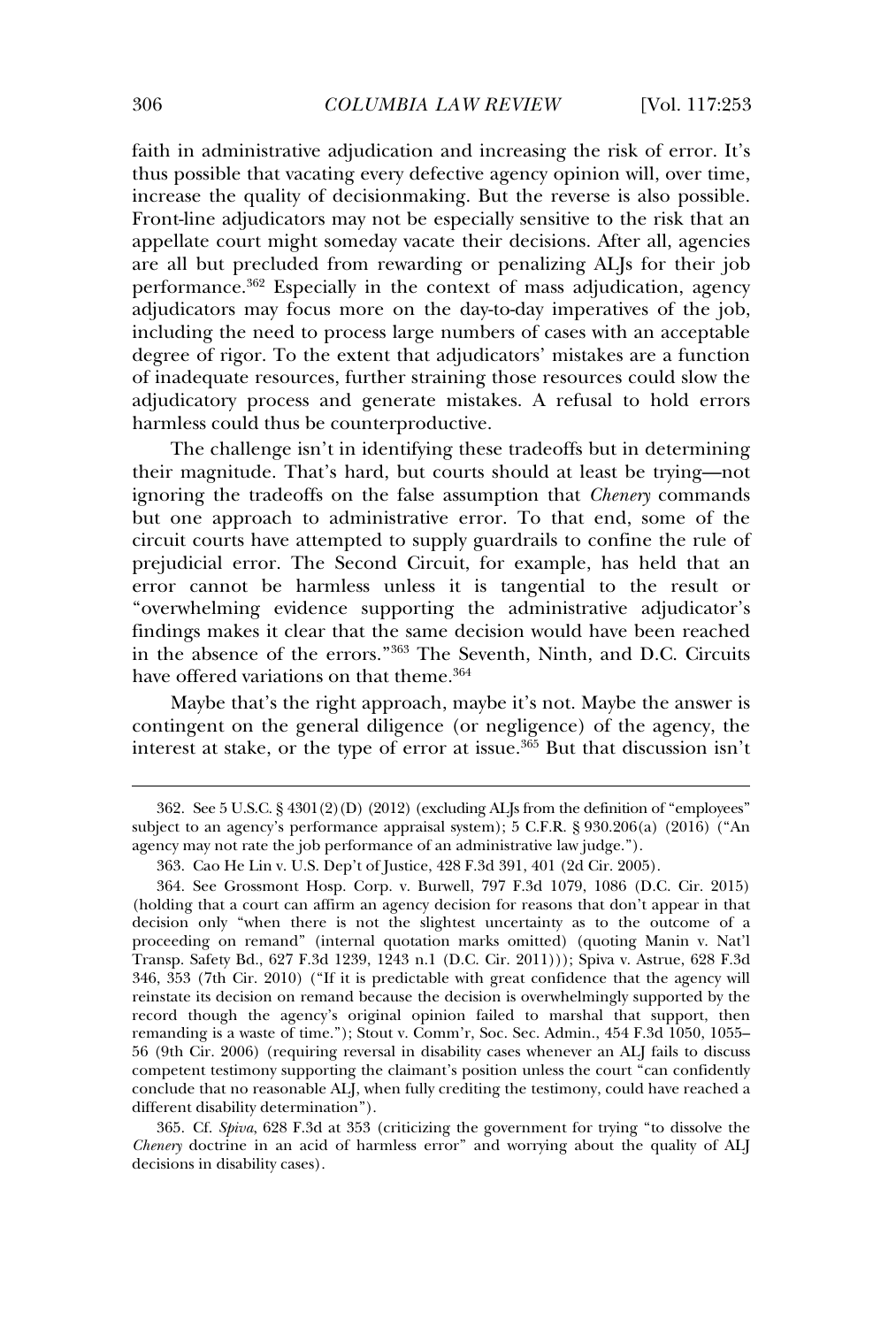happening, even as the lower courts keep reminding us that *Chenery* in the trenches is not as absolute as *Chenery* in the casebooks. Their practice suggests, too, that Judge Friendly's views about *Chenery*'s limits have made more inroads in the courts than is commonly appreciated.

#### *C. Remand Without Vacatur*

Although the practice of holding errors harmless in agency adjudication has been largely overlooked, a different doctrinal innovation—remand without vacatur—has received considerable attention.<sup>366</sup> In the late 1980s, the D.C. Circuit began to leave agency rules in place. In the late 1966s, the B.C. Chealt began to feare agency rates in place,<br>notwithstanding the presence of error, when the costs of vacating appeared disproportionate to the agency's mistake.<sup>367</sup> That practice of "remand without vacatur" was formalized in *Allied-Signal, Inc. v. U.S. Nuclear Regulatory Commission*, when the D.C. Circuit held that "[t]he decision whether to vacate depends on 'the seriousness of the order's deficiencies (and thus the extent of doubt whether the agency chose correctly) and the disruptive consequences of an interim change that may itself be changed.'"<sup>368</sup> Since 2000, the D.C. Circuit has left agency rules intact and remanded them to agencies at the rate of about three times every year.<sup>369</sup> Other circuits—including the First, Third, Fifth, Eighth, Ninth, Tenth, and Federal—have followed the D.C. Circuit's  $lead.^{370}$ 

But the practice is controversial. Two judges on the D.C. Circuit have publicly registered concerns with its legality, arguing that the APA, which says that a reviewing court "shall . . . set aside agency action[s] . . . found to be  $\dots$  arbitrary, capricious, [or] an abuse of discretion."<sup>371</sup> strips courts of the remedial authority to decline to vacate.<sup>372</sup> Judges and commentators sometimes pair the formal statutory argument with a functional concern: Agencies have little or no incentive to respond to an order to cure the error that the court has identified if that rule remains

369. See Tatham, supra note 60, at 22.

370. See id. at 27.

371. 5 U.S.C. § 706(2)(A) (2012).

<sup>366.</sup> See, e.g., Tatham, supra note 60; Levin, Vacation, supra note 43; Daugirdas, supra note 23.

<sup>367.</sup> Pierce, Administrative Law, supra note 337, at 686–88 (describing the early practice).

<sup>368.</sup> 988 F.2d 146, 150–51 (D.C. Cir. 1993) (quoting Int'l Union, United Mine Workers v. Fed. Mine Safety & Health Admin., 920 F.2d 960, 967 (D.C. Cir. 1990)).

<sup>372.</sup> See Milk Train, Inc. v. Veneman, 310 F.3d 747, 757 (D.C. Cir. 2002) (Sentelle, J., dissenting); Checkosky v. SEC, 23 F.3d 452, 491 (D.C. Cir. 1994) (Randolph, J., concurring); see also Brian S. Prestes, Remanding Without Vacating Agency Action, 32 Seton Hall L. Rev. 108, 109 (2001).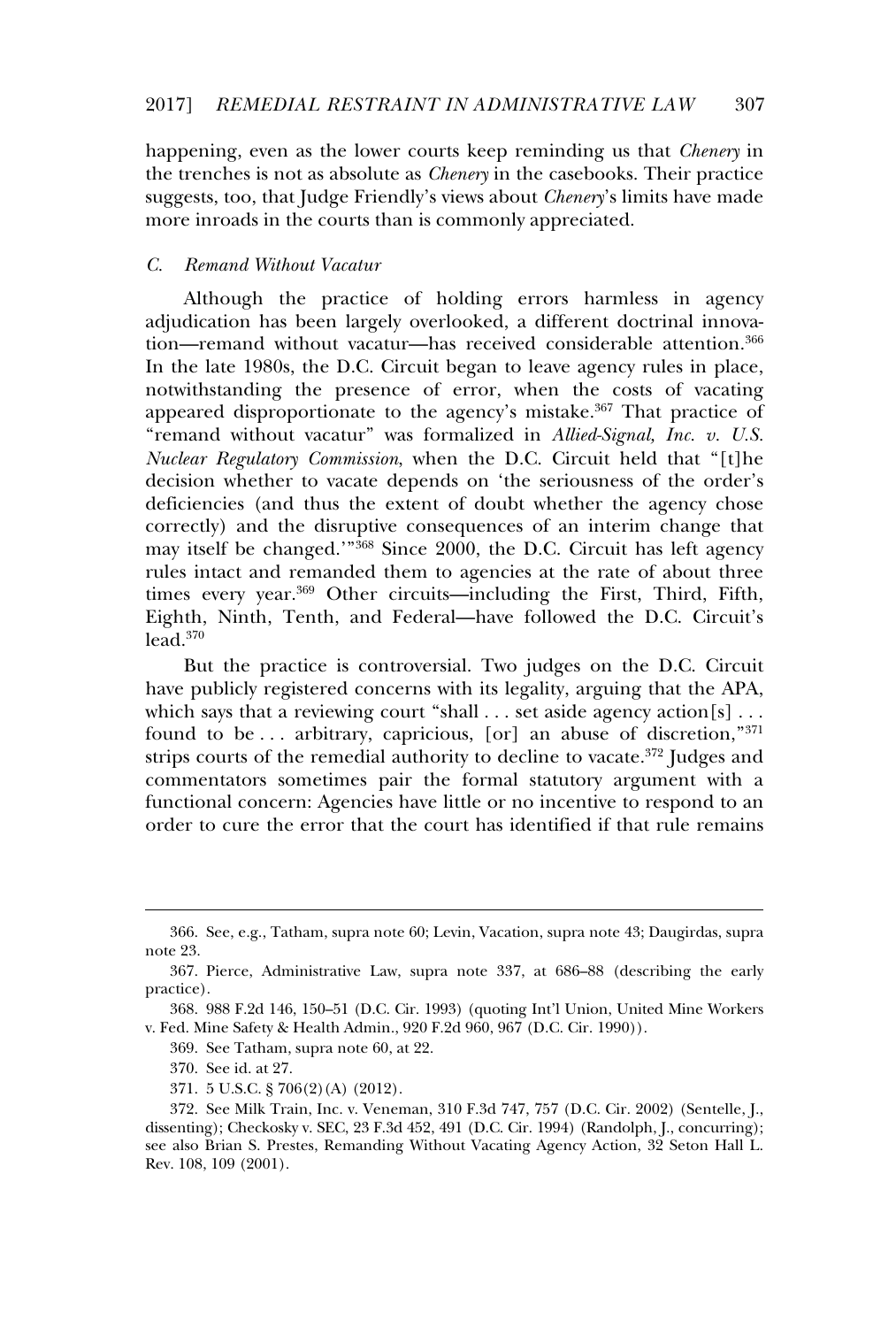intact on remand.<sup>373</sup> That concern has been borne out in practice. As Professor Kristina Daugirdas has documented, agencies sit on their hands in response to remands, taking as long as a decade (or more) to fix inadequacies that the reviewing court identified.<sup>374</sup> On occasion, agency dilatoriness has so frustrated the D.C. Circuit that it has entered writs of mandamus to demand prompt action from agencies.<sup>375</sup>

Because the Supreme Court has declined to address its legality, remand without vacatur has become a routine part of administrative law even as it remains legally vulnerable. There's some reason to think the Court might not smile on the practice. In its recent decision in *Perez v. Mortgage Bankers Ass'n*, the Court took the D.C. Circuit to task for requiring an agency to conduct notice-and-comment rulemaking before deviating from a prior interpretation of its own regulation.<sup>376</sup> That doctrinal innovation, the Court held, ran counter to the "clear text" of the APA.<sup>377</sup> It "may be wise policy. Or it may not. Regardless, imposing such an obligation is the responsibility of Congress or the administrative agencies, not the courts."<sup>378</sup> *Perez* may presage a renewed era of skepticism about other doctrinal innovations that likewise have no obvious home in the APA—including, perhaps, remand without vacatur.<sup>379</sup>

Embattled though it may be, remand without vacatur is the only enclave of administrative law in which remedy has been taken seriously. And the remedy has grown organically as a response to the courts' lived experience of adjudicating cases in which the defects in an agency rule. though real, were not so serious as to warrant the disruption that vacating can entail. That in itself is suggestive. It's unlikely that a practice that salvages rules with minor defects exhausts the field of remedial discretion in administrative law.

Even with respect to remand without vacatur, however, discomfort with remedial discretion has warped the discussion. Strictly as a matter of statutory construction, the controversy is inexplicable. Although the APA saketion, the conduction, is mexiphedistic. The example of the conduction of the same says that a reviewing court "shall . . . hold unlawful and set aside" arbi-

<sup>373.</sup> See Nat. Res. Def. Council v. EPA, 489 F.3d 1250, 1262–64 (D.C. Cir. 2007) (Randolph, J., concurring) ("A remand-only disposition is, in effect, an indefinite stay of the effectiveness of the court's decision and agencies naturally treat it as such.").

<sup>374.</sup> See Daugirdas, supra note 23, at 301–05.

<sup>375.</sup> See, e.g., In re People's Mojahedin Org. of Iran, 680 F.3d 832, 838 (D.C. Cir. 2012); In re Core Commc'ns, 531 F.3d 849, 861 (D.C. Cir. 2008).

<sup>376. 135</sup> S. Ct. 1199, 1206 (2015) (abrogating Paralyzed Veterans of Am. v. D.C. Arena, 117 F.3d 579 (D.C. Cir. 1997)).

<sup>377.</sup> Id.

<sup>378.</sup> Id. at 1207.

<sup>379.</sup> I'm indebted to Adam White for this point. See Email from Adam White, Research Fellow, Hoover Inst., to Nicholas Bagley, Professor, Univ. of Mich. Law Sch. (Mar. 17, 2015, 9:41 PM) (on file with the *Columbia Law Review*).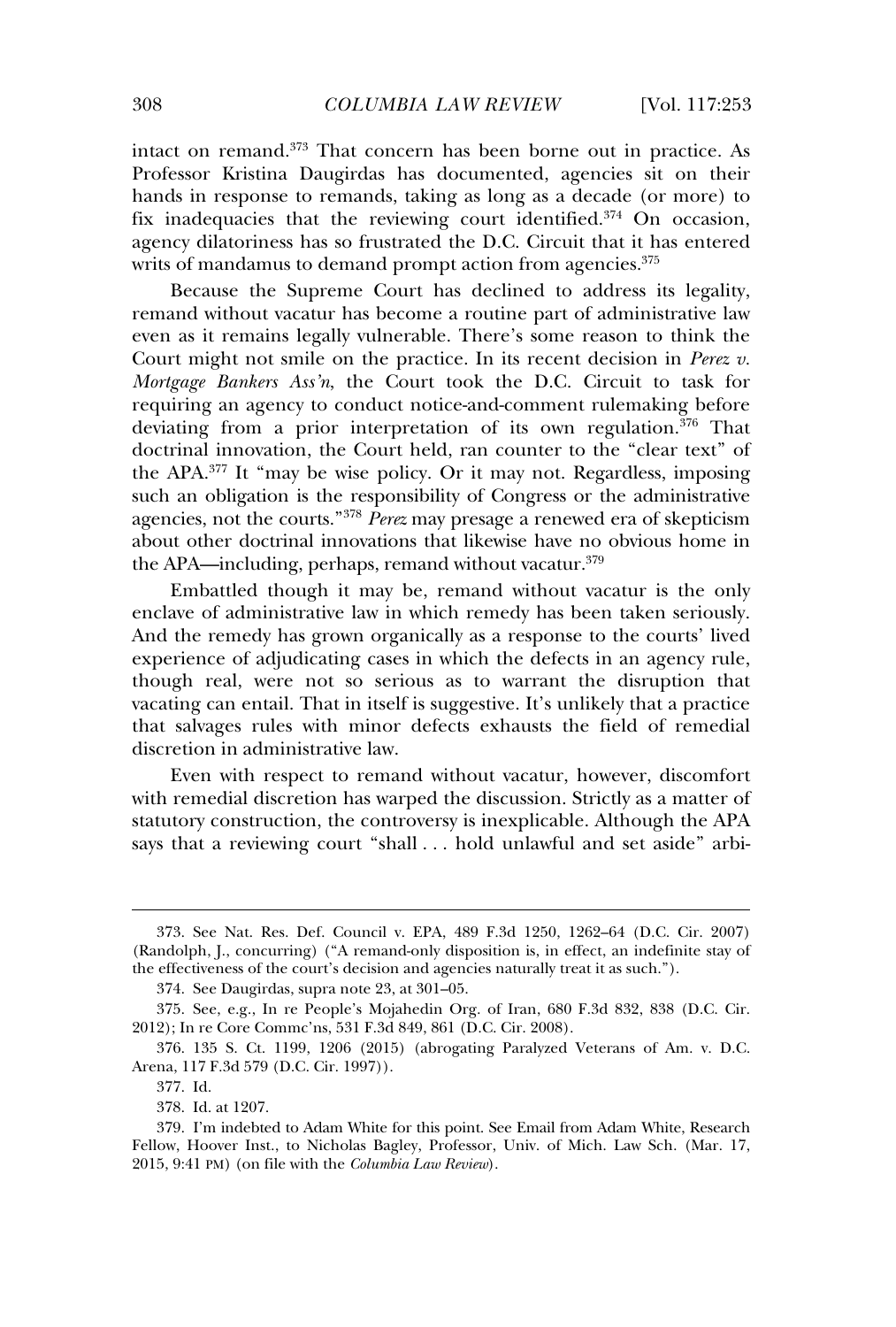trary agency action.<sup>380</sup> it also says that "due account shall be taken of prejudicial error."<sup>381</sup> So far as the APA is concerned, reviewing courts are authorized to hold agency errors harmless, much as they can hold trial errors harmless. There's nothing to the argument that the APA, by its terms, strips courts of the authority to leave procedurally defective agency rules intact.<sup>382</sup> The argument is taken seriously, I think, only because the norm of remedial purity is so embedded in administrative law. It *feels* right to read remedial inflexibility into the APA, even if that's not what the APA says.

To see what's truly anomalous about remand without vacatur, it's important to tease apart its two elements: a judgment sustaining the agency action and an order requiring the agency to correct its mistake. gency deach and an order requiring are agency to correct its initiative.<br>Think about how odd a similar remedy would be in the context of civil litigation. When an appellate court concludes that a trial court has erred, it either vacates the judgment or holds the error harmless.<sup>383</sup> It doesn't order the trial court to fix its mistakes even as its judgment takes effect. Courts have better things to do with their time.

Yet it's taken for granted in the case law and the commentary that it's proper to insist that agencies rectify errors—and that it's a problem when they don't.<sup>384</sup> Why? I know of no instance in which an agency, on remand, has substantially revised an action that the courts have left in place. And forcing an agency to supply better reasons for doing what it's place. This forcing an agency to supply better reasons for doing what it is<br>already done is unlikely to mollify those who brought the initial challenge or to inspire agencies to craft higher-quality rules in the first place.

An agency response to a remand order is often little more than a formal ritual signifying obeisance to the reviewing court's authority. Giving low priority to that kind of ritual is completely reasonable—and not only from the agency's perspective. Fixing minor mistakes is no trivial mot only from the agency s perspective. Fraing million inistances is no divide<br>matter, especially when the agency has to run the arduous rulemaking matter, especially when the agency has to full the arcticles functions of the gantlet for a second time after staffers have been reassigned to other projects. Insisting on a response will deplete agency resources and could distract from matters of greater urgency. When an agency dallies in responding to a remand order, that might be because it thinks that it should put its scarce resources to more productive ends. What the courts should put its searce resources to more productive ends. What the courts see as laziness or disdain for judicial authority may be nothing of the kind.

<sup>380. 5</sup> U.S.C. § 706(2)(A)(2012).

<sup>381.</sup> Id. § 706.

<sup>382.</sup> Professor Levin has developed this argument at length. See Levin, Vacation, supra note 43, at 309–15.

<sup>383.</sup> See Fed. R. Civ. P. 61.

<sup>384.</sup> See In re Core Commc'ns, 531 F.3d 849, 862–63 (D.C. Cir. 2008) (Griffith, J., concurring) (encouraging future courts "to consider the alternative to open-ended remand without vacatur"); Daugirdas, supra note 23, at 301–05.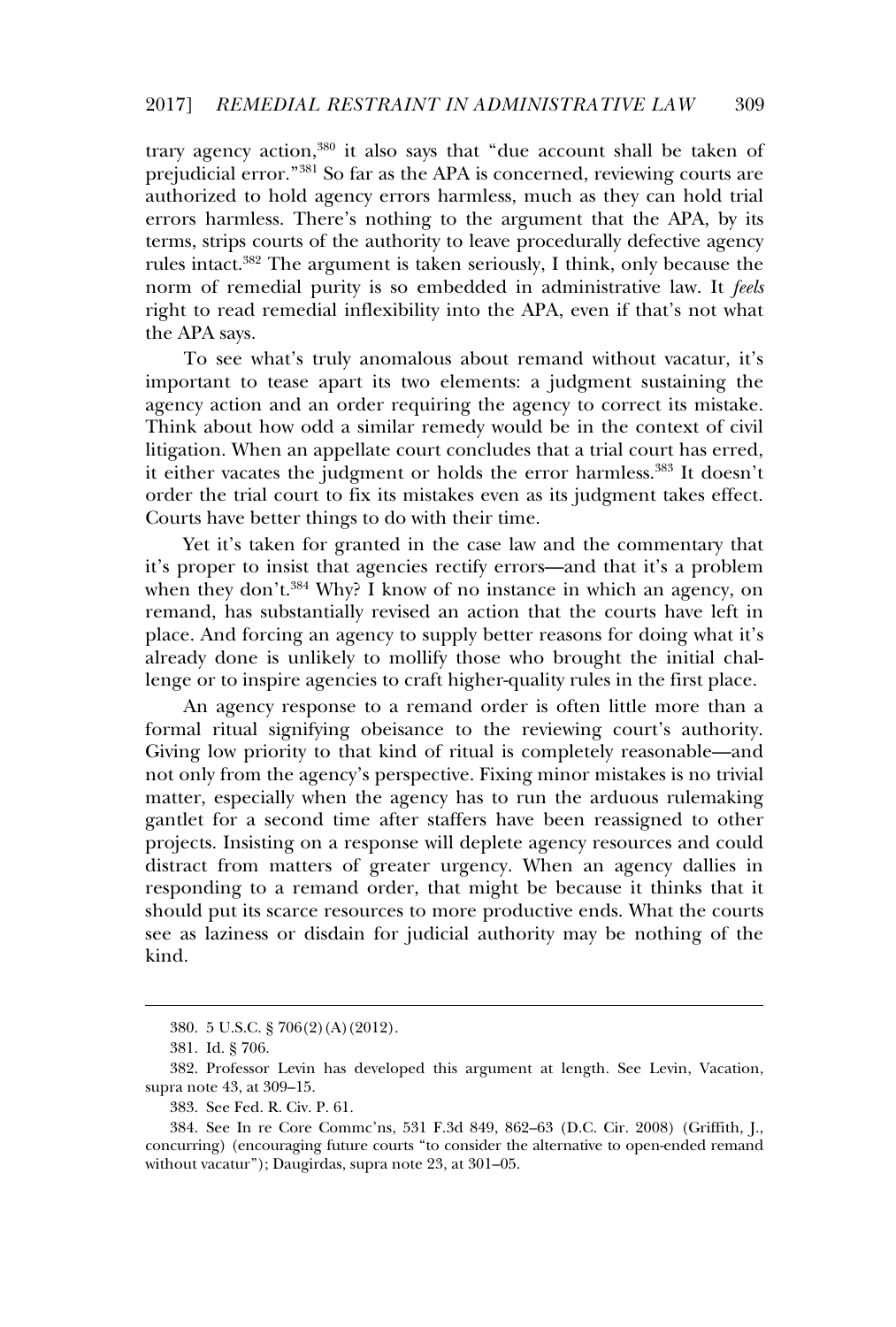As such, the problem with remand without vacatur may not be that agencies don't respond expeditiously to remand orders. The problem may be that they're ordered to respond at all. The prominence of remand without vacatur has displaced a forthright discussion of the possibility that some errors should be excused as harmless.<sup>385</sup>

Consider *Michigan v. EPA*, in which a fractured Supreme Court invalidated EPA's determination that regulating coal- and oil-fired power plants was both "appropriate and necessary" within the meaning of the Clean Air Act.<sup>386</sup> In the Court's view, EPA misconstrued its statutory authority when it purported to make that threshold determination without reference to the costs of regulation.<sup>387</sup> Justice Elena Kagan disagreed: "Over more than a decade," she wrote, "EPA took costs into account at multiple stages and through multiple means as it set emissions limits for multiple stages and through multiple means as it set emissions limits for power plants."<sup>388</sup> For Justice Kagan, EPA could reasonably construe the open-ended direction—regulate when "appropriate"—to allow it to ignore costs at the threshold so long as it considered costs at later stages.<sup>389</sup> To support the reasonableness of EPA's interpretation, she recounted at length the myriad ways that the agency infused cost into its decisionmaking process.<sup>390</sup>

Notice, though, that Justice Kagan's *Chevron* defense could have done double duty as an explanation of why EPA's error was harmless. She hinted as much in a retort to the Court's refusal to accept EPA's after-the-fact consideration of costs. "Of course a court may not uphold agency action on grounds different from those the agency gave," she wrote, citing *Chenery*. 391 "But equally, a court may not strike down agency action without considering the reasons the agency gave."<sup>392</sup> Those reasons included a careful weighing of costs and benefits—suggesting that the agency's actions washed clean any legal error at the threshold.

On remand, the D.C. Circuit picked up on that hint of harmlessness and ordered the parties to file motions to govern future proceedings.<sup>393</sup> Even then, EPA had no doctrinal toehold to argue that the court should

<sup>385.</sup> The courts will from time to time hold trivial errors in agency rulemaking harmless. See, e.g., Inv. Co. Inst. v. CFTC, 720 F.3d 370, 375 (D.C. Cir. 2013); Cape Code Hosp. v. Sebelius, 630 F.3d 203, 212 (D.C. Cir. 2011). They usually don't, however, consider the possibility of holding more substantial errors harmless, even when there's no realistic chance that the agency will revisit its decision.

<sup>386. 135</sup> S. Ct. 2699, 2701 (2015).

<sup>387.</sup> Id. at 2712.

<sup>388.</sup> Id. at 2714 (Kagan, J., dissenting).

<sup>389.</sup> Id. at 2714–15.

<sup>390.</sup> Id. at 2718–22.

<sup>391.</sup> Id. at 2725.

<sup>392.</sup> Id.

<sup>393.</sup> See White Stallion Energy Ctr., LLC v. EPA, No. 12-1100 (D.C. Cir. Aug. 11, 2015) (order to file motions).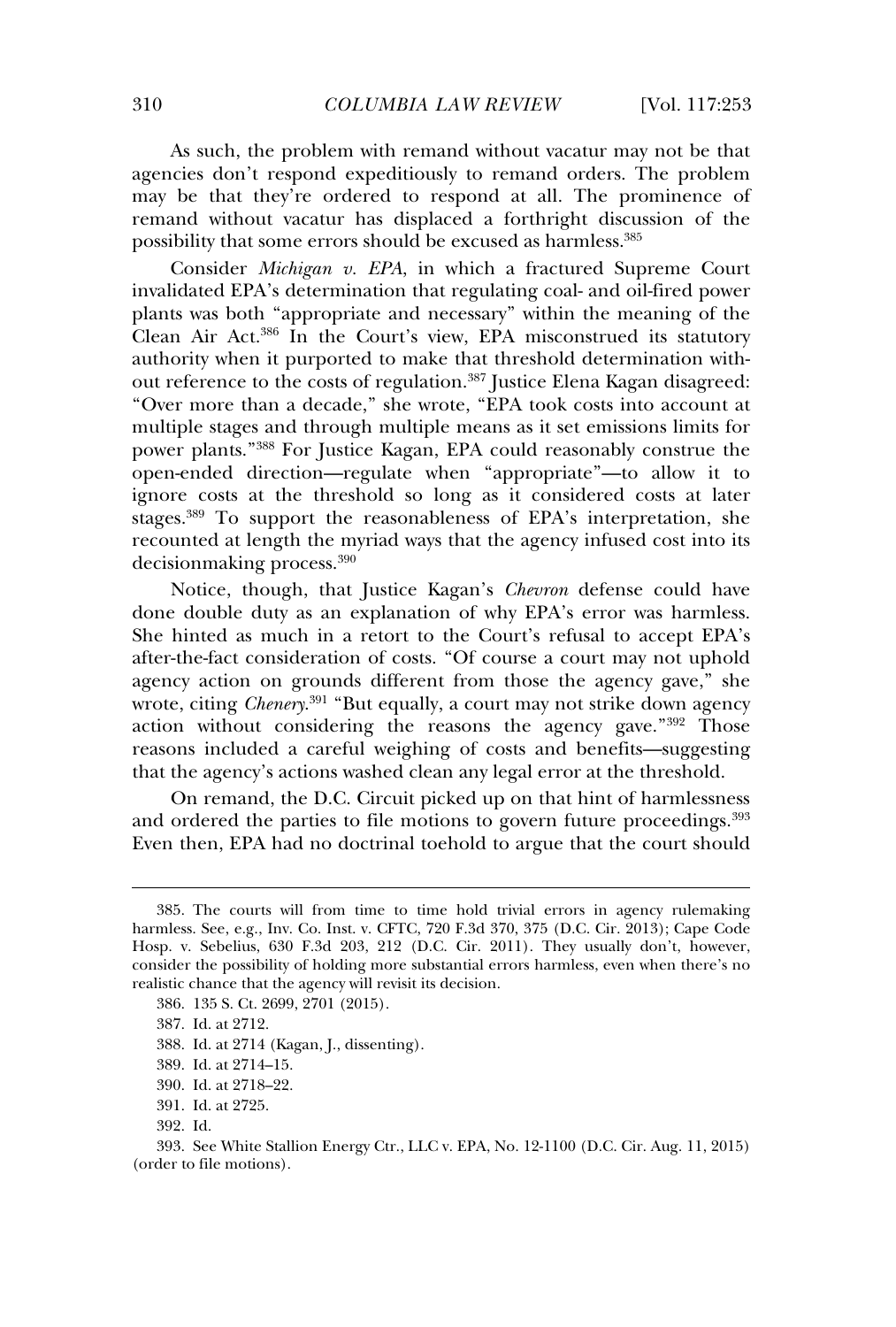just hold its error harmless. To the contrary, the agency had to argue for a remand, saying that "EPA believes, based on the cost data that is a remarks, saying that EPIT beheves, based on the cost data that is<br>already in the record, that there is a 'serious possibility' that EPA will example in the freeded, that there is a serious possibility that EFT will<br>reaffirm the finding."<sup>394</sup> There's more than a measure of insincerity here: EPA knew full well it would reaffirm its finding. Is it healthy for administrative law to force agencies into this kind of doublespeak? What purpose does it serve to require EPA on remand to pretend to think about costs in deciding whether to regulate categories of power plants that it has already decided it is "appropriate" to regulate?

Among commentators, too, the rise of remand without vacatur has crowded out discussion of harmless error. Professor Daniel Rodriguez, for example, has argued that remand without vacatur may lead courts to increase the stringency of hard-look review precisely because they need not vacate arbitrary agency rules.<sup>395</sup> As a result, he worries that courts will force agencies to engage in senseless exercises of reason giving when, if remand weren't an option, the courts might have ruled in the agencies' favor.<sup>396</sup> But Professor Rodriguez's argument is built on the false premise that identifying an error requires the courts either to vacate or to remand with instructions to cure the error. Courts have a third option: They can hold the error harmless. If they did so more regularly, Professor Rodriguez's concern would go away. More errors might be identified but fewer would require action from the agency.

Remand without vacatur need not be discarded altogether. Sometimes there's value in asking an agency to clarify an issue that may recur. And sometimes there's reason to think that the agency might reconsider. In particular, remanding might be appropriate in cases brought by proregulatory interest groups that want stricter standards for private industry. Such groups are likely to prefer a lax rule to no rule at all, even if the errors they identify are so serious that the agency is unlikely to be able to rehabilitate the rule in its current form. Insisting that the agency respond to a remand order under those circumstances is probably appropriate. In *North Carolina v. EPA*, for example, the D.C. Circuit declined to prace. In *York* caroling *i*. *EITA*, for example, the *DAC*. Check deemed to vacate an EPA rule that had been held to be contrary to law.<sup>397</sup> Leaving the rule intact, the court reasoned, "would at least temporarily preserve the environmental values covered" by the program, even though the court's judgment meant that the Agency had no choice but to revise the rule.<sup>398</sup>

<sup>394.</sup> Respondent's Motion to Govern Future Proceedings at 10, White Stallion Energy Ctr., LLC v. EPA, No. 12-1100 (D.C. Cir. Sept. 24, 2015).

<sup>395.</sup> See Daniel B. Rodriguez, Of Gift Horses and Great Expectations: Remands Without Vacatur in Administrative Law, 36 Ariz. St. L.J. 599, 617–24 (2004).

<sup>396.</sup> Id.

<sup>397. 550</sup> F.3d 1176 (D.C. Cir. 2008).

<sup>398.</sup> Id. at 1178. Alternatively, a reviewing court could invalidate the agency rule but withhold its mandate for a fixed period to give the agency an opportunity to revisit the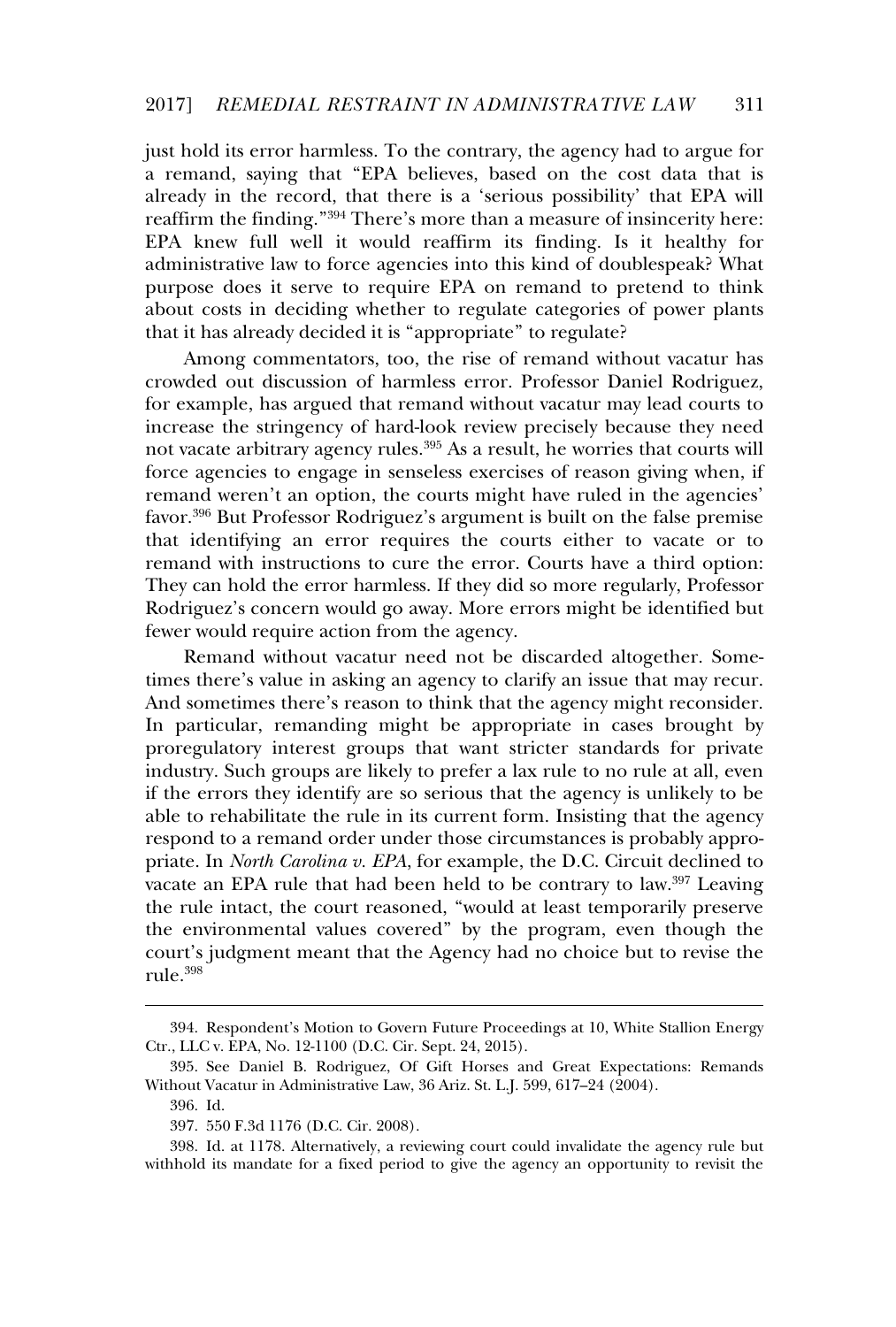At a minimum, though, reviewing courts should be more deliberate about the choice of whether to require agencies to rectify errors. There is often nothing to be gained, and something to be lost, in assigning makework.

#### IV. RULES, STANDARDS, AND REMEDIAL DISCRETION

In both the courts and the casebooks, administrative law admits few exceptions to its commitment to invalidating procedurally defective or substantively arbitrary agency action. Letting agencies off the hook for their errors would risk puncturing what has become a central tenet of American administrative law: that agencies cannot be trusted to responsibly wield their vast discretionary powers without close judicial supervision.<sup>399</sup> On this picture, only courts stand between the American public and a federal bureaucracy that would, if given the chance. disregard legal constraints and run roughshod over individual liberties. Spare the rod and spoil the agency.

This court-centric vision of administrative law allows courts to opine that the APA's procedural requirements "obviously would be eviscerated" if the courts relented to an agency's request for remedial flexibility.<sup>400</sup> That same vision tacitly underwrites much of the scholarship in administrative law. Professors Hickman and Thomson, for example, are unusually attentive to the benefits of remedial flexibility. Even they, however, argue for a "strong presumption" against allowing post-promulgation notice and comment to make up for a rule's procedural deficiencies.<sup>401</sup> "If and comment to make up for a rate s procedural denomination. comment," they write, "they will more frequently disregard § 553's prepromulgation requirement and rely on § 706's harmless error doctrine to sustain rules against procedural objections."<sup>402</sup>

In this, the courts and commentators make a common mistake. They identify an unfortunate incentive effect that doctrine creates for agencies and then call for eliminating that incentive—without defending the position that the incentive is large enough to warrant the costs of its elimination. It's the equivalent of worrying about a vector's direction without noting its magnitude. Professors Cass Sunstein and Adrian

rule. See, e.g., Friends of the Earth v. EPA, 446 F.3d 140, 148 (D.C. Cir. 2006) (citing Daugirdas, supra note 23, at 307 & n.141).

<sup>399.</sup> See Norton E. Long, Bureaucracy and Constitutionalism, 46 Am. Pol. Sci. Rev. 808, 808 (1952) ("Because bureaucracy is often viewed as tainted with an ineradicable lust for power, it is alleged that, like fire, it needs constant control to prevent its erupting from beneficient servitude into dangerous and tyrannical mastery.").

<sup>400.</sup> Sugar Cane Growers Coop. v. Veneman, 289 F.3d 89, 96 (D.C. Cir. 2002); see also United States v. Reynolds, 710 F.3d 498, 509 (3d Cir. 2013) (reaching a similar conclusion).

<sup>401.</sup> Hickman & Thomson, supra note 210, at 35.

<sup>402.</sup> Id.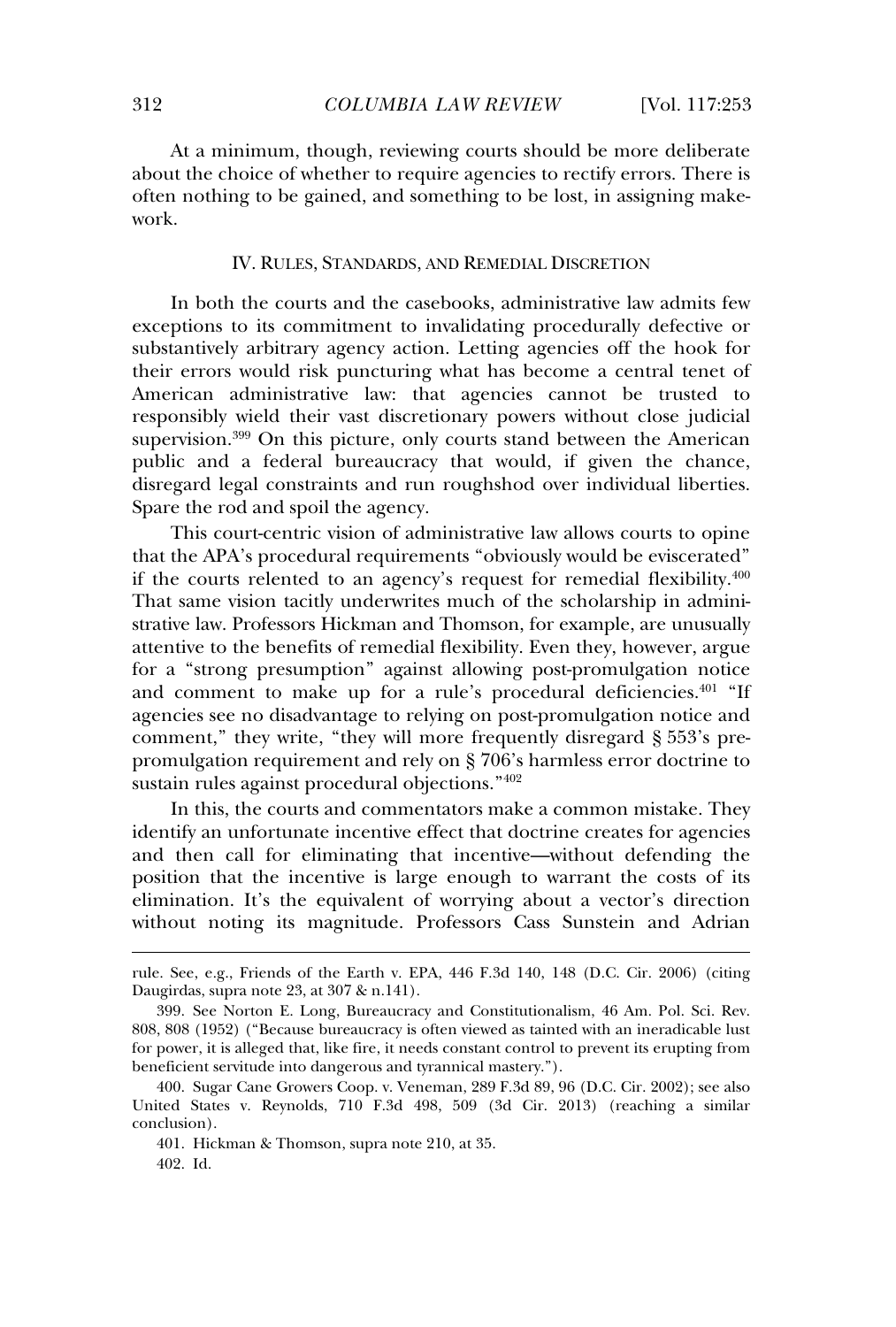Vermeule characterize this as a sign fallacy. $403$  and it's a pervasive problem in administrative law. The incessant worry that modest changes in judicial doctrine will exert large effects on agency behavior may also reflect what Professor Daniel Kahneman calls the focusing illusion, in which people focus disproportionately on a salient aspect of a large and when people rocas disproportionately on a salient aspect of a large and complex problem: "Nothing in life is as important as you think it is, while you are thinking about it."<sup>404</sup> For courts and legal commentators, judicial review's hypersalience likely outstrips its influence on agency conduct.

The sign fallacy and the focusing illusion help explain the enduring appeal of remedial purity in administrative law. It's true that excusing more agency mistakes would give agencies greater latitude to make those more agency mistakes would give agencies greater intriduce to make those<br>mistakes. If you assume that the incentive effect is large, cutting agencies slack will lead directly to the rise of procedurally defective and poorly reasoned rules. To discourage bad behavior, it's essential to swiftly and severely punish agencies when they err. Courts thus embrace a rigid remedial rule, confident that they need not worry unduly about the costs of disrupting agency business. Those costs must pale in comparison to the damage that unrestrained agencies could inflict.

But a rule-bound approach to remedy looks more questionable if you relax the assumption that judicial review is the primary reason that agencies adhere to procedural rules, offer reasons for their decisions, or conform to law. If agencies have other reasons for behaving well, the adoption of a flexible remedial standard might not affect their behavior. Agencies will still desire information on the technical feasibility and political acceptability of their proposals. They will still need to cultivate their reputations with private industry, members of Congress, and the public.<sup>405</sup> They will still be full of lawyers who care about fidelity to law passive. They will still be tail of lawyers who care assett having to law<br>and will resist efforts to skirt it.<sup>406</sup> They will still want to adopt procedures that yield accurate, fair, and defensible decisions.<sup>407</sup> And agencies will still be staffed by civil servants who have a professional commitment to serving the public interest without bias or favor.<sup>408</sup>

 $\overline{C}$  The claim here is not that agencies are angels. The claim, instead, is modest: that holding more agency errors harmless might not much affect

<sup>403.</sup> See Cass R. Sunstein & Adrian Vermeule, The Unbearable Rightness of *Auer*, 84 U. Chi. L. Rev. (forthcoming 2017) (manuscript at 3–4) (on file with the *Columbia Law Review*).

<sup>404.</sup> Daniel Kahneman, Thinking Fast and Slow 402 (2011).

<sup>405.</sup> See generally Daniel Carpenter, Reputation and Power 33–70 (2010) (highlighting the importance of agency reputation).

<sup>406.</sup> See Neal Kumar Katyal, Internal Separation of Powers: Checking Today's Most Dangerous Branch from Within, 115 Yale L.J. 2314 (2006) (discussing internal checks in the executive branch).

<sup>407.</sup> See Vermeule, supra note 81, at 1925 (describing why agencies have reasons independent of the law to promote accuracy).

<sup>408.</sup> See Long, supra note 399, at 814–15 (emphasizing how the institutions of bureaucracy can enable the pursuit of the public interest).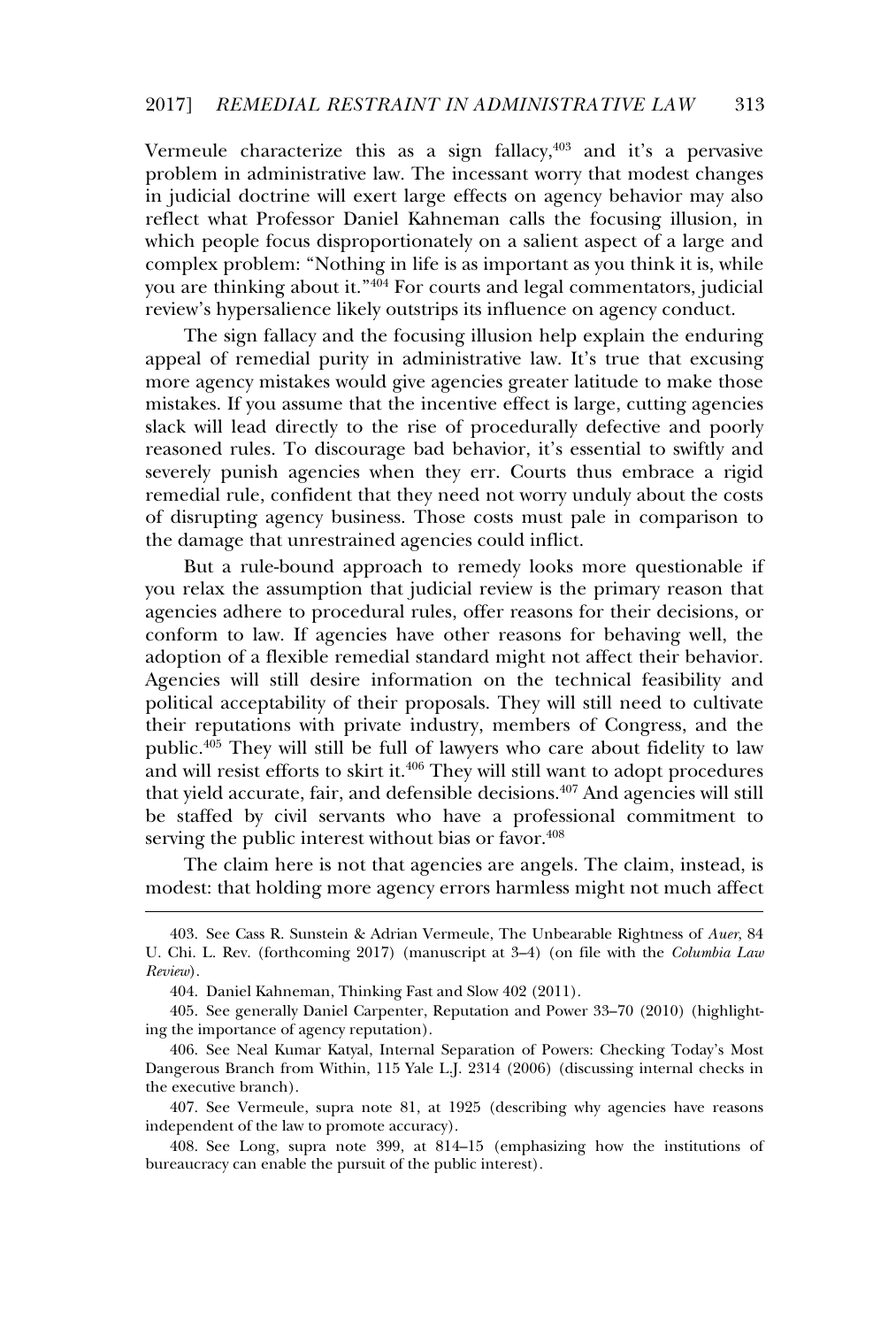agency incentives. And that's the margin that matters. A relaxed remedial approach is not the same as the elimination of assertive judicial review. Agencies that fear judicial review will still fear it, even if the rule of prejudicial error becomes somewhat more prominent. An agency official would be foolish to put much stock in the uncertain prospect that litigators could perhaps salvage a defective rule down the line. Yes, that response might be "rational" in a narrow economic sense. But agency officials are unlikely to calculate their legal exposure with such refinement that the downstream possibility of remedial flexibility will change their behavior. Competing incentives—to do the job right while preserving agency resources, to preserve credibility, to assuage interest groups and congressional overseers, to avoid litigation if at all possible—will usually swamp the incentives created by modest adjustments to remedial doctrine. The story shouldn't be overdrawn: Such adjustments might sometimes matter to some agencies. But there's no evidence that they'll make any difference most of the time.

There's an opening, then, for administrative law to rethink its commitment to remedial purity. If holding more errors harmless is unlikely to systematically decrease the quality of agency decisions, the benefits of remedial purity dissipate. At that point, the costs come into senerite of remeatar party assigned in that point, are esses come mo-<br>sharper focus. Every vacated agency action wastes government resources when it comes to rulemaking, a tremendous amount of resources. Benemien a comes to rulemaking, a trementous amount of resources. Bene<br>ficial agency projects can be delayed or derailed. Instead of reflexively forcing the government to bear those costs, the courts should be more willing to ask: *To what end?*

Without question, shifting from an inflexible rule to a remedial standard would force courts to confront a series of complex counterfactuals. Would the agency have made a different choice if it had corrected its error at the time of decision? Will letting the agency off the hook embolden it to ignore procedures or offer slipshod reasons for future actions? Might it embolden other agencies to do so? The questions are so intractable that it's tempting to embrace a rule that doesn't depend on answering them.

But the questions can't be avoided. A rule-like approach to remedy is defensible only if the benefits of additional agency scrupulousness, over time, outweigh the costs of invalidating agency actions that would byer time, batwerght are esses of invariating agency actions that would into seen fert and standard and the relation control and the associated with a standard. Remedial purists must therefore believe that agencies are quite sensitive to modest changes in remedial approaches. They must believe that adhering strictly to procedural rules has a big and salutary effect on the substance of agency decisions. They must believe that the costs of invalidation are small relative to those benefits since agencies can always try again on remand. In other words, purists' embrace of a rule rests on implicit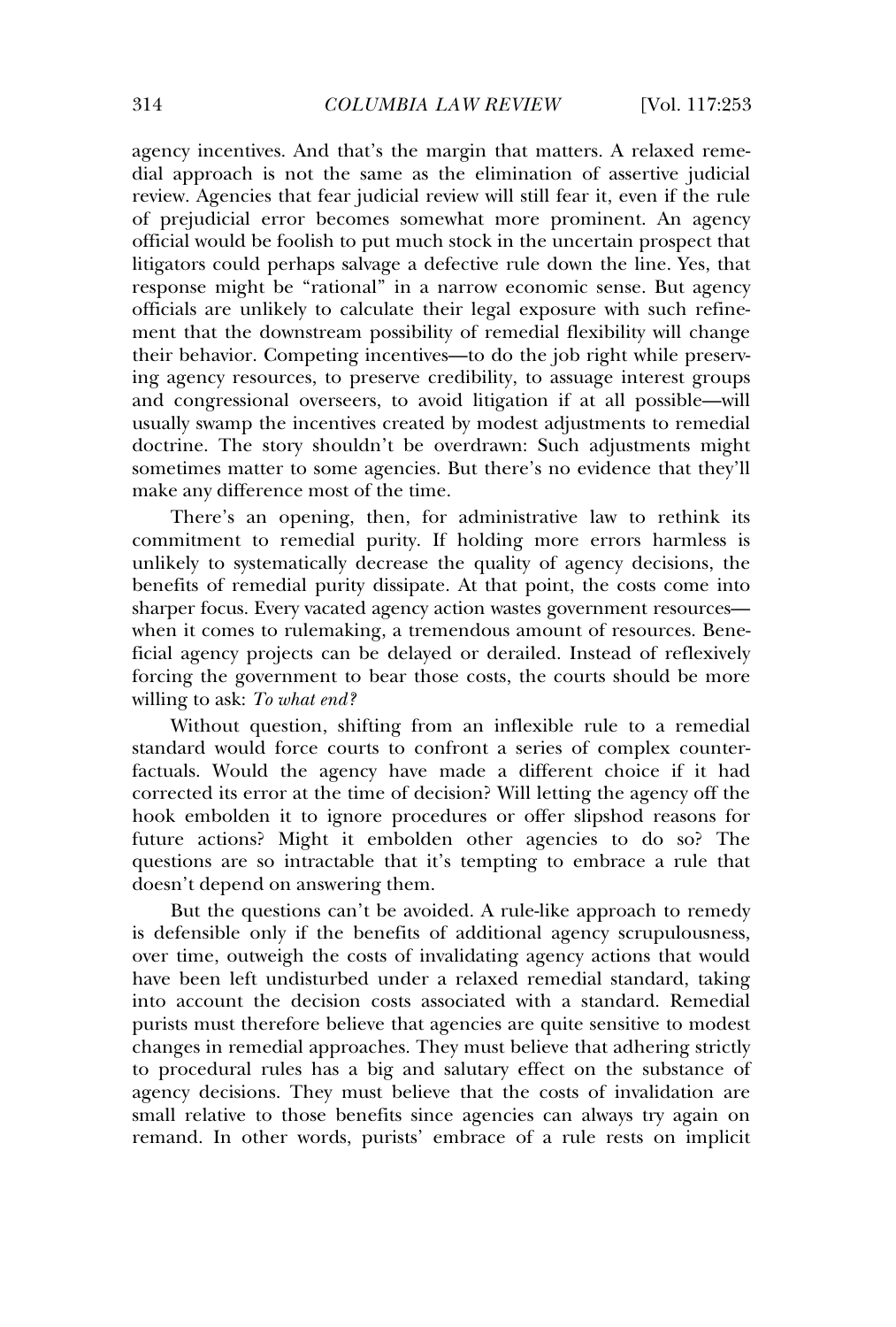wholesale answers to the very questions that a remedial rule allows them to avoid answering at retail. What if those wholesale answers are wrong?

At any rate, courts routinely make judgments under conditions of uncertainty about the systemic effects of withholding a remedy for a legal violation. Courts can only guess, for example, at whether relaxing the exclusionary rule for Fourth Amendment violations will make police officers more cavalier about their constitutional obligations. Answering that question with any confidence requires intimate knowledge of how police departments work. How do officers learn about the rules governing exclusion? How (if at all) do they discover if evidence they collected is eventually suppressed? Do officers face consequences when evidence is excluded? How much does the downstream prospect of exclusion affect their behavior on the streets? Courts know next to nothing about these matters. Yet they do their best with the information they have, sensitive to the costs of excluding hard-earned evidence when the systemic benefits are elusive.<sup>409</sup> They muddle through. Why not here?

The answer. I suspect, is not because the harmlessness inquiry is more tractable for the exclusionary rule than it is for administrative law. The answer, instead, is because the courts are not motivated to revisit the implicit policy judgments that underwrite remedial purity. Judges of miphere political stripe are acculturated into a legal community that views the administrative state as a leviathan that can be tamed only through zealous judicial oversight.<sup>410</sup> There's no substantial constituency clamoring about the serious costs of that attitude. Matters are different for the Fourth Amendment because part of the legal community has rallied to the argument that the costs of the rigid application of the exclusionary rule—that criminals walk free because the constable blundered—are too high. That policy argument found a sympathetic audience in the courts and harmlessness became the tool for striking a different balance between governmental efficiency and individual rights.

In administrative law, too, the call for remedial restraint will resonate only to the extent that voices in the legal community sharpen the argument that automatically vacating defective agency actions imposes needless costs on effective governance. If that argument gains traction, the rule of prejudicial error will be at hand to sand off the harsh edges of judicial review.

Courts may also become more creative about acquiring information about what might have happened if the error had never occurred. Why about what might have happened if the error had never occurred. Why aren't split proceedings more common in administrative law, for one

<sup>409.</sup> See, e.g., United States v. Leon, 468 U.S. 897, 922 (1984) (holding that "the marginal or nonexistent benefits produced by suppressing evidence obtained in marginal of nonexastent senems produced by suppressing evidence obtained in the substantial costs of exclusion").

<sup>410.</sup> See supra section I.A (discussing the role of prejudicial error).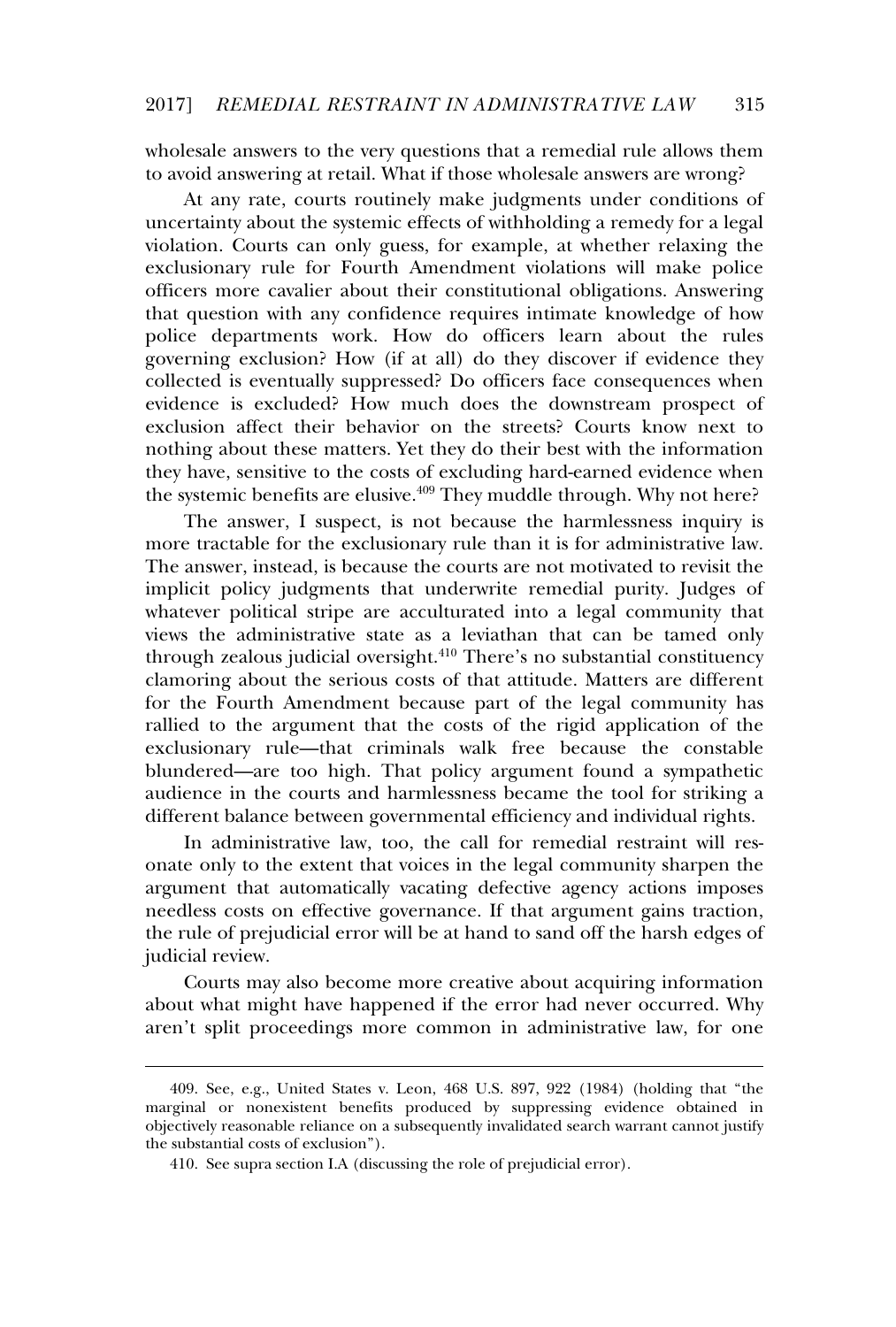example?<sup>411</sup> Such bifurcation is common in traditional civil cases, in example: Sach shareadon is common in diaduction civil cases, in which trial courts decide the merits of a case before turning to a separate damages phase.<sup>412</sup> *Michigan v. EPA*<sup>413</sup> offers an accidental example of the benefits of bifurcation. Once the Supreme Court cleared away the merits arguments, the D.C. Circuit on remand could focus on the remedial inquiry: whether the agency's errors were sufficiently grave as to warrant invalidation of the rule.<sup>414</sup> That question is unlikely to get adequate attention at the merits stage—especially from agencies that may be initially reluctant to press the argument that they were so committed to doing what they did that additional procedures couldn't possibly have aom<sub>i</sub>s what they t<br>made a difference.

The unwillingness to characterize agency errors as harmless is especially anomalous given the frequency with which trial errors are held harmless. That remedial practice countenances and encourages procedural sloppiness from trial courts, at least on the margins. And it also requires reviewing courts to ask difficult counterfactual questions about how the trial would have progressed without the error. Yet reviewing courts don't adopt a rigid remedial rule to keep trial courts in line or because the inquiry is hard. Even in the criminal context, in which the stakes for individual liberty are high, errors that require automatic reversal are uncommon:<sup>415</sup> They include a denial of self-representation.<sup>416</sup> denial of counsel.<sup>417</sup> and judicial bias.<sup>418</sup> For all other errors, appellate courts do their best, full in the knowledge that they may err.<sup>419</sup> Agency mistakes, in contrast, seem to be treated as structural. Why the difference? After all, what are trial courts but specialized agencies with unusual tenure rules that exercise congressionally delegated authority to adjudicate disputes?

<sup>411.</sup> See Daugirdas, supra note 23, at 309 (recommending bifurcated hearings).

<sup>412.</sup> See Fed. R. Civ. P. 42(b) (allowing bifurcated trials); Charles Alan Wright et al., 9A Federal Practice & Procedure: Civil Rules § 2390, Westlaw (database updated Apr. 2016) ("[A] significant number of federal courts, in many different kinds of civil litigation, have ordered the questions of liability and damages to be tried separately.").

<sup>413. 135</sup> S. Ct. 2699 (2015).

<sup>414.</sup> White Stallion Energy Ctr., LLC v. EPA, No. 12-1100, 2015 WL 11051103, at \*1 (D.C. Cir. Dec. 15, 2015) (per curiam) (order remanding proceeding to EPA).

<sup>415.</sup> See Arizona v. Fulminante, 499 U.S. 279, 309–10 (1991) (discussing the narrow circumstances in which automatic reversal is appropriate).

<sup>416.</sup> See Faretta v. California, 422 U.S. 806, 834 (1975).

<sup>417.</sup> See Gideon v. Wainwright, 372 U.S. 335, 344–45 (1963).

<sup>418.</sup> See Tumey v. Ohio, 273 U.S. 510, 522–23 (1927).

<sup>419.</sup> See, e.g., Haddad v. Lockheed Cal. Corp., 720 F.2d 1454, 1459 (9th Cir. 1983) ("The danger of the harmless error doctrine is that an appellate court may usurp the jury's function, by merely deleting improper evidence from the record and assessing the sufficiency of the evidence to support the verdict below.").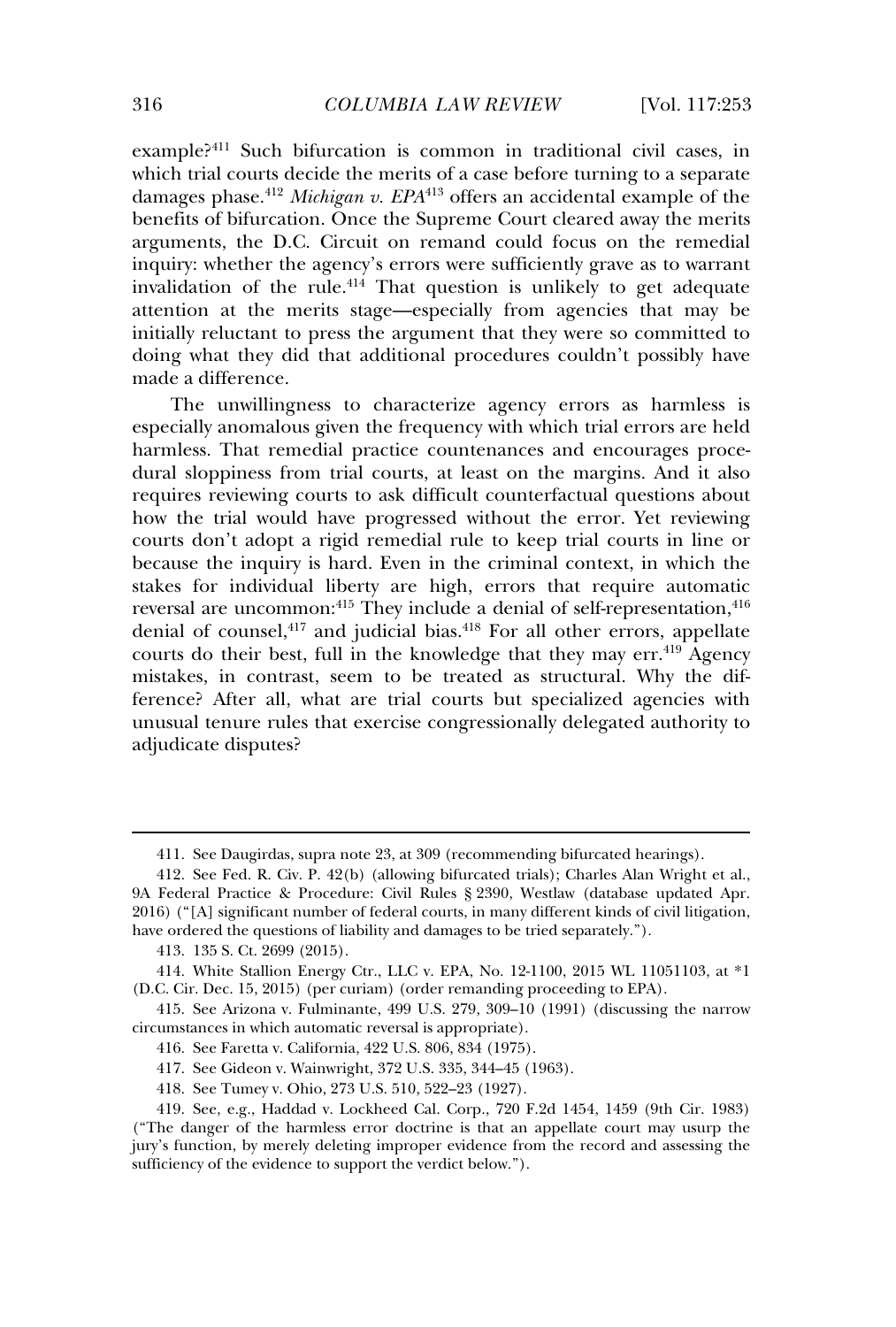### **CONCLUSION**

Administrative law should be more attentive to the possibility of holding agency errors harmless, at least in those categories of cases in which picayune procedural violations can yield costly invalidation. This Article identifies a few such categories. An agency, for example, might skip notice and comment because it thinks it's not required: Maybe the agency's rule is not a legislative rule, maybe it's the logical outgrowth of a proposed rule, or maybe the agency has good cause for skipping the procedures. A reviewing court, drawing on malleable administrative law standards, might disagree with the agency's judgment. But when the mistake arises from reasonable disagreement about the application of an open-ended standard, invalidation won't make the agency better at applying that standard in the future. As importantly, agencies that skip notice and comment often solicit considerable public feedback outside the formal process. Yet the courts tend to credulously accept challengers' claims that the absence of the formal process meant that they never had a chance to offer their views—even if the facts show otherwise. When achallenger knew what the agency meant to do, when it had an opportunity and means to offer feedback, and when the agency responded to the feedback it received, the proper attitude toward the challenger's claim is not credulousness. It's skepticism.

In the *Chenery* context, too, harmless error should come into play m are *chonery* content, too, narries error should come may pay<br>more often. The lower federal courts, for example, routinely invalidate agency actions infected by a *Prill*-type error. In those cases, however, agency actions infected by a *Thureford criter.* In above cases, however, on remand, partly because their policy priorities already inflect their views about statutory meaning. Vacating is wasteful, at least when the agency confirms to a reviewing court that it prefers its interpretation to other available options. The courts should also hold errors harmless more often when agency decisions rest on inappropriate or incorrect factual determinations, but the weight of the record evidence demonstrates that the agency's error did not affect its ultimate decision. Although the courts engage in harmless error review more often than is commonly appreciated, they do so haphazardly and in the shadow of *Chenery*. The practice should be acknowledged, defended, and regularized.

At the same time, not all agency errors can or should be treated as harmless. When an agency has acted beyond its legal authority, for example, there's no point in asking whether it might have reached the same decision had it adhered to the proper procedures or offered a different explanation. Such errors should presumptively be treated as prejudicial. The same should hold if an agency skips notice and comment to avoid public scrutiny. Similarly, *Chenery*'s core—"assuring that initial administrative determinations are made with relevant criteria